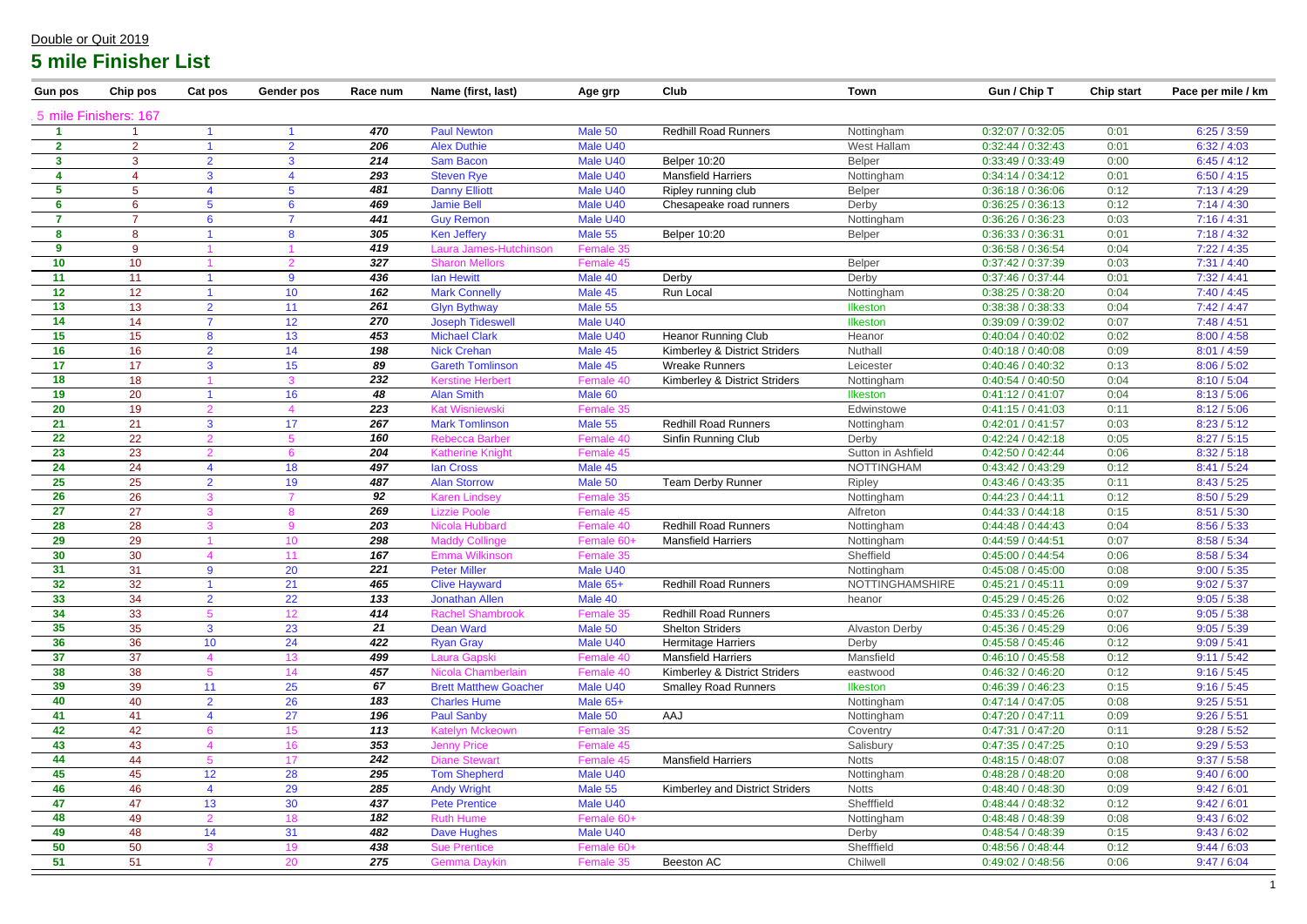| <b>Gun pos</b> | <b>Chip pos</b> | Cat pos         | Gender pos | Race num         | Name (first, last)                           | Age grp              | Club                                          | <b>Town</b>                   | Gun / Chip T                           | <b>Chip start</b> | Pace per mile / km           |
|----------------|-----------------|-----------------|------------|------------------|----------------------------------------------|----------------------|-----------------------------------------------|-------------------------------|----------------------------------------|-------------------|------------------------------|
| 52             | 52              |                 | 21         | 212              | <b>Sally Rowe</b>                            | Female 50            |                                               | Derby                         | 0:49:24 / 0:49:11                      | 0:12              | 9:50 / 6:06                  |
| 53             | 53              | 5               | 32         | 64               | <b>James Shaw</b>                            | Male 45              | <b>Smalley Road Runners</b>                   | <b>Ilkeston</b>               | 0:49:49 / 0:49:29                      | 0:20              | 9:53 / 6:09                  |
| 54             | 54              |                 | 22         | 57               | <b>Megan Gregory</b>                         | Female 35            |                                               | Heanor                        | 0:49:57 / 0:49:52                      | 0:05              | 9:58 / 6:11                  |
| 55             | 55              |                 | 23         | 202              | <b>Jane Hudson</b>                           | Female 55            | Long Eaton Running Club                       | Derby                         | 0:50:22 / 0:50:08                      | 0:13              | 10:01 / 6:13                 |
| 56             | 56              | 5               | 33         | 50               | <b>John Wiseman</b>                          | Male 55              | bramhall runners                              | nottingham                    | 0:50:28 / 0:50:21                      | 0:07              | 10:04 / 6:15                 |
| 57             | 57              |                 | 24         | 130              | <b>Joanne Hage</b>                           | Female 45            | North Derbyshire Running Club                 | Chesterfield                  | 0:50:39 / 0:50:30                      | 0:09              | 10:06 / 6:16                 |
| 58             | 59              | $\Omega$        | 25         | 213              | <b>Marcella Kilbane</b>                      | Female 35            | <b>Belper 10:20</b>                           | Derby                         | 0:50:42 / 0:50:37                      | 0:04              | 10:07 / 6:17                 |
| 59             | 58              | 10              | 26         | 199              | <b>Carrie Chan</b>                           | Female 35            | Long Eaton Running Club                       | Ilkeston                      | 0:50:49 / 0:50:36                      | 0:12              | 10:07 / 6:17                 |
| 60             | 60              |                 | 27         | 87               | <b>Claire Galloway</b>                       | Female U35           |                                               | Derby                         | 0:50:57 / 0:50:48                      | 0:08              | 10:09 / 6:18                 |
| 61             | 63              | 6               | 34         | 447              | <b>David Potts</b>                           | Male 55              |                                               | Nottingham                    | 0:51:22 / 0:51:12                      | 0:10              | 10:14 / 6:21                 |
| 62             | 62              | 11              | 28         | 415              | <b>Samantha Smith</b>                        | Female 35            | Borrowash Jolly Joggers                       |                               | 0:51:27 / 0:51:04                      | 0:23              | 10:12 / 6:20                 |
| 63             | 61              |                 | 29         | 420              | <b>Liz Spinks</b>                            | Female U35           | <b>Notts Women Runners</b>                    |                               | 0:51:27 / 0:51:03                      | 0:23              | 10:12 / 6:20                 |
| 64             | 64              |                 | 30         | 433              | <b>Caroline Stoddart</b>                     | Female 50            | Jog Belper                                    | Belper                        | 0:51:33 / 0:51:17                      | 0:16              | 10:15 / 6:22                 |
| 65             | 65              | 15              | 35         | 245              | <b>Paul Davies</b>                           | Male U40             | Lonely Goat RC                                | Mansfield                     | 0:51:46 / 0:51:39                      | 0:07              | 10:19 / 6:25                 |
| 66             | 66              |                 | 31         | 500              | <b>Alison Allen</b>                          | Female 50            | <b>Smalley Road Runners</b>                   |                               | 0:52:11 / 0:51:57                      | 0:14              | 10:23 / 6:27                 |
| 67             | 67              |                 | 36         | 235              | <b>Nigel Smith</b>                           | Male 55              |                                               | Derbyshire                    | 0:52:26 / 0:52:13                      | 0:12              | 10:26 / 6:29                 |
| 68             | 68              |                 | 32         | 189              | <b>Amy Freer</b>                             | Female U35           | <b>KADS</b>                                   | Kimberley                     | 0:52:49/0:52:39                        | 0:09              | 10:31 / 6:32                 |
| 69             | 69              | 12 <sup>°</sup> | 33         | 56               | <b>Claire Walker</b>                         | Female 35            | Lonely Goat RC                                | Stafford                      | 0:53:07/0:52:55                        | 0:12              | 10:35 / 6:34                 |
| 70             | 70              |                 | 34         | 151              | <b>Deborah Dinneen</b>                       | Female U35           | <b>Smalley Road Runners</b>                   | West Hallam                   | 0:53:35 / 0:53:21                      | 0:13              | 10:40 / 6:37                 |
| 71             | 71              | 5               | 37         | 27               | <b>Mark Smith</b>                            | Male 50              |                                               | Nottingham                    | 0:53:43 / 0:53:30                      | 0:13              | 10:42 / 6:38                 |
| 72             | 72              |                 | 35         | 28               | <b>Jackie Smith</b>                          | Female 50            | <b>Notts Women Runners</b>                    | Nottingham                    | 0:53:49/0:53:36                        | 0:13              | 10:43 / 6:39                 |
| 73             | 74              | 16              | 38         | 17               | <b>Richard Attewell</b>                      | Male U40             |                                               | Ilkeston                      | 0:53:51 / 0:53:41                      | 0:09              | 10:44 / 6:40                 |
| 74             | 73              |                 | 36         | 150              | <b>Tracy Mccarthy</b>                        | Female 45            |                                               | Mansfield                     | 0:54:01 / 0:53:39                      | 0:21              | 10:43 / 6:40                 |
| 75             | 75              |                 | 37         | 496              | <b>Claire Foulstone</b>                      | Female 45            |                                               | <b>NOTTINGHAM</b>             | 0:54:17 / 0:54:00                      | 0:16              | 10:48 / 6:42                 |
| 76             | 76              | 13              | 38         | 96               | Mellissa Mckeown                             | Female 35            | <b>Fortress Martial Arts</b>                  | Ilkeston                      | 0:54:35 / 0:54:24                      | 0:11              | 10:52 / 6:45                 |
| 77             | 78              | 5               | 39         | 432              | Jennie Pearson                               | Female U35           | <b>Smalley Road Runners</b>                   | Heanor                        | 0:54:39 / 0:54:29                      | 0:09              | 10:53 / 6:46                 |
| 78             | 77              | 14              | 40         | 490              | <b>Emma Spence</b>                           | Female 35            | <b>Smalley Road Runners</b>                   | Heanor                        | 0:54:41 / 0:54:26                      | 0:15              | 10:53 / 6:45                 |
| 79             | 79              |                 | 41         | 73               | <b>Catherine Woodland</b>                    | Female U35           | Mansfield woodhouse pootlers                  | Mansfield                     | 0:54:45 / 0:54:30                      | 0:15              | 10:54 / 6:46                 |
| 80             | 80              | 15              | 42         | 180              | <b>Anna Boyce</b>                            | Female 35            | <b>Wreake Runners</b>                         | Leicester                     | 0:55:05/0:54:49                        | 0:15              | 10:57 / 6:48                 |
| 81             | 81              | 17              | 39         | 169              | <b>Steven Bilton</b>                         | Male U40             |                                               | Alfreton                      | 0:55:10/0:54:55                        | 0:15              | 10:59 / 6:49                 |
| 82             | 82              | 16              | 43         | 38               | <b>Kat Fletcher</b>                          | Female 35            | Ripley running club                           | Ripley                        | 0:55:16 / 0:54:56                      | 0:20              | 10:59 / 6:49                 |
| 83             | 83              |                 | 44         | 279              | <b>Alex Hall</b>                             | Female 45            | <b>Shelton Striders</b>                       | Derby                         | 0:55:34 / 0:55:24                      | 0:10              | 11:04 / 6:53                 |
| 84             | 84              |                 | 45.        | $\overline{271}$ | Karen Tideswell                              | <b>Female 50</b>     |                                               | Ilkeston                      | 0:55:43 / 0:55:32                      | 0:11              | 11:06 / 6:54                 |
| 85             | 85              | $\overline{2}$  | 40         | 446              | <b>Chris Potts</b>                           | Male 60              |                                               | Nottingham                    | 0:55:47/0:55:37                        | 0:10              | 11:07 / 6:54                 |
| 86             | 86              | 17              | 46         | 294              | <b>Caroline Rye</b>                          | Female 35            | <b>Mansfield Harriers</b>                     | Nottingham                    | 0:56:02 / 0:55:54                      | 0:08              | 11:10/6:56                   |
| 87             | 87              | 18              | 47         | 65               | <b>Gemma Blacow</b>                          | Female 35            | Kimberley & District Striders                 | Nottingham                    | 0:56:34 / 0:56:25                      | 0:09              | 11:17/7:00                   |
| 88             | 88              |                 | 48         | 426              | <b>Emma Davies</b>                           | Female U35           |                                               | Lower Kilburn                 | 0:56:44 / 0:56:38                      | 0:05              | 11:19 / 7:02                 |
| 89<br>90       | 90<br>89        | 8               | 49         | 226<br>280       | <b>Sophie Jesty</b>                          | Female U35           |                                               | Nottingham                    | 0:57:00 / 0:56:57                      | 0:03              | 11:23 / 7:04                 |
| 91             | 91              | 19              | 41<br>50   | 155              | <b>Mark Connolly</b><br><b>Ellen Smedley</b> | Male 55<br>Female 35 | <b>Smalley Road Runners</b>                   | Nottingham<br>Ilkeston        | 0:57:06 / 0:56:49<br>0:57:21 / 0:57:00 | 0:16<br>0:20      | 11:21 / 7:03<br>11:24 / 7:05 |
| 92             | 92              | 18              | 42         | 435              | <b>Timothy Drinkall</b>                      | Male U40             | Runners                                       | Derby                         | 0:57:25/0:57:13                        | 0:12              | 11:26 / 7:06                 |
| 93             | 93              |                 | 51         | 200              | <b>Julie Bell</b>                            | Female 40            | <b>Smalley Road Runners</b>                   | Derbyshire                    | 0:57:33 / 0:57:26                      | 0:07              | 11:29 / 7:08                 |
| 94             | 94              |                 | 52         | 211              | <b>Yvette Dean</b>                           | Female 50            | <b>KADS</b>                                   |                               |                                        | 0:11              | 11:29 / 7:08                 |
| 95             | 95              | $\Omega$        | 53         | 142              | Rebecca Noble                                | Female U35           | <b>Smalley Road Runners</b>                   | Nottingham<br><b>Ilkeston</b> | 0:57:40/0:57:29<br>0:57:43 / 0:57:33   | 0:09              | 11:30 / 7:09                 |
| 96             | 96              | 6               |            | 84               | <b>Peter Gale</b>                            |                      | Holme Pierrepont RC                           |                               |                                        |                   | 11:33 / 7:10                 |
| 97             | 97              | <b>20</b>       | 43<br>54   | 40               | <b>Cheryl Easom</b>                          | Male 50<br>Female 35 |                                               | Nottingham<br>Nottingham      | 0:57:53 / 0:57:47<br>0:58:09 / 0:57:57 | 0:05<br>0:11      | 11:35 / 7:12                 |
| 98             | 99              |                 | 55         | 90               | <b>Valerie Lindsey</b>                       | Female 60+           |                                               |                               | 0:58:13 / 0:58:05                      | 0:07              | 11:37 / 7:13                 |
| 99             | 98              | 6               | 44         | 55               | <b>James Illsley</b>                         | Male 45              | Long Eaton Running Club<br><b>UK Run Chat</b> | Long Eaton<br><b>BELPER</b>   | 0:58:25 / 0:58:05                      | 0:20              | 11:37 / 7:13                 |
| 100            | 101             |                 | 56         | 450              | <b>Annie Sloane</b>                          | Female 60+           | <b>Belper Harriers</b>                        | Belper                        | 0:58:32 / 0:58:19                      | 0:12              | 11:39 / 7:14                 |
| 101            | 100             | 10 <sup>°</sup> | 57         | 171              | <b>Emma Suess</b>                            | Female U35           | AAJ                                           | Heanor                        | 0:58:36 / 0:58:15                      | 0:20              | 11:39 / 7:14                 |
| 102            | 102             | 11              |            | 34               |                                              |                      |                                               |                               |                                        |                   |                              |
|                |                 |                 | 58         |                  | <b>Jess Doughty</b>                          | Female U35           |                                               | Nottingham                    | 0:58:51 / 0:58:37                      | 0:13              | 11:43 / 7:17                 |
| 103            | 104             | 3               | 45         | 139              | <b>Christopher Dancer</b>                    | Male 40              | Holme Pierrepont RC                           | Nottingham                    | 0:59:07 / 0:58:54                      | 0:12              | 11:46 / 7:19                 |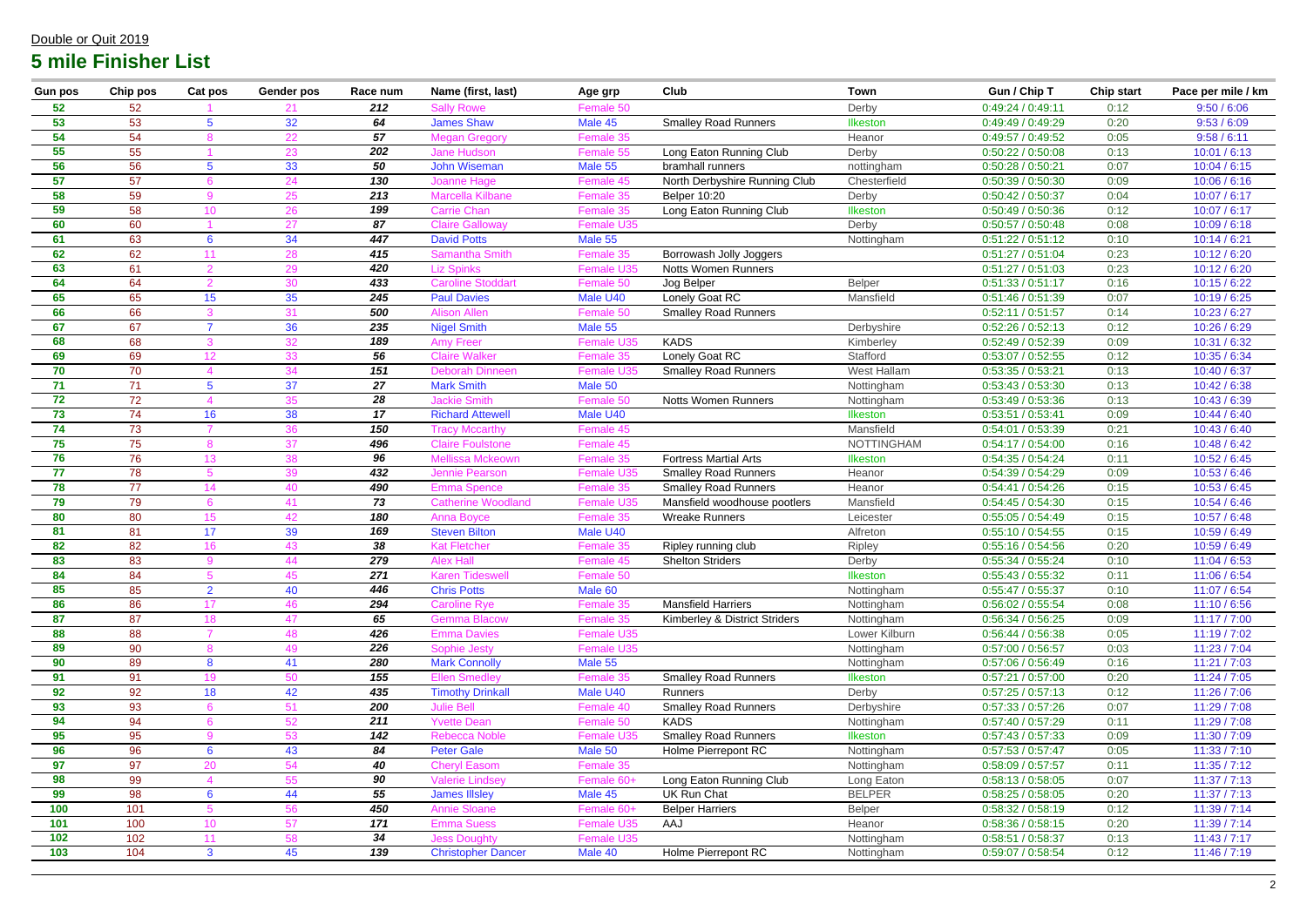| 104<br><b>Smalley Road Runners</b><br>49<br>105<br>Female U35<br>Nottingham<br>0:59:11 / 0:58:58<br>0:12<br>11:47 / 7:19<br>Anna Young<br>106<br>105<br>14<br>0:12<br>11:47 / 7:19<br><b>Jacqueline Saunders</b><br><b>Smalley Road Runners</b><br>0:59:11 / 0:58:58<br>60<br>Female 50<br>Loscoe<br>106<br>311<br>103<br>19<br>46<br>Male U40<br>0:23<br>11:46 / 7:19<br><b>Ashley Jones</b><br>Nottingham<br>0:59:17 / 0:58:54<br>107<br>107<br>83<br>11:50 / 7:21<br>13 <sup>°</sup><br>Female U35<br>0:59:26 / 0:59:12<br>0:14<br>61<br><b>Abby Mann</b><br><b>Notts</b><br>108<br>108<br>173<br><b>Adele Reid</b><br><b>Notts Women Runners</b><br>11:51 / 7:21<br>62<br><b>Notts</b><br>0:59:30 / 0:59:15<br>0:15<br>Female 50<br>109<br>109<br>241<br>11:53 / 7:23<br>Kimberley & District Striders<br>0:59:36 / 0:59:25<br>0:10<br>14<br>63<br><b>Female U35</b><br>Nottingham<br><b>Emma Ward</b><br>110<br>24<br>110<br>11:54 / 7:23<br><b>Samantha Phipps</b><br><b>Notts Women Runners</b><br>0:59:50 / 0:59:32<br>0:18<br>10<br>64<br>Female 45<br>Nottingham<br>11:54 / 7:23<br>111<br>111<br>292<br>Female 35<br>21<br><b>Emily England</b><br>Nottingham<br>0:59:50 / 0:59:32<br>0:18<br>65<br>112<br>112<br>29<br>0:22<br>11:57 / 7:25<br>22<br><b>Katie Burton</b><br>Female 35<br>1:00:07 / 0:59:45<br>66<br>Nottinghamshire<br>113<br>113<br>47<br>222<br>Male 65+<br>0:16<br>12:00 / 7:27<br>3<br><b>Paul Mckeown</b><br>Ilkeston<br>1:00:17 / 1:00:01<br>114<br>114<br>310<br>0:22<br>12:03 / 7:29<br>15 <sub>1</sub><br>1:00:40 / 1:00:18<br>67<br>Nottingham<br><b>Grace Chapman</b><br><b>Female U35</b><br>115<br>115<br>105<br>1:01:17 / 1:00:59<br>0:18<br>12:11 / 7:34<br>23<br>68<br><b>Joanne Thornhill</b><br>Female 35<br>Ilkeston<br>116<br>$35\,$<br>116<br>48<br><b>Robert Hewins</b><br>Male 50<br>12:21 / 7:40<br>Derby<br>1:02:01 / 1:01:48<br>0:13<br>117<br>117<br>495<br>1:02:23 / 1:02:04<br>0:18<br>12:24 / 7:42<br>69<br><b>Penny Marsden</b><br><b>Notts Women Runners</b><br>Matlock<br>Female 55<br>118<br>192<br>118<br>12:35 / 7:49<br>16<br>Erewash Valley RC<br>1:03:10 / 1:02:57<br>0:13<br>70<br>Yasmin Greatorex Briggs<br>Female U35<br>Nottingham<br>119<br>119<br>12:36 / 7:50<br>236<br><b>Natasha Shaw</b><br>1:03:17 / 1:03:03<br>0:14<br>11<br>Female 45<br><b>Ilkeston</b><br>120<br>120<br>461<br>12:41 / 7:53<br>72<br><b>Keighley Evans</b><br><b>Female U35</b><br>Derby<br>1:03:38 / 1:03:26<br>0:12<br>17<br>Smalley road runners<br>122<br>12:49 / 7:57<br>121<br>234<br>0:14<br>73<br><b>Karen Smith</b><br>Female 50<br>Derbyshire<br>1:04:19 / 1:04:05<br>122<br>121<br>186<br>0:20<br>12:47 / 7:57<br>74<br>1:04:19 / 1:03:58<br><b>Ilkeston Joggers</b><br>Ilkeston<br>Samantha Leatherland<br>Female 40<br>123<br>123<br>427<br>75<br><b>Karen Parkin</b><br>Woodthorpe Huffers and Puffers<br>1:04:31 / 1:04:15<br>0:15<br>12:51 / 7:59<br>Female 55<br>Nottingham<br>124<br>124<br>308<br>1:04:35 / 1:04:17<br>0:18<br>12:51 / 7:59<br>24<br>76<br><b>Heather Dunbar</b><br>Female 35<br>Derby<br>Derwent runners<br>125<br>12:52 / 7:59<br>125<br>25<br>77<br>197<br>1:04:37 / 1:04:20<br>0:17<br><b>Wioleta Jarosiewicz</b><br>Female 35<br><b>Notts Women Runners</b><br>Nottingham<br>126<br>126<br>59<br>12:52 / 7:59<br>12 <sub>2</sub><br>78<br><b>Lynne Peacock</b><br>1:04:38 / 1:04:21<br>0:16<br><b>Notts Women Runners</b><br>Female 45<br>Nottingham<br>127<br>127<br>13 <sup>°</sup><br>79<br>181<br><b>NOTTINGHAM</b><br>0:21<br>12:53 / 8:00<br><b>Beverley Fletcher</b><br>Female 45<br>1:04:49 / 1:04:28<br>128<br>128<br>26<br>486<br>0:21<br>12:59 / 8:04<br>80<br><b>Jana Surimova</b><br>Female 35<br>Huthwaite<br>1:05:17 / 1:04:55<br>129<br>129<br>13:03 / 8:06<br>14<br>190<br><b>Potters Trotters</b><br>Stoke-on-Trent<br>1:05:26 / 1:05:17<br>0:09<br>81<br><b>Sarah Oakley</b><br>Female 45<br>130<br>131<br>131<br>27<br>82<br><b>Kate Griffin</b><br>Stoke On Trent<br>0:09<br>13:05 / 8:08<br>Female 35<br><b>Potters Trotters</b><br>1:05:36 / 1:05:27<br>131<br>130<br>28<br>458<br>1:05:42 / 1:05:20<br>0:21<br>13:04 / 8:07<br>83<br><b>Washlands Women Runners</b><br><b>Burton on Trent</b><br><b>Lucy Wilkinson</b><br>Female 35<br>132<br>304<br>132<br>0:21<br>84<br>Female 40<br>Sandiacre<br>1:05:51 / 1:05:29<br>13:05 / 8:08<br><b>Paula Taylor</b><br>133<br>133<br>127<br>0:21<br>13:10 / 8:11<br>18<br><b>Langley Mill</b><br>1:06:13 / 1:05:52<br>85<br><b>Laura Mcgrory</b><br><b>Female U35</b><br><b>Ilkeston Joggers</b><br>164<br>134<br>134<br><b>Josie Comery</b><br>Female 45<br>0:20<br>13:23 / 8:19<br>15 <sup>1</sup><br>86<br>1:07:16 / 1:06:55<br>Nottingham<br>135<br>135<br>19<br>87<br>172<br>Handsworth Roadhogs<br>1:07:34 / 1:07:11<br>0:22<br>13:26 / 8:20<br><b>Joanne Brookes</b><br>Sheffield<br>Female U35<br>136<br>421<br>1:07:36 / 1:07:24<br>138<br>0:12<br>13:28 / 8:22<br>Smalley road runners<br>Derbyshire<br>/ictoria Heaven<br><b>Female 35</b><br>ԾԾ<br>137<br>136<br>158<br>13:28 / 8:22<br>30<br>89<br><b>Jenny Bavin</b><br><b>Smalley Road Runners</b><br>Ilkeston<br>1:07:36 / 1:07:21<br>0:15<br>Female 35<br>138<br>139<br>307<br><b>Russell Hubber</b><br>$\mathbf{3}$<br>49<br>Male 60<br>Alfreton<br>1:07:43 / 1:07:30<br>13:30 / 8:23<br>0:13<br>139<br>137<br>20<br>50<br>Male U40<br>13:28 / 8:22<br>299<br><b>Matthew Roe</b><br>Ilkeston<br>1:07:45 / 1:07:23<br>0:22<br>Ilkeston Joggers<br>54<br>140<br>140<br><b>Rachel Rayson</b><br>31<br>90<br>Female 35<br>Nottingham<br>1:07:49 / 1:07:31<br>0:18<br>13:30 / 8:23<br>141<br>141<br>0:20<br>91<br>6<br><b>Julie Harris</b><br><b>Birstall Running club</b><br>1:07:58 / 1:07:38<br>13:31 / 8:24<br>Female 40<br>Leicester<br>142<br>16<br>142<br><b>Lucy Pears</b><br>13:38 / 8:28<br>20<br>92<br>Female U35<br><b>Smalley Road Runners</b><br>1:08:28 / 1:08:11<br>0:17<br>Heanor<br>143<br>143<br>16 <sup>°</sup><br>128<br><b>Rachael Lyons</b><br><b>Smalley Road Runners</b><br>13:39 / 8:28<br>93<br>Female 45<br>Heanor<br>1:08:32 / 1:08:15<br>0:17<br>144<br>262<br>144<br><b>Michelle Fowkes</b><br>Female 50<br>1:08:33 / 1:08:26<br>0:07<br>13:41 / 8:30<br>10<br>94<br>Nottingham<br><b>BELPER</b><br>145<br>145<br>230<br>0:21<br>95<br><b>Josephine Stevens</b><br>Female 60+<br>1:09:16 / 1:08:54<br>13:46 / 8:33<br>146<br>146<br>231<br>51<br><b>Nigel Tissington</b><br>Male 65+<br><b>BELPER</b><br>0:21<br>13:46 / 8:33<br>1:09:16 / 1:08:54<br>147<br>Sinfin Running Club<br>147<br><b>Belinda Coe</b><br>13:51 / 8:36<br>21<br>96<br>9<br>Female U35<br>Derby<br>1:09:41 / 1:09:17<br>0:24<br>148<br>21<br>10<br>52<br>Male U40<br>Sinfin Running Club<br>148<br><b>Jonathan Evans</b><br>1:09:41 / 1:09:18<br>0:23<br>13:51 / 8:36<br>Derby<br>149<br>149<br>13:58 / 8:41<br>17<br>97<br>246<br><b>Amanda Hatton</b><br>Female 45<br>Derby<br>1:10:07 / 1:09:54<br>0:13<br>150<br>150<br>484<br>10 <sup>°</sup><br>98<br>Marie Jackson<br><b>Derwent Runners</b><br>Derby<br>0:17<br>14:00 / 8:42<br>Female 40<br>1:10:18 / 1:10:00<br>151<br>151<br>14:00 / 8:42<br>109<br><b>Gillian Richardson</b><br>1:10:19 / 1:10:01<br>0:17<br>32<br>99<br>Female 35<br><b>Derwent Runners</b><br>Derby<br>152<br>152<br>306<br><b>Paula Hubber</b><br>Female 50<br>1:10:20 / 1:10:08<br>14:01 / 8:42<br>11<br>100<br>Alfreton<br>0:11<br>153<br>153<br>12 <sub>2</sub><br><b>Midlands Nordic Walking</b><br>14:07 / 8:46<br>101<br>215<br>Ilkeston<br>1:10:46 / 1:10:36<br>0:10<br><b>Coleen Coxon</b><br>Female 50<br>154<br>154<br>22<br>102<br>309<br><b>Smalley Road Runners</b><br>0:24<br>14:38 / 9:05<br><b>Chloe Saunders</b><br>Giltbrook<br>1:13:37 / 1:13:13<br><b>Female U35</b><br>155<br>155<br>473<br><b>Midlands Nordic Walking</b><br>103<br><b>Jane Rodgers</b><br>Female 60+<br>1:14:37 / 1:14:22<br>0:14<br>14:52 / 9:14<br>Derbyshire | <b>Gun pos</b> | Chip pos | Cat pos | Gender pos | Race num | Name (first, last) | Age grp | <b>Club</b> | <b>Town</b> | Gun / Chip T | <b>Chip start</b> | Pace per mile / km |
|---------------------------------------------------------------------------------------------------------------------------------------------------------------------------------------------------------------------------------------------------------------------------------------------------------------------------------------------------------------------------------------------------------------------------------------------------------------------------------------------------------------------------------------------------------------------------------------------------------------------------------------------------------------------------------------------------------------------------------------------------------------------------------------------------------------------------------------------------------------------------------------------------------------------------------------------------------------------------------------------------------------------------------------------------------------------------------------------------------------------------------------------------------------------------------------------------------------------------------------------------------------------------------------------------------------------------------------------------------------------------------------------------------------------------------------------------------------------------------------------------------------------------------------------------------------------------------------------------------------------------------------------------------------------------------------------------------------------------------------------------------------------------------------------------------------------------------------------------------------------------------------------------------------------------------------------------------------------------------------------------------------------------------------------------------------------------------------------------------------------------------------------------------------------------------------------------------------------------------------------------------------------------------------------------------------------------------------------------------------------------------------------------------------------------------------------------------------------------------------------------------------------------------------------------------------------------------------------------------------------------------------------------------------------------------------------------------------------------------------------------------------------------------------------------------------------------------------------------------------------------------------------------------------------------------------------------------------------------------------------------------------------------------------------------------------------------------------------------------------------------------------------------------------------------------------------------------------------------------------------------------------------------------------------------------------------------------------------------------------------------------------------------------------------------------------------------------------------------------------------------------------------------------------------------------------------------------------------------------------------------------------------------------------------------------------------------------------------------------------------------------------------------------------------------------------------------------------------------------------------------------------------------------------------------------------------------------------------------------------------------------------------------------------------------------------------------------------------------------------------------------------------------------------------------------------------------------------------------------------------------------------------------------------------------------------------------------------------------------------------------------------------------------------------------------------------------------------------------------------------------------------------------------------------------------------------------------------------------------------------------------------------------------------------------------------------------------------------------------------------------------------------------------------------------------------------------------------------------------------------------------------------------------------------------------------------------------------------------------------------------------------------------------------------------------------------------------------------------------------------------------------------------------------------------------------------------------------------------------------------------------------------------------------------------------------------------------------------------------------------------------------------------------------------------------------------------------------------------------------------------------------------------------------------------------------------------------------------------------------------------------------------------------------------------------------------------------------------------------------------------------------------------------------------------------------------------------------------------------------------------------------------------------------------------------------------------------------------------------------------------------------------------------------------------------------------------------------------------------------------------------------------------------------------------------------------------------------------------------------------------------------------------------------------------------------------------------------------------------------------------------------------------------------------------------------------------------------------------------------------------------------------------------------------------------------------------------------------------------------------------------------------------------------------------------------------------------------------------------------------------------------------------------------------------------------------------------------------------------------------------------------------------------------------------------------------------------------------------------------------------------------------------------------------------------------------------------------------------------------------------------------------------------------------------------------------------------------------------------------------------------------------------------------------------------------------------------------------------------------------------------------------------------------------------------------------------------------------------------------------------------------------------------------------------------------------------------------------------------------------------------------------------------------------------------------------------------------------------------------------------------------------------------------------------------------------------------------------------------------------------------------------------------------------|----------------|----------|---------|------------|----------|--------------------|---------|-------------|-------------|--------------|-------------------|--------------------|
|                                                                                                                                                                                                                                                                                                                                                                                                                                                                                                                                                                                                                                                                                                                                                                                                                                                                                                                                                                                                                                                                                                                                                                                                                                                                                                                                                                                                                                                                                                                                                                                                                                                                                                                                                                                                                                                                                                                                                                                                                                                                                                                                                                                                                                                                                                                                                                                                                                                                                                                                                                                                                                                                                                                                                                                                                                                                                                                                                                                                                                                                                                                                                                                                                                                                                                                                                                                                                                                                                                                                                                                                                                                                                                                                                                                                                                                                                                                                                                                                                                                                                                                                                                                                                                                                                                                                                                                                                                                                                                                                                                                                                                                                                                                                                                                                                                                                                                                                                                                                                                                                                                                                                                                                                                                                                                                                                                                                                                                                                                                                                                                                                                                                                                                                                                                                                                                                                                                                                                                                                                                                                                                                                                                                                                                                                                                                                                                                                                                                                                                                                                                                                                                                                                                                                                                                                                                                                                                                                                                                                                                                                                                                                                                                                                                                                                                                                                                                                                                                                                                                                                                                                                                                                                                                                                                                                                                                                                                     |                |          |         |            |          |                    |         |             |             |              |                   |                    |
|                                                                                                                                                                                                                                                                                                                                                                                                                                                                                                                                                                                                                                                                                                                                                                                                                                                                                                                                                                                                                                                                                                                                                                                                                                                                                                                                                                                                                                                                                                                                                                                                                                                                                                                                                                                                                                                                                                                                                                                                                                                                                                                                                                                                                                                                                                                                                                                                                                                                                                                                                                                                                                                                                                                                                                                                                                                                                                                                                                                                                                                                                                                                                                                                                                                                                                                                                                                                                                                                                                                                                                                                                                                                                                                                                                                                                                                                                                                                                                                                                                                                                                                                                                                                                                                                                                                                                                                                                                                                                                                                                                                                                                                                                                                                                                                                                                                                                                                                                                                                                                                                                                                                                                                                                                                                                                                                                                                                                                                                                                                                                                                                                                                                                                                                                                                                                                                                                                                                                                                                                                                                                                                                                                                                                                                                                                                                                                                                                                                                                                                                                                                                                                                                                                                                                                                                                                                                                                                                                                                                                                                                                                                                                                                                                                                                                                                                                                                                                                                                                                                                                                                                                                                                                                                                                                                                                                                                                                                     |                |          |         |            |          |                    |         |             |             |              |                   |                    |
|                                                                                                                                                                                                                                                                                                                                                                                                                                                                                                                                                                                                                                                                                                                                                                                                                                                                                                                                                                                                                                                                                                                                                                                                                                                                                                                                                                                                                                                                                                                                                                                                                                                                                                                                                                                                                                                                                                                                                                                                                                                                                                                                                                                                                                                                                                                                                                                                                                                                                                                                                                                                                                                                                                                                                                                                                                                                                                                                                                                                                                                                                                                                                                                                                                                                                                                                                                                                                                                                                                                                                                                                                                                                                                                                                                                                                                                                                                                                                                                                                                                                                                                                                                                                                                                                                                                                                                                                                                                                                                                                                                                                                                                                                                                                                                                                                                                                                                                                                                                                                                                                                                                                                                                                                                                                                                                                                                                                                                                                                                                                                                                                                                                                                                                                                                                                                                                                                                                                                                                                                                                                                                                                                                                                                                                                                                                                                                                                                                                                                                                                                                                                                                                                                                                                                                                                                                                                                                                                                                                                                                                                                                                                                                                                                                                                                                                                                                                                                                                                                                                                                                                                                                                                                                                                                                                                                                                                                                                     |                |          |         |            |          |                    |         |             |             |              |                   |                    |
|                                                                                                                                                                                                                                                                                                                                                                                                                                                                                                                                                                                                                                                                                                                                                                                                                                                                                                                                                                                                                                                                                                                                                                                                                                                                                                                                                                                                                                                                                                                                                                                                                                                                                                                                                                                                                                                                                                                                                                                                                                                                                                                                                                                                                                                                                                                                                                                                                                                                                                                                                                                                                                                                                                                                                                                                                                                                                                                                                                                                                                                                                                                                                                                                                                                                                                                                                                                                                                                                                                                                                                                                                                                                                                                                                                                                                                                                                                                                                                                                                                                                                                                                                                                                                                                                                                                                                                                                                                                                                                                                                                                                                                                                                                                                                                                                                                                                                                                                                                                                                                                                                                                                                                                                                                                                                                                                                                                                                                                                                                                                                                                                                                                                                                                                                                                                                                                                                                                                                                                                                                                                                                                                                                                                                                                                                                                                                                                                                                                                                                                                                                                                                                                                                                                                                                                                                                                                                                                                                                                                                                                                                                                                                                                                                                                                                                                                                                                                                                                                                                                                                                                                                                                                                                                                                                                                                                                                                                                     |                |          |         |            |          |                    |         |             |             |              |                   |                    |
|                                                                                                                                                                                                                                                                                                                                                                                                                                                                                                                                                                                                                                                                                                                                                                                                                                                                                                                                                                                                                                                                                                                                                                                                                                                                                                                                                                                                                                                                                                                                                                                                                                                                                                                                                                                                                                                                                                                                                                                                                                                                                                                                                                                                                                                                                                                                                                                                                                                                                                                                                                                                                                                                                                                                                                                                                                                                                                                                                                                                                                                                                                                                                                                                                                                                                                                                                                                                                                                                                                                                                                                                                                                                                                                                                                                                                                                                                                                                                                                                                                                                                                                                                                                                                                                                                                                                                                                                                                                                                                                                                                                                                                                                                                                                                                                                                                                                                                                                                                                                                                                                                                                                                                                                                                                                                                                                                                                                                                                                                                                                                                                                                                                                                                                                                                                                                                                                                                                                                                                                                                                                                                                                                                                                                                                                                                                                                                                                                                                                                                                                                                                                                                                                                                                                                                                                                                                                                                                                                                                                                                                                                                                                                                                                                                                                                                                                                                                                                                                                                                                                                                                                                                                                                                                                                                                                                                                                                                                     |                |          |         |            |          |                    |         |             |             |              |                   |                    |
|                                                                                                                                                                                                                                                                                                                                                                                                                                                                                                                                                                                                                                                                                                                                                                                                                                                                                                                                                                                                                                                                                                                                                                                                                                                                                                                                                                                                                                                                                                                                                                                                                                                                                                                                                                                                                                                                                                                                                                                                                                                                                                                                                                                                                                                                                                                                                                                                                                                                                                                                                                                                                                                                                                                                                                                                                                                                                                                                                                                                                                                                                                                                                                                                                                                                                                                                                                                                                                                                                                                                                                                                                                                                                                                                                                                                                                                                                                                                                                                                                                                                                                                                                                                                                                                                                                                                                                                                                                                                                                                                                                                                                                                                                                                                                                                                                                                                                                                                                                                                                                                                                                                                                                                                                                                                                                                                                                                                                                                                                                                                                                                                                                                                                                                                                                                                                                                                                                                                                                                                                                                                                                                                                                                                                                                                                                                                                                                                                                                                                                                                                                                                                                                                                                                                                                                                                                                                                                                                                                                                                                                                                                                                                                                                                                                                                                                                                                                                                                                                                                                                                                                                                                                                                                                                                                                                                                                                                                                     |                |          |         |            |          |                    |         |             |             |              |                   |                    |
|                                                                                                                                                                                                                                                                                                                                                                                                                                                                                                                                                                                                                                                                                                                                                                                                                                                                                                                                                                                                                                                                                                                                                                                                                                                                                                                                                                                                                                                                                                                                                                                                                                                                                                                                                                                                                                                                                                                                                                                                                                                                                                                                                                                                                                                                                                                                                                                                                                                                                                                                                                                                                                                                                                                                                                                                                                                                                                                                                                                                                                                                                                                                                                                                                                                                                                                                                                                                                                                                                                                                                                                                                                                                                                                                                                                                                                                                                                                                                                                                                                                                                                                                                                                                                                                                                                                                                                                                                                                                                                                                                                                                                                                                                                                                                                                                                                                                                                                                                                                                                                                                                                                                                                                                                                                                                                                                                                                                                                                                                                                                                                                                                                                                                                                                                                                                                                                                                                                                                                                                                                                                                                                                                                                                                                                                                                                                                                                                                                                                                                                                                                                                                                                                                                                                                                                                                                                                                                                                                                                                                                                                                                                                                                                                                                                                                                                                                                                                                                                                                                                                                                                                                                                                                                                                                                                                                                                                                                                     |                |          |         |            |          |                    |         |             |             |              |                   |                    |
|                                                                                                                                                                                                                                                                                                                                                                                                                                                                                                                                                                                                                                                                                                                                                                                                                                                                                                                                                                                                                                                                                                                                                                                                                                                                                                                                                                                                                                                                                                                                                                                                                                                                                                                                                                                                                                                                                                                                                                                                                                                                                                                                                                                                                                                                                                                                                                                                                                                                                                                                                                                                                                                                                                                                                                                                                                                                                                                                                                                                                                                                                                                                                                                                                                                                                                                                                                                                                                                                                                                                                                                                                                                                                                                                                                                                                                                                                                                                                                                                                                                                                                                                                                                                                                                                                                                                                                                                                                                                                                                                                                                                                                                                                                                                                                                                                                                                                                                                                                                                                                                                                                                                                                                                                                                                                                                                                                                                                                                                                                                                                                                                                                                                                                                                                                                                                                                                                                                                                                                                                                                                                                                                                                                                                                                                                                                                                                                                                                                                                                                                                                                                                                                                                                                                                                                                                                                                                                                                                                                                                                                                                                                                                                                                                                                                                                                                                                                                                                                                                                                                                                                                                                                                                                                                                                                                                                                                                                                     |                |          |         |            |          |                    |         |             |             |              |                   |                    |
|                                                                                                                                                                                                                                                                                                                                                                                                                                                                                                                                                                                                                                                                                                                                                                                                                                                                                                                                                                                                                                                                                                                                                                                                                                                                                                                                                                                                                                                                                                                                                                                                                                                                                                                                                                                                                                                                                                                                                                                                                                                                                                                                                                                                                                                                                                                                                                                                                                                                                                                                                                                                                                                                                                                                                                                                                                                                                                                                                                                                                                                                                                                                                                                                                                                                                                                                                                                                                                                                                                                                                                                                                                                                                                                                                                                                                                                                                                                                                                                                                                                                                                                                                                                                                                                                                                                                                                                                                                                                                                                                                                                                                                                                                                                                                                                                                                                                                                                                                                                                                                                                                                                                                                                                                                                                                                                                                                                                                                                                                                                                                                                                                                                                                                                                                                                                                                                                                                                                                                                                                                                                                                                                                                                                                                                                                                                                                                                                                                                                                                                                                                                                                                                                                                                                                                                                                                                                                                                                                                                                                                                                                                                                                                                                                                                                                                                                                                                                                                                                                                                                                                                                                                                                                                                                                                                                                                                                                                                     |                |          |         |            |          |                    |         |             |             |              |                   |                    |
|                                                                                                                                                                                                                                                                                                                                                                                                                                                                                                                                                                                                                                                                                                                                                                                                                                                                                                                                                                                                                                                                                                                                                                                                                                                                                                                                                                                                                                                                                                                                                                                                                                                                                                                                                                                                                                                                                                                                                                                                                                                                                                                                                                                                                                                                                                                                                                                                                                                                                                                                                                                                                                                                                                                                                                                                                                                                                                                                                                                                                                                                                                                                                                                                                                                                                                                                                                                                                                                                                                                                                                                                                                                                                                                                                                                                                                                                                                                                                                                                                                                                                                                                                                                                                                                                                                                                                                                                                                                                                                                                                                                                                                                                                                                                                                                                                                                                                                                                                                                                                                                                                                                                                                                                                                                                                                                                                                                                                                                                                                                                                                                                                                                                                                                                                                                                                                                                                                                                                                                                                                                                                                                                                                                                                                                                                                                                                                                                                                                                                                                                                                                                                                                                                                                                                                                                                                                                                                                                                                                                                                                                                                                                                                                                                                                                                                                                                                                                                                                                                                                                                                                                                                                                                                                                                                                                                                                                                                                     |                |          |         |            |          |                    |         |             |             |              |                   |                    |
|                                                                                                                                                                                                                                                                                                                                                                                                                                                                                                                                                                                                                                                                                                                                                                                                                                                                                                                                                                                                                                                                                                                                                                                                                                                                                                                                                                                                                                                                                                                                                                                                                                                                                                                                                                                                                                                                                                                                                                                                                                                                                                                                                                                                                                                                                                                                                                                                                                                                                                                                                                                                                                                                                                                                                                                                                                                                                                                                                                                                                                                                                                                                                                                                                                                                                                                                                                                                                                                                                                                                                                                                                                                                                                                                                                                                                                                                                                                                                                                                                                                                                                                                                                                                                                                                                                                                                                                                                                                                                                                                                                                                                                                                                                                                                                                                                                                                                                                                                                                                                                                                                                                                                                                                                                                                                                                                                                                                                                                                                                                                                                                                                                                                                                                                                                                                                                                                                                                                                                                                                                                                                                                                                                                                                                                                                                                                                                                                                                                                                                                                                                                                                                                                                                                                                                                                                                                                                                                                                                                                                                                                                                                                                                                                                                                                                                                                                                                                                                                                                                                                                                                                                                                                                                                                                                                                                                                                                                                     |                |          |         |            |          |                    |         |             |             |              |                   |                    |
|                                                                                                                                                                                                                                                                                                                                                                                                                                                                                                                                                                                                                                                                                                                                                                                                                                                                                                                                                                                                                                                                                                                                                                                                                                                                                                                                                                                                                                                                                                                                                                                                                                                                                                                                                                                                                                                                                                                                                                                                                                                                                                                                                                                                                                                                                                                                                                                                                                                                                                                                                                                                                                                                                                                                                                                                                                                                                                                                                                                                                                                                                                                                                                                                                                                                                                                                                                                                                                                                                                                                                                                                                                                                                                                                                                                                                                                                                                                                                                                                                                                                                                                                                                                                                                                                                                                                                                                                                                                                                                                                                                                                                                                                                                                                                                                                                                                                                                                                                                                                                                                                                                                                                                                                                                                                                                                                                                                                                                                                                                                                                                                                                                                                                                                                                                                                                                                                                                                                                                                                                                                                                                                                                                                                                                                                                                                                                                                                                                                                                                                                                                                                                                                                                                                                                                                                                                                                                                                                                                                                                                                                                                                                                                                                                                                                                                                                                                                                                                                                                                                                                                                                                                                                                                                                                                                                                                                                                                                     |                |          |         |            |          |                    |         |             |             |              |                   |                    |
|                                                                                                                                                                                                                                                                                                                                                                                                                                                                                                                                                                                                                                                                                                                                                                                                                                                                                                                                                                                                                                                                                                                                                                                                                                                                                                                                                                                                                                                                                                                                                                                                                                                                                                                                                                                                                                                                                                                                                                                                                                                                                                                                                                                                                                                                                                                                                                                                                                                                                                                                                                                                                                                                                                                                                                                                                                                                                                                                                                                                                                                                                                                                                                                                                                                                                                                                                                                                                                                                                                                                                                                                                                                                                                                                                                                                                                                                                                                                                                                                                                                                                                                                                                                                                                                                                                                                                                                                                                                                                                                                                                                                                                                                                                                                                                                                                                                                                                                                                                                                                                                                                                                                                                                                                                                                                                                                                                                                                                                                                                                                                                                                                                                                                                                                                                                                                                                                                                                                                                                                                                                                                                                                                                                                                                                                                                                                                                                                                                                                                                                                                                                                                                                                                                                                                                                                                                                                                                                                                                                                                                                                                                                                                                                                                                                                                                                                                                                                                                                                                                                                                                                                                                                                                                                                                                                                                                                                                                                     |                |          |         |            |          |                    |         |             |             |              |                   |                    |
|                                                                                                                                                                                                                                                                                                                                                                                                                                                                                                                                                                                                                                                                                                                                                                                                                                                                                                                                                                                                                                                                                                                                                                                                                                                                                                                                                                                                                                                                                                                                                                                                                                                                                                                                                                                                                                                                                                                                                                                                                                                                                                                                                                                                                                                                                                                                                                                                                                                                                                                                                                                                                                                                                                                                                                                                                                                                                                                                                                                                                                                                                                                                                                                                                                                                                                                                                                                                                                                                                                                                                                                                                                                                                                                                                                                                                                                                                                                                                                                                                                                                                                                                                                                                                                                                                                                                                                                                                                                                                                                                                                                                                                                                                                                                                                                                                                                                                                                                                                                                                                                                                                                                                                                                                                                                                                                                                                                                                                                                                                                                                                                                                                                                                                                                                                                                                                                                                                                                                                                                                                                                                                                                                                                                                                                                                                                                                                                                                                                                                                                                                                                                                                                                                                                                                                                                                                                                                                                                                                                                                                                                                                                                                                                                                                                                                                                                                                                                                                                                                                                                                                                                                                                                                                                                                                                                                                                                                                                     |                |          |         |            |          |                    |         |             |             |              |                   |                    |
|                                                                                                                                                                                                                                                                                                                                                                                                                                                                                                                                                                                                                                                                                                                                                                                                                                                                                                                                                                                                                                                                                                                                                                                                                                                                                                                                                                                                                                                                                                                                                                                                                                                                                                                                                                                                                                                                                                                                                                                                                                                                                                                                                                                                                                                                                                                                                                                                                                                                                                                                                                                                                                                                                                                                                                                                                                                                                                                                                                                                                                                                                                                                                                                                                                                                                                                                                                                                                                                                                                                                                                                                                                                                                                                                                                                                                                                                                                                                                                                                                                                                                                                                                                                                                                                                                                                                                                                                                                                                                                                                                                                                                                                                                                                                                                                                                                                                                                                                                                                                                                                                                                                                                                                                                                                                                                                                                                                                                                                                                                                                                                                                                                                                                                                                                                                                                                                                                                                                                                                                                                                                                                                                                                                                                                                                                                                                                                                                                                                                                                                                                                                                                                                                                                                                                                                                                                                                                                                                                                                                                                                                                                                                                                                                                                                                                                                                                                                                                                                                                                                                                                                                                                                                                                                                                                                                                                                                                                                     |                |          |         |            |          |                    |         |             |             |              |                   |                    |
|                                                                                                                                                                                                                                                                                                                                                                                                                                                                                                                                                                                                                                                                                                                                                                                                                                                                                                                                                                                                                                                                                                                                                                                                                                                                                                                                                                                                                                                                                                                                                                                                                                                                                                                                                                                                                                                                                                                                                                                                                                                                                                                                                                                                                                                                                                                                                                                                                                                                                                                                                                                                                                                                                                                                                                                                                                                                                                                                                                                                                                                                                                                                                                                                                                                                                                                                                                                                                                                                                                                                                                                                                                                                                                                                                                                                                                                                                                                                                                                                                                                                                                                                                                                                                                                                                                                                                                                                                                                                                                                                                                                                                                                                                                                                                                                                                                                                                                                                                                                                                                                                                                                                                                                                                                                                                                                                                                                                                                                                                                                                                                                                                                                                                                                                                                                                                                                                                                                                                                                                                                                                                                                                                                                                                                                                                                                                                                                                                                                                                                                                                                                                                                                                                                                                                                                                                                                                                                                                                                                                                                                                                                                                                                                                                                                                                                                                                                                                                                                                                                                                                                                                                                                                                                                                                                                                                                                                                                                     |                |          |         |            |          |                    |         |             |             |              |                   |                    |
|                                                                                                                                                                                                                                                                                                                                                                                                                                                                                                                                                                                                                                                                                                                                                                                                                                                                                                                                                                                                                                                                                                                                                                                                                                                                                                                                                                                                                                                                                                                                                                                                                                                                                                                                                                                                                                                                                                                                                                                                                                                                                                                                                                                                                                                                                                                                                                                                                                                                                                                                                                                                                                                                                                                                                                                                                                                                                                                                                                                                                                                                                                                                                                                                                                                                                                                                                                                                                                                                                                                                                                                                                                                                                                                                                                                                                                                                                                                                                                                                                                                                                                                                                                                                                                                                                                                                                                                                                                                                                                                                                                                                                                                                                                                                                                                                                                                                                                                                                                                                                                                                                                                                                                                                                                                                                                                                                                                                                                                                                                                                                                                                                                                                                                                                                                                                                                                                                                                                                                                                                                                                                                                                                                                                                                                                                                                                                                                                                                                                                                                                                                                                                                                                                                                                                                                                                                                                                                                                                                                                                                                                                                                                                                                                                                                                                                                                                                                                                                                                                                                                                                                                                                                                                                                                                                                                                                                                                                                     |                |          |         |            |          |                    |         |             |             |              |                   |                    |
|                                                                                                                                                                                                                                                                                                                                                                                                                                                                                                                                                                                                                                                                                                                                                                                                                                                                                                                                                                                                                                                                                                                                                                                                                                                                                                                                                                                                                                                                                                                                                                                                                                                                                                                                                                                                                                                                                                                                                                                                                                                                                                                                                                                                                                                                                                                                                                                                                                                                                                                                                                                                                                                                                                                                                                                                                                                                                                                                                                                                                                                                                                                                                                                                                                                                                                                                                                                                                                                                                                                                                                                                                                                                                                                                                                                                                                                                                                                                                                                                                                                                                                                                                                                                                                                                                                                                                                                                                                                                                                                                                                                                                                                                                                                                                                                                                                                                                                                                                                                                                                                                                                                                                                                                                                                                                                                                                                                                                                                                                                                                                                                                                                                                                                                                                                                                                                                                                                                                                                                                                                                                                                                                                                                                                                                                                                                                                                                                                                                                                                                                                                                                                                                                                                                                                                                                                                                                                                                                                                                                                                                                                                                                                                                                                                                                                                                                                                                                                                                                                                                                                                                                                                                                                                                                                                                                                                                                                                                     |                |          |         |            |          |                    |         |             |             |              |                   |                    |
|                                                                                                                                                                                                                                                                                                                                                                                                                                                                                                                                                                                                                                                                                                                                                                                                                                                                                                                                                                                                                                                                                                                                                                                                                                                                                                                                                                                                                                                                                                                                                                                                                                                                                                                                                                                                                                                                                                                                                                                                                                                                                                                                                                                                                                                                                                                                                                                                                                                                                                                                                                                                                                                                                                                                                                                                                                                                                                                                                                                                                                                                                                                                                                                                                                                                                                                                                                                                                                                                                                                                                                                                                                                                                                                                                                                                                                                                                                                                                                                                                                                                                                                                                                                                                                                                                                                                                                                                                                                                                                                                                                                                                                                                                                                                                                                                                                                                                                                                                                                                                                                                                                                                                                                                                                                                                                                                                                                                                                                                                                                                                                                                                                                                                                                                                                                                                                                                                                                                                                                                                                                                                                                                                                                                                                                                                                                                                                                                                                                                                                                                                                                                                                                                                                                                                                                                                                                                                                                                                                                                                                                                                                                                                                                                                                                                                                                                                                                                                                                                                                                                                                                                                                                                                                                                                                                                                                                                                                                     |                |          |         |            |          |                    |         |             |             |              |                   |                    |
|                                                                                                                                                                                                                                                                                                                                                                                                                                                                                                                                                                                                                                                                                                                                                                                                                                                                                                                                                                                                                                                                                                                                                                                                                                                                                                                                                                                                                                                                                                                                                                                                                                                                                                                                                                                                                                                                                                                                                                                                                                                                                                                                                                                                                                                                                                                                                                                                                                                                                                                                                                                                                                                                                                                                                                                                                                                                                                                                                                                                                                                                                                                                                                                                                                                                                                                                                                                                                                                                                                                                                                                                                                                                                                                                                                                                                                                                                                                                                                                                                                                                                                                                                                                                                                                                                                                                                                                                                                                                                                                                                                                                                                                                                                                                                                                                                                                                                                                                                                                                                                                                                                                                                                                                                                                                                                                                                                                                                                                                                                                                                                                                                                                                                                                                                                                                                                                                                                                                                                                                                                                                                                                                                                                                                                                                                                                                                                                                                                                                                                                                                                                                                                                                                                                                                                                                                                                                                                                                                                                                                                                                                                                                                                                                                                                                                                                                                                                                                                                                                                                                                                                                                                                                                                                                                                                                                                                                                                                     |                |          |         |            |          |                    |         |             |             |              |                   |                    |
|                                                                                                                                                                                                                                                                                                                                                                                                                                                                                                                                                                                                                                                                                                                                                                                                                                                                                                                                                                                                                                                                                                                                                                                                                                                                                                                                                                                                                                                                                                                                                                                                                                                                                                                                                                                                                                                                                                                                                                                                                                                                                                                                                                                                                                                                                                                                                                                                                                                                                                                                                                                                                                                                                                                                                                                                                                                                                                                                                                                                                                                                                                                                                                                                                                                                                                                                                                                                                                                                                                                                                                                                                                                                                                                                                                                                                                                                                                                                                                                                                                                                                                                                                                                                                                                                                                                                                                                                                                                                                                                                                                                                                                                                                                                                                                                                                                                                                                                                                                                                                                                                                                                                                                                                                                                                                                                                                                                                                                                                                                                                                                                                                                                                                                                                                                                                                                                                                                                                                                                                                                                                                                                                                                                                                                                                                                                                                                                                                                                                                                                                                                                                                                                                                                                                                                                                                                                                                                                                                                                                                                                                                                                                                                                                                                                                                                                                                                                                                                                                                                                                                                                                                                                                                                                                                                                                                                                                                                                     |                |          |         |            |          |                    |         |             |             |              |                   |                    |
|                                                                                                                                                                                                                                                                                                                                                                                                                                                                                                                                                                                                                                                                                                                                                                                                                                                                                                                                                                                                                                                                                                                                                                                                                                                                                                                                                                                                                                                                                                                                                                                                                                                                                                                                                                                                                                                                                                                                                                                                                                                                                                                                                                                                                                                                                                                                                                                                                                                                                                                                                                                                                                                                                                                                                                                                                                                                                                                                                                                                                                                                                                                                                                                                                                                                                                                                                                                                                                                                                                                                                                                                                                                                                                                                                                                                                                                                                                                                                                                                                                                                                                                                                                                                                                                                                                                                                                                                                                                                                                                                                                                                                                                                                                                                                                                                                                                                                                                                                                                                                                                                                                                                                                                                                                                                                                                                                                                                                                                                                                                                                                                                                                                                                                                                                                                                                                                                                                                                                                                                                                                                                                                                                                                                                                                                                                                                                                                                                                                                                                                                                                                                                                                                                                                                                                                                                                                                                                                                                                                                                                                                                                                                                                                                                                                                                                                                                                                                                                                                                                                                                                                                                                                                                                                                                                                                                                                                                                                     |                |          |         |            |          |                    |         |             |             |              |                   |                    |
|                                                                                                                                                                                                                                                                                                                                                                                                                                                                                                                                                                                                                                                                                                                                                                                                                                                                                                                                                                                                                                                                                                                                                                                                                                                                                                                                                                                                                                                                                                                                                                                                                                                                                                                                                                                                                                                                                                                                                                                                                                                                                                                                                                                                                                                                                                                                                                                                                                                                                                                                                                                                                                                                                                                                                                                                                                                                                                                                                                                                                                                                                                                                                                                                                                                                                                                                                                                                                                                                                                                                                                                                                                                                                                                                                                                                                                                                                                                                                                                                                                                                                                                                                                                                                                                                                                                                                                                                                                                                                                                                                                                                                                                                                                                                                                                                                                                                                                                                                                                                                                                                                                                                                                                                                                                                                                                                                                                                                                                                                                                                                                                                                                                                                                                                                                                                                                                                                                                                                                                                                                                                                                                                                                                                                                                                                                                                                                                                                                                                                                                                                                                                                                                                                                                                                                                                                                                                                                                                                                                                                                                                                                                                                                                                                                                                                                                                                                                                                                                                                                                                                                                                                                                                                                                                                                                                                                                                                                                     |                |          |         |            |          |                    |         |             |             |              |                   |                    |
|                                                                                                                                                                                                                                                                                                                                                                                                                                                                                                                                                                                                                                                                                                                                                                                                                                                                                                                                                                                                                                                                                                                                                                                                                                                                                                                                                                                                                                                                                                                                                                                                                                                                                                                                                                                                                                                                                                                                                                                                                                                                                                                                                                                                                                                                                                                                                                                                                                                                                                                                                                                                                                                                                                                                                                                                                                                                                                                                                                                                                                                                                                                                                                                                                                                                                                                                                                                                                                                                                                                                                                                                                                                                                                                                                                                                                                                                                                                                                                                                                                                                                                                                                                                                                                                                                                                                                                                                                                                                                                                                                                                                                                                                                                                                                                                                                                                                                                                                                                                                                                                                                                                                                                                                                                                                                                                                                                                                                                                                                                                                                                                                                                                                                                                                                                                                                                                                                                                                                                                                                                                                                                                                                                                                                                                                                                                                                                                                                                                                                                                                                                                                                                                                                                                                                                                                                                                                                                                                                                                                                                                                                                                                                                                                                                                                                                                                                                                                                                                                                                                                                                                                                                                                                                                                                                                                                                                                                                                     |                |          |         |            |          |                    |         |             |             |              |                   |                    |
|                                                                                                                                                                                                                                                                                                                                                                                                                                                                                                                                                                                                                                                                                                                                                                                                                                                                                                                                                                                                                                                                                                                                                                                                                                                                                                                                                                                                                                                                                                                                                                                                                                                                                                                                                                                                                                                                                                                                                                                                                                                                                                                                                                                                                                                                                                                                                                                                                                                                                                                                                                                                                                                                                                                                                                                                                                                                                                                                                                                                                                                                                                                                                                                                                                                                                                                                                                                                                                                                                                                                                                                                                                                                                                                                                                                                                                                                                                                                                                                                                                                                                                                                                                                                                                                                                                                                                                                                                                                                                                                                                                                                                                                                                                                                                                                                                                                                                                                                                                                                                                                                                                                                                                                                                                                                                                                                                                                                                                                                                                                                                                                                                                                                                                                                                                                                                                                                                                                                                                                                                                                                                                                                                                                                                                                                                                                                                                                                                                                                                                                                                                                                                                                                                                                                                                                                                                                                                                                                                                                                                                                                                                                                                                                                                                                                                                                                                                                                                                                                                                                                                                                                                                                                                                                                                                                                                                                                                                                     |                |          |         |            |          |                    |         |             |             |              |                   |                    |
|                                                                                                                                                                                                                                                                                                                                                                                                                                                                                                                                                                                                                                                                                                                                                                                                                                                                                                                                                                                                                                                                                                                                                                                                                                                                                                                                                                                                                                                                                                                                                                                                                                                                                                                                                                                                                                                                                                                                                                                                                                                                                                                                                                                                                                                                                                                                                                                                                                                                                                                                                                                                                                                                                                                                                                                                                                                                                                                                                                                                                                                                                                                                                                                                                                                                                                                                                                                                                                                                                                                                                                                                                                                                                                                                                                                                                                                                                                                                                                                                                                                                                                                                                                                                                                                                                                                                                                                                                                                                                                                                                                                                                                                                                                                                                                                                                                                                                                                                                                                                                                                                                                                                                                                                                                                                                                                                                                                                                                                                                                                                                                                                                                                                                                                                                                                                                                                                                                                                                                                                                                                                                                                                                                                                                                                                                                                                                                                                                                                                                                                                                                                                                                                                                                                                                                                                                                                                                                                                                                                                                                                                                                                                                                                                                                                                                                                                                                                                                                                                                                                                                                                                                                                                                                                                                                                                                                                                                                                     |                |          |         |            |          |                    |         |             |             |              |                   |                    |
|                                                                                                                                                                                                                                                                                                                                                                                                                                                                                                                                                                                                                                                                                                                                                                                                                                                                                                                                                                                                                                                                                                                                                                                                                                                                                                                                                                                                                                                                                                                                                                                                                                                                                                                                                                                                                                                                                                                                                                                                                                                                                                                                                                                                                                                                                                                                                                                                                                                                                                                                                                                                                                                                                                                                                                                                                                                                                                                                                                                                                                                                                                                                                                                                                                                                                                                                                                                                                                                                                                                                                                                                                                                                                                                                                                                                                                                                                                                                                                                                                                                                                                                                                                                                                                                                                                                                                                                                                                                                                                                                                                                                                                                                                                                                                                                                                                                                                                                                                                                                                                                                                                                                                                                                                                                                                                                                                                                                                                                                                                                                                                                                                                                                                                                                                                                                                                                                                                                                                                                                                                                                                                                                                                                                                                                                                                                                                                                                                                                                                                                                                                                                                                                                                                                                                                                                                                                                                                                                                                                                                                                                                                                                                                                                                                                                                                                                                                                                                                                                                                                                                                                                                                                                                                                                                                                                                                                                                                                     |                |          |         |            |          |                    |         |             |             |              |                   |                    |
|                                                                                                                                                                                                                                                                                                                                                                                                                                                                                                                                                                                                                                                                                                                                                                                                                                                                                                                                                                                                                                                                                                                                                                                                                                                                                                                                                                                                                                                                                                                                                                                                                                                                                                                                                                                                                                                                                                                                                                                                                                                                                                                                                                                                                                                                                                                                                                                                                                                                                                                                                                                                                                                                                                                                                                                                                                                                                                                                                                                                                                                                                                                                                                                                                                                                                                                                                                                                                                                                                                                                                                                                                                                                                                                                                                                                                                                                                                                                                                                                                                                                                                                                                                                                                                                                                                                                                                                                                                                                                                                                                                                                                                                                                                                                                                                                                                                                                                                                                                                                                                                                                                                                                                                                                                                                                                                                                                                                                                                                                                                                                                                                                                                                                                                                                                                                                                                                                                                                                                                                                                                                                                                                                                                                                                                                                                                                                                                                                                                                                                                                                                                                                                                                                                                                                                                                                                                                                                                                                                                                                                                                                                                                                                                                                                                                                                                                                                                                                                                                                                                                                                                                                                                                                                                                                                                                                                                                                                                     |                |          |         |            |          |                    |         |             |             |              |                   |                    |
|                                                                                                                                                                                                                                                                                                                                                                                                                                                                                                                                                                                                                                                                                                                                                                                                                                                                                                                                                                                                                                                                                                                                                                                                                                                                                                                                                                                                                                                                                                                                                                                                                                                                                                                                                                                                                                                                                                                                                                                                                                                                                                                                                                                                                                                                                                                                                                                                                                                                                                                                                                                                                                                                                                                                                                                                                                                                                                                                                                                                                                                                                                                                                                                                                                                                                                                                                                                                                                                                                                                                                                                                                                                                                                                                                                                                                                                                                                                                                                                                                                                                                                                                                                                                                                                                                                                                                                                                                                                                                                                                                                                                                                                                                                                                                                                                                                                                                                                                                                                                                                                                                                                                                                                                                                                                                                                                                                                                                                                                                                                                                                                                                                                                                                                                                                                                                                                                                                                                                                                                                                                                                                                                                                                                                                                                                                                                                                                                                                                                                                                                                                                                                                                                                                                                                                                                                                                                                                                                                                                                                                                                                                                                                                                                                                                                                                                                                                                                                                                                                                                                                                                                                                                                                                                                                                                                                                                                                                                     |                |          |         |            |          |                    |         |             |             |              |                   |                    |
|                                                                                                                                                                                                                                                                                                                                                                                                                                                                                                                                                                                                                                                                                                                                                                                                                                                                                                                                                                                                                                                                                                                                                                                                                                                                                                                                                                                                                                                                                                                                                                                                                                                                                                                                                                                                                                                                                                                                                                                                                                                                                                                                                                                                                                                                                                                                                                                                                                                                                                                                                                                                                                                                                                                                                                                                                                                                                                                                                                                                                                                                                                                                                                                                                                                                                                                                                                                                                                                                                                                                                                                                                                                                                                                                                                                                                                                                                                                                                                                                                                                                                                                                                                                                                                                                                                                                                                                                                                                                                                                                                                                                                                                                                                                                                                                                                                                                                                                                                                                                                                                                                                                                                                                                                                                                                                                                                                                                                                                                                                                                                                                                                                                                                                                                                                                                                                                                                                                                                                                                                                                                                                                                                                                                                                                                                                                                                                                                                                                                                                                                                                                                                                                                                                                                                                                                                                                                                                                                                                                                                                                                                                                                                                                                                                                                                                                                                                                                                                                                                                                                                                                                                                                                                                                                                                                                                                                                                                                     |                |          |         |            |          |                    |         |             |             |              |                   |                    |
|                                                                                                                                                                                                                                                                                                                                                                                                                                                                                                                                                                                                                                                                                                                                                                                                                                                                                                                                                                                                                                                                                                                                                                                                                                                                                                                                                                                                                                                                                                                                                                                                                                                                                                                                                                                                                                                                                                                                                                                                                                                                                                                                                                                                                                                                                                                                                                                                                                                                                                                                                                                                                                                                                                                                                                                                                                                                                                                                                                                                                                                                                                                                                                                                                                                                                                                                                                                                                                                                                                                                                                                                                                                                                                                                                                                                                                                                                                                                                                                                                                                                                                                                                                                                                                                                                                                                                                                                                                                                                                                                                                                                                                                                                                                                                                                                                                                                                                                                                                                                                                                                                                                                                                                                                                                                                                                                                                                                                                                                                                                                                                                                                                                                                                                                                                                                                                                                                                                                                                                                                                                                                                                                                                                                                                                                                                                                                                                                                                                                                                                                                                                                                                                                                                                                                                                                                                                                                                                                                                                                                                                                                                                                                                                                                                                                                                                                                                                                                                                                                                                                                                                                                                                                                                                                                                                                                                                                                                                     |                |          |         |            |          |                    |         |             |             |              |                   |                    |
|                                                                                                                                                                                                                                                                                                                                                                                                                                                                                                                                                                                                                                                                                                                                                                                                                                                                                                                                                                                                                                                                                                                                                                                                                                                                                                                                                                                                                                                                                                                                                                                                                                                                                                                                                                                                                                                                                                                                                                                                                                                                                                                                                                                                                                                                                                                                                                                                                                                                                                                                                                                                                                                                                                                                                                                                                                                                                                                                                                                                                                                                                                                                                                                                                                                                                                                                                                                                                                                                                                                                                                                                                                                                                                                                                                                                                                                                                                                                                                                                                                                                                                                                                                                                                                                                                                                                                                                                                                                                                                                                                                                                                                                                                                                                                                                                                                                                                                                                                                                                                                                                                                                                                                                                                                                                                                                                                                                                                                                                                                                                                                                                                                                                                                                                                                                                                                                                                                                                                                                                                                                                                                                                                                                                                                                                                                                                                                                                                                                                                                                                                                                                                                                                                                                                                                                                                                                                                                                                                                                                                                                                                                                                                                                                                                                                                                                                                                                                                                                                                                                                                                                                                                                                                                                                                                                                                                                                                                                     |                |          |         |            |          |                    |         |             |             |              |                   |                    |
|                                                                                                                                                                                                                                                                                                                                                                                                                                                                                                                                                                                                                                                                                                                                                                                                                                                                                                                                                                                                                                                                                                                                                                                                                                                                                                                                                                                                                                                                                                                                                                                                                                                                                                                                                                                                                                                                                                                                                                                                                                                                                                                                                                                                                                                                                                                                                                                                                                                                                                                                                                                                                                                                                                                                                                                                                                                                                                                                                                                                                                                                                                                                                                                                                                                                                                                                                                                                                                                                                                                                                                                                                                                                                                                                                                                                                                                                                                                                                                                                                                                                                                                                                                                                                                                                                                                                                                                                                                                                                                                                                                                                                                                                                                                                                                                                                                                                                                                                                                                                                                                                                                                                                                                                                                                                                                                                                                                                                                                                                                                                                                                                                                                                                                                                                                                                                                                                                                                                                                                                                                                                                                                                                                                                                                                                                                                                                                                                                                                                                                                                                                                                                                                                                                                                                                                                                                                                                                                                                                                                                                                                                                                                                                                                                                                                                                                                                                                                                                                                                                                                                                                                                                                                                                                                                                                                                                                                                                                     |                |          |         |            |          |                    |         |             |             |              |                   |                    |
|                                                                                                                                                                                                                                                                                                                                                                                                                                                                                                                                                                                                                                                                                                                                                                                                                                                                                                                                                                                                                                                                                                                                                                                                                                                                                                                                                                                                                                                                                                                                                                                                                                                                                                                                                                                                                                                                                                                                                                                                                                                                                                                                                                                                                                                                                                                                                                                                                                                                                                                                                                                                                                                                                                                                                                                                                                                                                                                                                                                                                                                                                                                                                                                                                                                                                                                                                                                                                                                                                                                                                                                                                                                                                                                                                                                                                                                                                                                                                                                                                                                                                                                                                                                                                                                                                                                                                                                                                                                                                                                                                                                                                                                                                                                                                                                                                                                                                                                                                                                                                                                                                                                                                                                                                                                                                                                                                                                                                                                                                                                                                                                                                                                                                                                                                                                                                                                                                                                                                                                                                                                                                                                                                                                                                                                                                                                                                                                                                                                                                                                                                                                                                                                                                                                                                                                                                                                                                                                                                                                                                                                                                                                                                                                                                                                                                                                                                                                                                                                                                                                                                                                                                                                                                                                                                                                                                                                                                                                     |                |          |         |            |          |                    |         |             |             |              |                   |                    |
|                                                                                                                                                                                                                                                                                                                                                                                                                                                                                                                                                                                                                                                                                                                                                                                                                                                                                                                                                                                                                                                                                                                                                                                                                                                                                                                                                                                                                                                                                                                                                                                                                                                                                                                                                                                                                                                                                                                                                                                                                                                                                                                                                                                                                                                                                                                                                                                                                                                                                                                                                                                                                                                                                                                                                                                                                                                                                                                                                                                                                                                                                                                                                                                                                                                                                                                                                                                                                                                                                                                                                                                                                                                                                                                                                                                                                                                                                                                                                                                                                                                                                                                                                                                                                                                                                                                                                                                                                                                                                                                                                                                                                                                                                                                                                                                                                                                                                                                                                                                                                                                                                                                                                                                                                                                                                                                                                                                                                                                                                                                                                                                                                                                                                                                                                                                                                                                                                                                                                                                                                                                                                                                                                                                                                                                                                                                                                                                                                                                                                                                                                                                                                                                                                                                                                                                                                                                                                                                                                                                                                                                                                                                                                                                                                                                                                                                                                                                                                                                                                                                                                                                                                                                                                                                                                                                                                                                                                                                     |                |          |         |            |          |                    |         |             |             |              |                   |                    |
|                                                                                                                                                                                                                                                                                                                                                                                                                                                                                                                                                                                                                                                                                                                                                                                                                                                                                                                                                                                                                                                                                                                                                                                                                                                                                                                                                                                                                                                                                                                                                                                                                                                                                                                                                                                                                                                                                                                                                                                                                                                                                                                                                                                                                                                                                                                                                                                                                                                                                                                                                                                                                                                                                                                                                                                                                                                                                                                                                                                                                                                                                                                                                                                                                                                                                                                                                                                                                                                                                                                                                                                                                                                                                                                                                                                                                                                                                                                                                                                                                                                                                                                                                                                                                                                                                                                                                                                                                                                                                                                                                                                                                                                                                                                                                                                                                                                                                                                                                                                                                                                                                                                                                                                                                                                                                                                                                                                                                                                                                                                                                                                                                                                                                                                                                                                                                                                                                                                                                                                                                                                                                                                                                                                                                                                                                                                                                                                                                                                                                                                                                                                                                                                                                                                                                                                                                                                                                                                                                                                                                                                                                                                                                                                                                                                                                                                                                                                                                                                                                                                                                                                                                                                                                                                                                                                                                                                                                                                     |                |          |         |            |          |                    |         |             |             |              |                   |                    |
|                                                                                                                                                                                                                                                                                                                                                                                                                                                                                                                                                                                                                                                                                                                                                                                                                                                                                                                                                                                                                                                                                                                                                                                                                                                                                                                                                                                                                                                                                                                                                                                                                                                                                                                                                                                                                                                                                                                                                                                                                                                                                                                                                                                                                                                                                                                                                                                                                                                                                                                                                                                                                                                                                                                                                                                                                                                                                                                                                                                                                                                                                                                                                                                                                                                                                                                                                                                                                                                                                                                                                                                                                                                                                                                                                                                                                                                                                                                                                                                                                                                                                                                                                                                                                                                                                                                                                                                                                                                                                                                                                                                                                                                                                                                                                                                                                                                                                                                                                                                                                                                                                                                                                                                                                                                                                                                                                                                                                                                                                                                                                                                                                                                                                                                                                                                                                                                                                                                                                                                                                                                                                                                                                                                                                                                                                                                                                                                                                                                                                                                                                                                                                                                                                                                                                                                                                                                                                                                                                                                                                                                                                                                                                                                                                                                                                                                                                                                                                                                                                                                                                                                                                                                                                                                                                                                                                                                                                                                     |                |          |         |            |          |                    |         |             |             |              |                   |                    |
|                                                                                                                                                                                                                                                                                                                                                                                                                                                                                                                                                                                                                                                                                                                                                                                                                                                                                                                                                                                                                                                                                                                                                                                                                                                                                                                                                                                                                                                                                                                                                                                                                                                                                                                                                                                                                                                                                                                                                                                                                                                                                                                                                                                                                                                                                                                                                                                                                                                                                                                                                                                                                                                                                                                                                                                                                                                                                                                                                                                                                                                                                                                                                                                                                                                                                                                                                                                                                                                                                                                                                                                                                                                                                                                                                                                                                                                                                                                                                                                                                                                                                                                                                                                                                                                                                                                                                                                                                                                                                                                                                                                                                                                                                                                                                                                                                                                                                                                                                                                                                                                                                                                                                                                                                                                                                                                                                                                                                                                                                                                                                                                                                                                                                                                                                                                                                                                                                                                                                                                                                                                                                                                                                                                                                                                                                                                                                                                                                                                                                                                                                                                                                                                                                                                                                                                                                                                                                                                                                                                                                                                                                                                                                                                                                                                                                                                                                                                                                                                                                                                                                                                                                                                                                                                                                                                                                                                                                                                     |                |          |         |            |          |                    |         |             |             |              |                   |                    |
|                                                                                                                                                                                                                                                                                                                                                                                                                                                                                                                                                                                                                                                                                                                                                                                                                                                                                                                                                                                                                                                                                                                                                                                                                                                                                                                                                                                                                                                                                                                                                                                                                                                                                                                                                                                                                                                                                                                                                                                                                                                                                                                                                                                                                                                                                                                                                                                                                                                                                                                                                                                                                                                                                                                                                                                                                                                                                                                                                                                                                                                                                                                                                                                                                                                                                                                                                                                                                                                                                                                                                                                                                                                                                                                                                                                                                                                                                                                                                                                                                                                                                                                                                                                                                                                                                                                                                                                                                                                                                                                                                                                                                                                                                                                                                                                                                                                                                                                                                                                                                                                                                                                                                                                                                                                                                                                                                                                                                                                                                                                                                                                                                                                                                                                                                                                                                                                                                                                                                                                                                                                                                                                                                                                                                                                                                                                                                                                                                                                                                                                                                                                                                                                                                                                                                                                                                                                                                                                                                                                                                                                                                                                                                                                                                                                                                                                                                                                                                                                                                                                                                                                                                                                                                                                                                                                                                                                                                                                     |                |          |         |            |          |                    |         |             |             |              |                   |                    |
|                                                                                                                                                                                                                                                                                                                                                                                                                                                                                                                                                                                                                                                                                                                                                                                                                                                                                                                                                                                                                                                                                                                                                                                                                                                                                                                                                                                                                                                                                                                                                                                                                                                                                                                                                                                                                                                                                                                                                                                                                                                                                                                                                                                                                                                                                                                                                                                                                                                                                                                                                                                                                                                                                                                                                                                                                                                                                                                                                                                                                                                                                                                                                                                                                                                                                                                                                                                                                                                                                                                                                                                                                                                                                                                                                                                                                                                                                                                                                                                                                                                                                                                                                                                                                                                                                                                                                                                                                                                                                                                                                                                                                                                                                                                                                                                                                                                                                                                                                                                                                                                                                                                                                                                                                                                                                                                                                                                                                                                                                                                                                                                                                                                                                                                                                                                                                                                                                                                                                                                                                                                                                                                                                                                                                                                                                                                                                                                                                                                                                                                                                                                                                                                                                                                                                                                                                                                                                                                                                                                                                                                                                                                                                                                                                                                                                                                                                                                                                                                                                                                                                                                                                                                                                                                                                                                                                                                                                                                     |                |          |         |            |          |                    |         |             |             |              |                   |                    |
|                                                                                                                                                                                                                                                                                                                                                                                                                                                                                                                                                                                                                                                                                                                                                                                                                                                                                                                                                                                                                                                                                                                                                                                                                                                                                                                                                                                                                                                                                                                                                                                                                                                                                                                                                                                                                                                                                                                                                                                                                                                                                                                                                                                                                                                                                                                                                                                                                                                                                                                                                                                                                                                                                                                                                                                                                                                                                                                                                                                                                                                                                                                                                                                                                                                                                                                                                                                                                                                                                                                                                                                                                                                                                                                                                                                                                                                                                                                                                                                                                                                                                                                                                                                                                                                                                                                                                                                                                                                                                                                                                                                                                                                                                                                                                                                                                                                                                                                                                                                                                                                                                                                                                                                                                                                                                                                                                                                                                                                                                                                                                                                                                                                                                                                                                                                                                                                                                                                                                                                                                                                                                                                                                                                                                                                                                                                                                                                                                                                                                                                                                                                                                                                                                                                                                                                                                                                                                                                                                                                                                                                                                                                                                                                                                                                                                                                                                                                                                                                                                                                                                                                                                                                                                                                                                                                                                                                                                                                     |                |          |         |            |          |                    |         |             |             |              |                   |                    |
|                                                                                                                                                                                                                                                                                                                                                                                                                                                                                                                                                                                                                                                                                                                                                                                                                                                                                                                                                                                                                                                                                                                                                                                                                                                                                                                                                                                                                                                                                                                                                                                                                                                                                                                                                                                                                                                                                                                                                                                                                                                                                                                                                                                                                                                                                                                                                                                                                                                                                                                                                                                                                                                                                                                                                                                                                                                                                                                                                                                                                                                                                                                                                                                                                                                                                                                                                                                                                                                                                                                                                                                                                                                                                                                                                                                                                                                                                                                                                                                                                                                                                                                                                                                                                                                                                                                                                                                                                                                                                                                                                                                                                                                                                                                                                                                                                                                                                                                                                                                                                                                                                                                                                                                                                                                                                                                                                                                                                                                                                                                                                                                                                                                                                                                                                                                                                                                                                                                                                                                                                                                                                                                                                                                                                                                                                                                                                                                                                                                                                                                                                                                                                                                                                                                                                                                                                                                                                                                                                                                                                                                                                                                                                                                                                                                                                                                                                                                                                                                                                                                                                                                                                                                                                                                                                                                                                                                                                                                     |                |          |         |            |          |                    |         |             |             |              |                   |                    |
|                                                                                                                                                                                                                                                                                                                                                                                                                                                                                                                                                                                                                                                                                                                                                                                                                                                                                                                                                                                                                                                                                                                                                                                                                                                                                                                                                                                                                                                                                                                                                                                                                                                                                                                                                                                                                                                                                                                                                                                                                                                                                                                                                                                                                                                                                                                                                                                                                                                                                                                                                                                                                                                                                                                                                                                                                                                                                                                                                                                                                                                                                                                                                                                                                                                                                                                                                                                                                                                                                                                                                                                                                                                                                                                                                                                                                                                                                                                                                                                                                                                                                                                                                                                                                                                                                                                                                                                                                                                                                                                                                                                                                                                                                                                                                                                                                                                                                                                                                                                                                                                                                                                                                                                                                                                                                                                                                                                                                                                                                                                                                                                                                                                                                                                                                                                                                                                                                                                                                                                                                                                                                                                                                                                                                                                                                                                                                                                                                                                                                                                                                                                                                                                                                                                                                                                                                                                                                                                                                                                                                                                                                                                                                                                                                                                                                                                                                                                                                                                                                                                                                                                                                                                                                                                                                                                                                                                                                                                     |                |          |         |            |          |                    |         |             |             |              |                   |                    |
|                                                                                                                                                                                                                                                                                                                                                                                                                                                                                                                                                                                                                                                                                                                                                                                                                                                                                                                                                                                                                                                                                                                                                                                                                                                                                                                                                                                                                                                                                                                                                                                                                                                                                                                                                                                                                                                                                                                                                                                                                                                                                                                                                                                                                                                                                                                                                                                                                                                                                                                                                                                                                                                                                                                                                                                                                                                                                                                                                                                                                                                                                                                                                                                                                                                                                                                                                                                                                                                                                                                                                                                                                                                                                                                                                                                                                                                                                                                                                                                                                                                                                                                                                                                                                                                                                                                                                                                                                                                                                                                                                                                                                                                                                                                                                                                                                                                                                                                                                                                                                                                                                                                                                                                                                                                                                                                                                                                                                                                                                                                                                                                                                                                                                                                                                                                                                                                                                                                                                                                                                                                                                                                                                                                                                                                                                                                                                                                                                                                                                                                                                                                                                                                                                                                                                                                                                                                                                                                                                                                                                                                                                                                                                                                                                                                                                                                                                                                                                                                                                                                                                                                                                                                                                                                                                                                                                                                                                                                     |                |          |         |            |          |                    |         |             |             |              |                   |                    |
|                                                                                                                                                                                                                                                                                                                                                                                                                                                                                                                                                                                                                                                                                                                                                                                                                                                                                                                                                                                                                                                                                                                                                                                                                                                                                                                                                                                                                                                                                                                                                                                                                                                                                                                                                                                                                                                                                                                                                                                                                                                                                                                                                                                                                                                                                                                                                                                                                                                                                                                                                                                                                                                                                                                                                                                                                                                                                                                                                                                                                                                                                                                                                                                                                                                                                                                                                                                                                                                                                                                                                                                                                                                                                                                                                                                                                                                                                                                                                                                                                                                                                                                                                                                                                                                                                                                                                                                                                                                                                                                                                                                                                                                                                                                                                                                                                                                                                                                                                                                                                                                                                                                                                                                                                                                                                                                                                                                                                                                                                                                                                                                                                                                                                                                                                                                                                                                                                                                                                                                                                                                                                                                                                                                                                                                                                                                                                                                                                                                                                                                                                                                                                                                                                                                                                                                                                                                                                                                                                                                                                                                                                                                                                                                                                                                                                                                                                                                                                                                                                                                                                                                                                                                                                                                                                                                                                                                                                                                     |                |          |         |            |          |                    |         |             |             |              |                   |                    |
|                                                                                                                                                                                                                                                                                                                                                                                                                                                                                                                                                                                                                                                                                                                                                                                                                                                                                                                                                                                                                                                                                                                                                                                                                                                                                                                                                                                                                                                                                                                                                                                                                                                                                                                                                                                                                                                                                                                                                                                                                                                                                                                                                                                                                                                                                                                                                                                                                                                                                                                                                                                                                                                                                                                                                                                                                                                                                                                                                                                                                                                                                                                                                                                                                                                                                                                                                                                                                                                                                                                                                                                                                                                                                                                                                                                                                                                                                                                                                                                                                                                                                                                                                                                                                                                                                                                                                                                                                                                                                                                                                                                                                                                                                                                                                                                                                                                                                                                                                                                                                                                                                                                                                                                                                                                                                                                                                                                                                                                                                                                                                                                                                                                                                                                                                                                                                                                                                                                                                                                                                                                                                                                                                                                                                                                                                                                                                                                                                                                                                                                                                                                                                                                                                                                                                                                                                                                                                                                                                                                                                                                                                                                                                                                                                                                                                                                                                                                                                                                                                                                                                                                                                                                                                                                                                                                                                                                                                                                     |                |          |         |            |          |                    |         |             |             |              |                   |                    |
|                                                                                                                                                                                                                                                                                                                                                                                                                                                                                                                                                                                                                                                                                                                                                                                                                                                                                                                                                                                                                                                                                                                                                                                                                                                                                                                                                                                                                                                                                                                                                                                                                                                                                                                                                                                                                                                                                                                                                                                                                                                                                                                                                                                                                                                                                                                                                                                                                                                                                                                                                                                                                                                                                                                                                                                                                                                                                                                                                                                                                                                                                                                                                                                                                                                                                                                                                                                                                                                                                                                                                                                                                                                                                                                                                                                                                                                                                                                                                                                                                                                                                                                                                                                                                                                                                                                                                                                                                                                                                                                                                                                                                                                                                                                                                                                                                                                                                                                                                                                                                                                                                                                                                                                                                                                                                                                                                                                                                                                                                                                                                                                                                                                                                                                                                                                                                                                                                                                                                                                                                                                                                                                                                                                                                                                                                                                                                                                                                                                                                                                                                                                                                                                                                                                                                                                                                                                                                                                                                                                                                                                                                                                                                                                                                                                                                                                                                                                                                                                                                                                                                                                                                                                                                                                                                                                                                                                                                                                     |                |          |         |            |          |                    |         |             |             |              |                   |                    |
|                                                                                                                                                                                                                                                                                                                                                                                                                                                                                                                                                                                                                                                                                                                                                                                                                                                                                                                                                                                                                                                                                                                                                                                                                                                                                                                                                                                                                                                                                                                                                                                                                                                                                                                                                                                                                                                                                                                                                                                                                                                                                                                                                                                                                                                                                                                                                                                                                                                                                                                                                                                                                                                                                                                                                                                                                                                                                                                                                                                                                                                                                                                                                                                                                                                                                                                                                                                                                                                                                                                                                                                                                                                                                                                                                                                                                                                                                                                                                                                                                                                                                                                                                                                                                                                                                                                                                                                                                                                                                                                                                                                                                                                                                                                                                                                                                                                                                                                                                                                                                                                                                                                                                                                                                                                                                                                                                                                                                                                                                                                                                                                                                                                                                                                                                                                                                                                                                                                                                                                                                                                                                                                                                                                                                                                                                                                                                                                                                                                                                                                                                                                                                                                                                                                                                                                                                                                                                                                                                                                                                                                                                                                                                                                                                                                                                                                                                                                                                                                                                                                                                                                                                                                                                                                                                                                                                                                                                                                     |                |          |         |            |          |                    |         |             |             |              |                   |                    |
|                                                                                                                                                                                                                                                                                                                                                                                                                                                                                                                                                                                                                                                                                                                                                                                                                                                                                                                                                                                                                                                                                                                                                                                                                                                                                                                                                                                                                                                                                                                                                                                                                                                                                                                                                                                                                                                                                                                                                                                                                                                                                                                                                                                                                                                                                                                                                                                                                                                                                                                                                                                                                                                                                                                                                                                                                                                                                                                                                                                                                                                                                                                                                                                                                                                                                                                                                                                                                                                                                                                                                                                                                                                                                                                                                                                                                                                                                                                                                                                                                                                                                                                                                                                                                                                                                                                                                                                                                                                                                                                                                                                                                                                                                                                                                                                                                                                                                                                                                                                                                                                                                                                                                                                                                                                                                                                                                                                                                                                                                                                                                                                                                                                                                                                                                                                                                                                                                                                                                                                                                                                                                                                                                                                                                                                                                                                                                                                                                                                                                                                                                                                                                                                                                                                                                                                                                                                                                                                                                                                                                                                                                                                                                                                                                                                                                                                                                                                                                                                                                                                                                                                                                                                                                                                                                                                                                                                                                                                     |                |          |         |            |          |                    |         |             |             |              |                   |                    |
|                                                                                                                                                                                                                                                                                                                                                                                                                                                                                                                                                                                                                                                                                                                                                                                                                                                                                                                                                                                                                                                                                                                                                                                                                                                                                                                                                                                                                                                                                                                                                                                                                                                                                                                                                                                                                                                                                                                                                                                                                                                                                                                                                                                                                                                                                                                                                                                                                                                                                                                                                                                                                                                                                                                                                                                                                                                                                                                                                                                                                                                                                                                                                                                                                                                                                                                                                                                                                                                                                                                                                                                                                                                                                                                                                                                                                                                                                                                                                                                                                                                                                                                                                                                                                                                                                                                                                                                                                                                                                                                                                                                                                                                                                                                                                                                                                                                                                                                                                                                                                                                                                                                                                                                                                                                                                                                                                                                                                                                                                                                                                                                                                                                                                                                                                                                                                                                                                                                                                                                                                                                                                                                                                                                                                                                                                                                                                                                                                                                                                                                                                                                                                                                                                                                                                                                                                                                                                                                                                                                                                                                                                                                                                                                                                                                                                                                                                                                                                                                                                                                                                                                                                                                                                                                                                                                                                                                                                                                     |                |          |         |            |          |                    |         |             |             |              |                   |                    |
|                                                                                                                                                                                                                                                                                                                                                                                                                                                                                                                                                                                                                                                                                                                                                                                                                                                                                                                                                                                                                                                                                                                                                                                                                                                                                                                                                                                                                                                                                                                                                                                                                                                                                                                                                                                                                                                                                                                                                                                                                                                                                                                                                                                                                                                                                                                                                                                                                                                                                                                                                                                                                                                                                                                                                                                                                                                                                                                                                                                                                                                                                                                                                                                                                                                                                                                                                                                                                                                                                                                                                                                                                                                                                                                                                                                                                                                                                                                                                                                                                                                                                                                                                                                                                                                                                                                                                                                                                                                                                                                                                                                                                                                                                                                                                                                                                                                                                                                                                                                                                                                                                                                                                                                                                                                                                                                                                                                                                                                                                                                                                                                                                                                                                                                                                                                                                                                                                                                                                                                                                                                                                                                                                                                                                                                                                                                                                                                                                                                                                                                                                                                                                                                                                                                                                                                                                                                                                                                                                                                                                                                                                                                                                                                                                                                                                                                                                                                                                                                                                                                                                                                                                                                                                                                                                                                                                                                                                                                     |                |          |         |            |          |                    |         |             |             |              |                   |                    |
|                                                                                                                                                                                                                                                                                                                                                                                                                                                                                                                                                                                                                                                                                                                                                                                                                                                                                                                                                                                                                                                                                                                                                                                                                                                                                                                                                                                                                                                                                                                                                                                                                                                                                                                                                                                                                                                                                                                                                                                                                                                                                                                                                                                                                                                                                                                                                                                                                                                                                                                                                                                                                                                                                                                                                                                                                                                                                                                                                                                                                                                                                                                                                                                                                                                                                                                                                                                                                                                                                                                                                                                                                                                                                                                                                                                                                                                                                                                                                                                                                                                                                                                                                                                                                                                                                                                                                                                                                                                                                                                                                                                                                                                                                                                                                                                                                                                                                                                                                                                                                                                                                                                                                                                                                                                                                                                                                                                                                                                                                                                                                                                                                                                                                                                                                                                                                                                                                                                                                                                                                                                                                                                                                                                                                                                                                                                                                                                                                                                                                                                                                                                                                                                                                                                                                                                                                                                                                                                                                                                                                                                                                                                                                                                                                                                                                                                                                                                                                                                                                                                                                                                                                                                                                                                                                                                                                                                                                                                     |                |          |         |            |          |                    |         |             |             |              |                   |                    |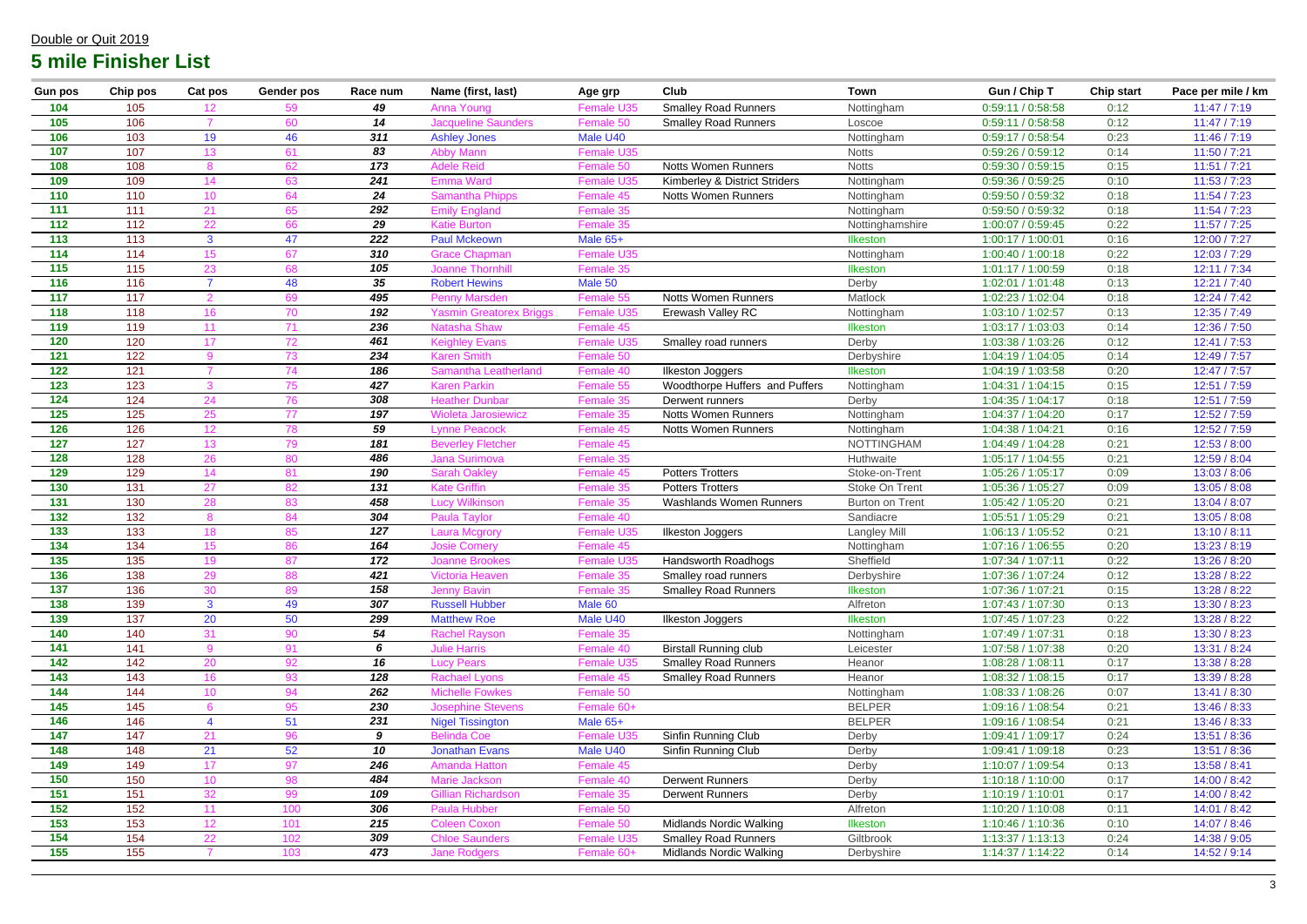| <b>Gun pos</b> | Chip pos | <b>Cat pos</b> | Gender pos | Race num | Name (first, last)    | Age grp           | Club                             | Town               | Gun / Chip T      | <b>Chip start</b> | Pace per mile / km |
|----------------|----------|----------------|------------|----------|-----------------------|-------------------|----------------------------------|--------------------|-------------------|-------------------|--------------------|
| 156            | 156      |                |            | 18       | <b>Sharron Fitton</b> | Female 50         | <b>Notts Women Runners</b>       | Sutton in Ashfield | 1:16:35 / 1:16:15 | 0:19              | 15:15 / 9:28       |
| 157            | 157      |                |            | 19       | e Kendrick            | <b>Female U35</b> | Notts Women Runners              | Sutton in Ashfield | 1:16:56 / 1:16:36 | 0:19              | 15:19 / 9:31       |
| 158            | 158      |                |            | 75       | <b>lulie Matthews</b> | Female 60+        | woodthorpe huffers & puffers     | Nottingham         | 1:19:28 / 1:19:16 | 0:11              | 15:51 / 9:51       |
| 159            | 159      |                |            | 485      | <b>Rosemary Gadd</b>  | Female 60+        | <b>British Nordic Walking</b>    | Nottingham         | 1:20:33 / 1:20:20 | 0:13              | 16:04 / 9:59       |
| 160            | 160      |                |            | 194      | <b>Sue Chilton</b>    | Female 45         |                                  | Nottingham         | 1:22:32 / 1:22:12 | 0:20              | 16:26 / 10:12      |
| 161            | 162      |                |            | 479      | <b>Rachael Harvey</b> | Female U35        | <b>Smalley Road Runners</b>      | Derby              | 1:23:33 / 1:23:21 | 0:12              | 16:40 / 10:21      |
| 162            | 161      |                |            | 108      | Wain                  | Female 40         | Sutton-in-Ashfield Harriers & AC | Sutton In Ashfield | 1:23:41 / 1:23:20 | 0:20              | 16:40 / 10:21      |
| 163            | 163      |                |            | 413      | Julia Hind            | Female 35         | <b>Smalley Road Runners</b>      |                    | 1:29:41 / 1:29:16 | 0:24              | 17:51 / 11:05      |
| 164            | 164      |                |            | 264      | <b>Angela Smith</b>   | Female 50         | Notts Women Runners              | Nottingham         | 1:30:16 / 1:29:52 | 0:23              | 17:58 / 11:10      |
| 165            | 165      |                |            | 243      | Margaret Murden       | Female 50         | <b>Notts Women Runners</b>       | Nottingham         | 1:30:17/1:29:53   | 0:23              | 17:58 / 11:10      |
| 166            | 166      |                |            | 244      | Teresa Adams          | Femal             | <b>Notts Women Runners</b>       | Nottingham         | 1:30:50 / 1:30:27 | 0:23              | 18:05/11:14        |
| 167            | 167      |                |            | 63       | Anna Redfern          | Female 40         | AAJ                              | nottingham         | 1:40:13 / 1:39:54 | 0:18              | 19:58 / 12:25      |

Number of records: 167

#### Double or Quit 2019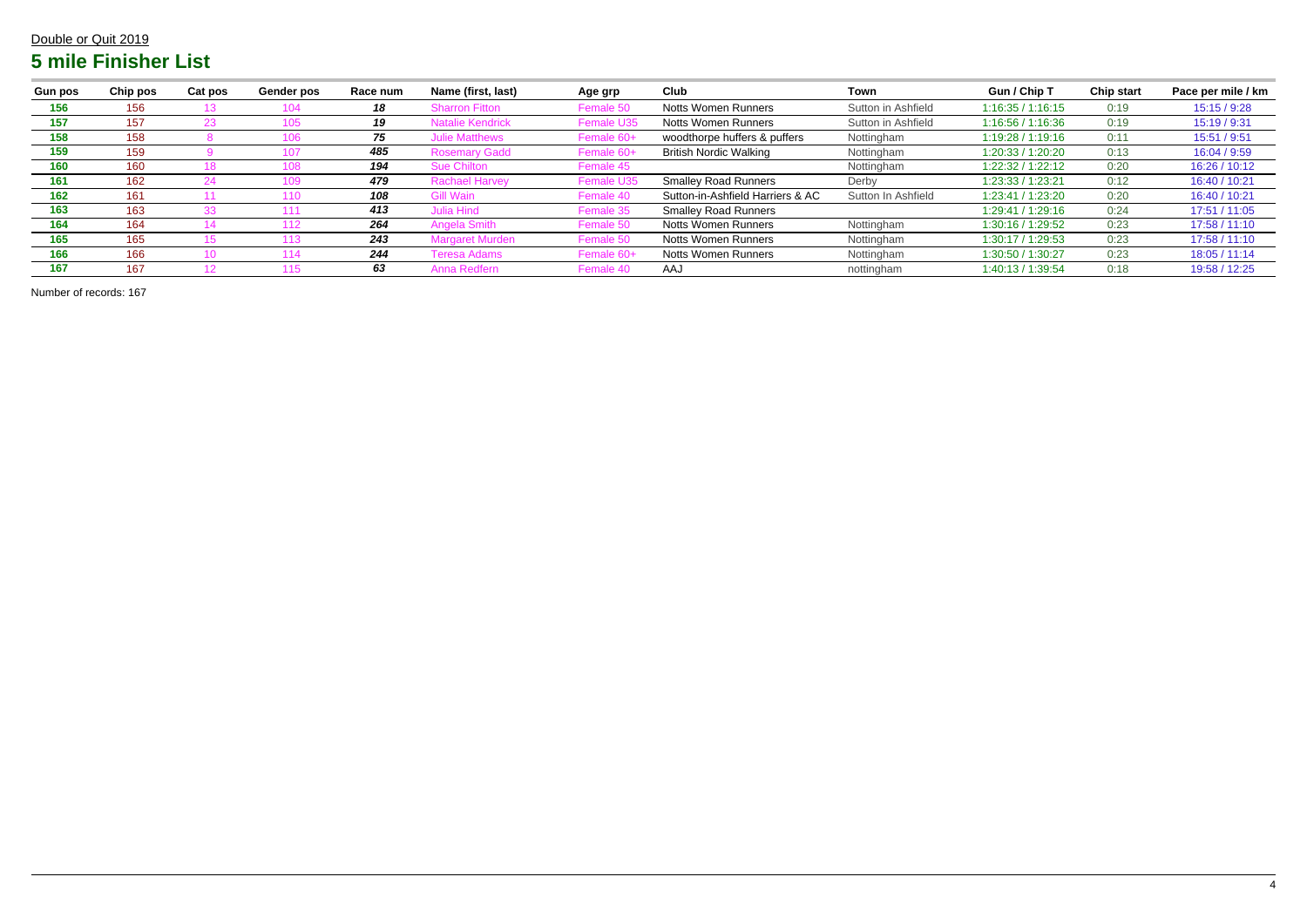| <b>Gun pos</b> | Chip pos               | <b>Gender pos</b>       | Race num | Name (first, last)         | Club                             | Gun / chip T      | Lap            | Time / pos   | Age grp    | Cat pos         | Pace per mile / km           | Chip start | <b>Town</b>        |
|----------------|------------------------|-------------------------|----------|----------------------------|----------------------------------|-------------------|----------------|--------------|------------|-----------------|------------------------------|------------|--------------------|
|                | 10 mile Finishers: 173 |                         |          |                            |                                  |                   |                |              |            |                 |                              |            |                    |
|                |                        |                         | 119      | Jon Fox                    | Holme Pierrepont Running Club    | 1:01:59 / 1:01:58 | 2              | 0:30:54/2    | Male U40   |                 | 6:11/3:51<br>0:31:05/32      | 0:01       | Nottingham         |
| $\mathbf{2}$   | $\overline{2}$         | $\overline{2}$          | 468      | <b>Alec Bednall</b>        |                                  | 1:06:08 / 1:05:56 |                | 0:32:55/5    | Male U40   | $\overline{2}$  | 6:35/4:05<br>0:33:12/283     | 0:12       | Ripley             |
| $\mathbf{3}$   | 3                      | $\mathbf{3}$            | 250      | <b>Anthony Madge</b>       | Holme Pierrepont RC              | 1:12:26 / 1:12:24 | 2              | 0:36:00 / 7  | Male 60    |                 | 7:14/4:29<br>0:36:25/158     | 0:01       | Nottingham         |
| -4             |                        | $\overline{\mathbf{4}}$ | 278      | <b>Nick Luke</b>           | Sutton-in-Ashfield Harriers & AC | 1:13:34 / 1:13:32 | 2              | 0:36:50 / 11 | Male 55    |                 | 7:21/4:34<br>0:36:43/183     | 0:01       | Sutton-in-ashfield |
| 5              | 5                      | $5\overline{)}$         | 153      | <b>Matthew Ceiley</b>      | Fetch Everyone                   | 1:13:41 / 1:13:36 | $\overline{2}$ | 0:36:07/8    | Male U40   | $\mathbf{3}$    | 7:21/4:34<br>0:37:34/65      | 0:04       | Derby              |
| 6              | 6                      | $6\overline{6}$         | 424      | <b>Giles Matsell</b>       |                                  | 1:14:13/1:14:10   | $\overline{2}$ | 0:36:47/10   | Male 45    |                 | 7:25/4:36<br>0:37:26 / 243   | 0:03       | <b>ILKESTON</b>    |
| $\overline{7}$ | $\overline{7}$         | $\overline{7}$          | 277      | <b>Patrick Fitzgerald</b>  | Long Eaton Running Club          | 1:15:25 / 1:15:21 | 2              | 0:37:51 / 21 | Male 55    | $\overline{2}$  | 7:32/4:40<br>0:37:33 / 182   | 0:03       | Nottingham         |
| $\bf{8}$       | 8                      | 8                       | 191      | <b>Carl Davies</b>         |                                  | 1:16:07 / 1:16:00 | $\overline{2}$ | 0:36:18/9    | Male 45    | $\overline{2}$  | 7:36 / 4:43<br>0:39:49/100   | 0:07       | Stafford           |
| 9              | 9                      | $9^{\circ}$             | 283      | <b>Neil Byford</b>         | Beeston AC                       | 1:16:16/1:16:12   |                | 0:37:12/13   | Male 40    |                 | 7:37/4:44<br>0:39:04 / 188   | 0:03       | Derby              |
| 10             | 10                     | 10                      | 122      | <b>Luke Saxton</b>         |                                  | 1:16:33 / 1:16:31 |                | 0:37:33/17   | Male U40   | $\overline{4}$  | 7:39/4:45<br>0:39:00 / 35    | 0:02       | Nottingham         |
| 11             | 11                     | 11                      | 135      | Luke Inglis                | <b>Shelton Striders</b>          | 1:16:40 / 1:16:36 |                | 0:37:39/19   | Male U40   | $5\overline{)}$ | 7:39/4:45<br>0:39:01/48      | 0:03       | Derby              |
| 12             | 12                     | 12 <sub>2</sub>         | 13       | <b>Dave Savage</b>         | Kimberley & District Striders    | 1:17:18 / 1:17:09 | $\overline{2}$ | 0:38:56 / 25 | Male 40    | $\overline{2}$  | 7:42/4:47<br>0:38:21 / 301   | 0:08       | Sutton In Ashfield |
| 13             | 13                     | 13                      | 52       | <b>Mark Salisbury</b>      | Sutton-in-Ashfield Harriers & AC | 1:18:40 / 1:18:38 | 2              | 0:38:49/24   | Male 45    | $\mathbf{3}$    | 7:51/4:53<br>0:39:50 / 340   | 0:01       | Nottingham         |
| 14             | 14                     | 14                      | 170      | <b>Craig Linacre</b>       | <b>Mansfield Harriers</b>        | 1:19:55 / 1:19:49 | 2              | 0:40:02 / 31 | Male 50    | $\overline{1}$  | 7:58 / 4:57<br>0:39:52 / 81  | 0:05       | Nottingham         |
| 15             | 15                     |                         | 266      | Samantha Brown             | <b>Redhill Road Runners</b>      | 1:20:52 / 1:20:48 |                | 0:40:24 / 37 | Female 45  |                 | 8:04 / 5:01<br>0:40:28 / 172 | 0:03       | Nottingham         |
| 16             | 16 <sup>°</sup>        | 15                      | 289      | <b>Liam Johnson</b>        | <b>Heanor Running Club</b>       | 1:21:00 / 1:20:52 | 2              | 0:40:55 / 40 | Male U40   | 6               | 8:05/5:01<br>0:40:04/194     | 0:08       | Eastwood           |
| 17             | 17                     | 16                      | 296      | <b>Ian Sayers</b>          | Beeston AC                       | 1:21:07 / 1:20:53 |                | 0:39:55 / 29 | Male 45    |                 | 8:05 / 5:01<br>0:41:12 / 201 | 0:13       | Nottingham         |
| <b>18</b>      | 18                     | 17                      | 478      | <b>Carl Hopkinson</b>      | Ripley running club              | 1:21:27 / 1:21:24 |                | 0:40:16/33   | Male 50    | $\overline{2}$  | 8:08 / 5:03<br>0:41:11/370   | 0:03       | ripley             |
| 19             | 20                     | 18                      | 287      | <b>James Yorke</b>         | Sutton-in-Ashfield Harriers & AC | 1:21:47/1:21:41   |                | 0:40:00 / 30 | Male 40    | $\mathbf{3}$    | 8:10 / 5:04<br>0:41:46/192   | 0:06       | Sutton in Ashfield |
| <b>20</b>      | 19                     | $\overline{2}$          | 474      | <b>Evelyn Vickery</b>      | F <sub>1</sub> CC                | 1:21:48 / 1:21:36 |                | 0:40:15/32   | Female 40  |                 | 8:09 / 5:04<br>0:41:33 / 288 | 0:12       | Nottingham         |
| 21             | 21                     | 19                      | 97       | <b>Brendan Mckeown</b>     | <b>Fortress Martial Arts</b>     | 1:22:01 / 1:21:53 |                | 0:40:23/36   | Male U40   | $\overline{7}$  | 8:11 / 5:05<br>0:41:38/13    | 0:07       | <b>Ilkeston</b>    |
| 22             | 22                     | 20                      | 412      | <b>Christopher Gregory</b> | <b>MNDA</b>                      | 1:23:26 / 1:23:21 |                | 0:37:55 / 22 | Male 40    | $\overline{4}$  | 8:20 / 5:10<br>0:45:30 / 231 | 0:04       |                    |
| 23             | 23                     | 3                       | 240      | <b>Rachelle Sherman</b>    | Kimberley & District Striders    | 1:23:34 / 1:23:27 |                | 0:41:36/47   | Female U35 |                 | 8:20 / 5:11<br>0:41:58/148   | 0:07       | Nottingham         |
| 24             | 24                     | 21                      | 30       | <b>Paul Crossley</b>       |                                  | 1:24:45 / 1:24:40 |                | 0:40:40 / 39 | Male 40    | 5 <sup>5</sup>  | 8:28 / 5:15<br>0:44:04 / 318 | 0:04       | Derby              |
| 25             | 25                     | 22                      | 425      | <b>Ryan Ball</b>           | Heanor                           | 1:25:09 / 1:24:57 |                | 0:42:43/60   | Male U40   | 8               | 8:29/5:16<br>0:42:26 / 244   | 0:12       | Heanor             |
|                |                        |                         |          |                            |                                  |                   |                |              |            |                 |                              |            |                    |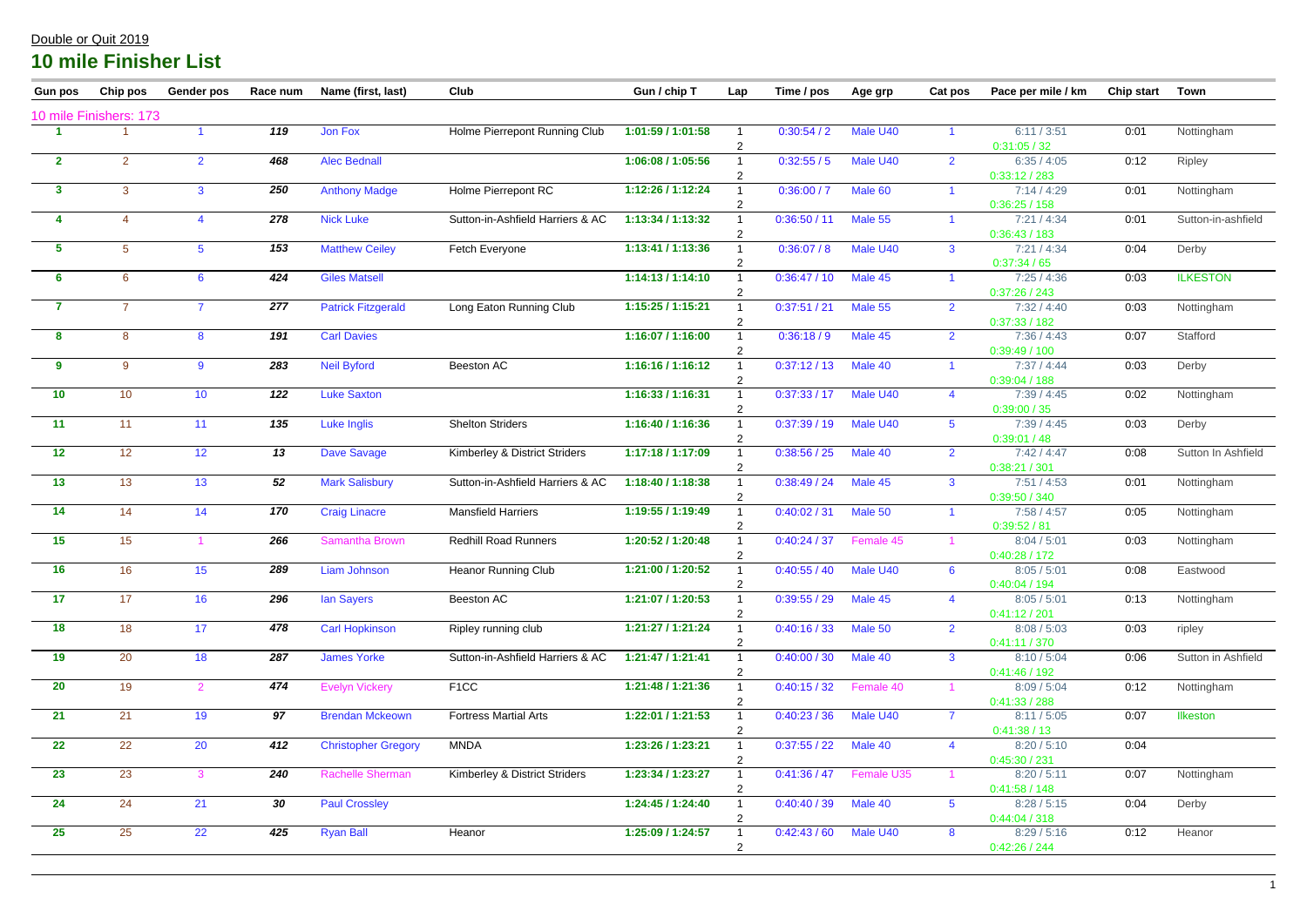| <b>Gun pos</b> | Chip pos | <b>Gender pos</b> | Race num                  | Name (first, last)        | Club                             | Gun / chip T      | Lap | Time / pos            | Age grp   | Cat pos         | Pace per mile / km                            | <b>Chip start</b> | <b>Town</b>              |
|----------------|----------|-------------------|---------------------------|---------------------------|----------------------------------|-------------------|-----|-----------------------|-----------|-----------------|-----------------------------------------------|-------------------|--------------------------|
| <b>26</b>      | 26       | 23                | 149                       | <b>Gavin Elliott</b>      | <b>Heanor Running Club</b>       | 1:25:14/1:25:12   |     | 0:41:33/46            | Male 40   | 6               | 8:31 / 5:17<br>0:43:41/61                     | 0:01              | Ripley                   |
| 27             | 27       | 24                | 463                       | <b>Raymond Randall</b>    | <b>Smalley Road Runners</b>      | 1:25:36 / 1:25:26 |     | 0:41:46/50            | Male 45   | 5 <sup>5</sup>  | 8:32 / 5:18<br>0:43:50 / 280                  | 0:09              | Derbyshire               |
| 28             | 29       | 25                | 233                       | <b>Steve Robinson-Day</b> | Kimberley & District Striders    | 1:25:40 / 1:25:36 |     | 0:41:19/43            | Male 50   | $\mathbf{3}$    | 8:33 / 5:19<br>0:44:20/141                    | 0:04              | Nottingham               |
| 29             | 28       | 4                 | 121                       | <b>Mandy Delaney</b>      | <b>Steel City Striders</b>       | 1:25:42 / 1:25:35 |     | 0:42:29/56            | Female 45 | 2               | 8:33 / 5:19<br>0:43:13/34                     | 0:07              | Sheffield                |
| 30             | 30       | 26                | 144                       | Dan Wilson                | <b>Cumberland AC</b>             | 1:26:03 / 1:25:58 |     | 0:41:31/45            | Male U40  | $9^{\circ}$     | 8:35/5:20<br>0:44:31 / 56                     | 0:05              | Frizington               |
| 31             | 31       | 27                | 444                       | <b>Jon Moore</b>          |                                  | 1:26:22 / 1:26:16 |     | 0:41:41/48            | Male 45   | 6               | 8:37 / 5:21<br>0:44:41/262                    | 0:05              | Derby                    |
| 32             | 32       | 28                | $\frac{273}{ }$           | <b>Neil Smith</b>         | Kenilworth Runners               | 1:26:30 / 1:26:25 |     | 0:43:17/67            | Male 55   | $\mathbf{3}$    | 8:38 / 5:22<br>0:43:13/179                    | 0:05              | <b>SOLIHULL</b>          |
| 33             | 33       | 29                | 248                       | <b>Anthony Mee</b>        |                                  | 1:26:33/1:26:29   |     | 0:41:18/42            | Male 60   | $\overline{2}$  | 8:38 / 5:22<br>0:45:14/156                    | 0:03              | Ripley                   |
| 34             | 34       | 30                | 498                       | <b>Richard Hill</b>       | Absolute Tri                     | 1:26:45 / 1:26:41 |     | 0:41:29/44            | Male 40   | $\overline{7}$  | 8:40/5:23<br>0:45:15/388                      | 0:03              | Hucknall                 |
| 35             | 35       | 31                | 471                       | <b>Richard Myers</b>      | <b>Smalley Road Runners</b>      | 1:26:47 / 1:26:45 |     | 0:42:44/61            | Male U40  | 10 <sup>°</sup> | 8:40/5:23<br>0:44:03 / 286                    | 0:02              | Nottingham               |
| 36             | 37       | 32                | 136                       | <b>Kieron Brice</b>       | <b>Barnsley Harriers</b>         | 1:26:52 / 1:26:48 |     | 0:42:08 / 53          | Male 40   | 8 <sup>8</sup>  | 8:40/5:23<br>0:44:44/49                       | 0:04              | Alfreton                 |
| 37             | 43       |                   | 350                       | N.N. Unknown              |                                  | 1:26:57 / 1:27:45 |     | 0:43:42/69            |           |                 | 8:46/5:27<br>0:43:14/226                      |                   |                          |
| 38             | 36       | 33                | 207                       | <b>Wayne Church</b>       | North Derbyshire Running Club    | 1:26:58 / 1:26:46 | 2   | 0:41:53/51            | Male 40   | 9               | 8:40/5:23<br>0:45:04 / 116                    | 0:12              | Chesterfield             |
| 39             | 38       | 34                | 217                       | <b>James Cobb</b>         | South Derbyshire Road Runners    | 1:27:10 / 1:27:03 |     | 0:43:31/68            | Male 40   | 10 <sup>°</sup> | 8:42/5:24<br>0:43:38/126                      | 0:06              | Tutbury                  |
| 40             | 39       | $5^{\circ}$       | 272                       | <b>Elaine Stone</b>       | Wirksworth                       | 1:27:27 / 1:27:23 |     | 0:42:33/57            | Female 50 |                 | 8:44 / 5:25<br>0:44:54/178                    | 0:03              | Brassington              |
| 41             | 40       | 35                | 442                       | <b>Carl Pegg</b>          |                                  | 1:27:38 / 1:27:26 |     | 0:42:16/54            | Male 40   | 11              | 8:44/5:26<br>0:45:22 / 261                    | 0:12              | Derby                    |
| 42             | 41       | 36                | $\overline{\mathbf{238}}$ | <b>Mark Booth</b>         |                                  | 1:27:47 / 1:27:28 |     | 0:44:15 / 77 Male U40 |           | 11              | 8:44/5:26<br>0:43:32 / 146                    | 0:19              | Nottingham               |
| 43             | 45       | 37                | 451                       | Dale Johnson              | <b>Smalley Road Runners</b>      | 1:27:49 / 1:27:46 |     | 0:42:45/62            | Male U40  | 12              | 8:46/5:27<br>0:45:03 / 268                    | 0:03              | <b>Ilkeston</b>          |
| 44             | 44       | 38                | 225                       | <b>Stuart Newbold</b>     | Lonely Goat RC                   | 1:27:50 / 1:27:46 |     | 0:43:14/66            | Male U40  | 13              | 8:46/5:27<br>0:44:35/133                      | 0:04              | Wessington               |
| 45             | 42       | 39                | 45                        | <b>Jason Hughes</b>       | <b>Smalley Road Runners</b>      | 1:28:00 / 1:27:45 |     | 0:43:46 / 71          | Male 45   | $\overline{7}$  | 8:46/5:27<br>0:44:14/333                      | 0:15              | Heanor                   |
| 46             | 46       | 6                 | 129                       | <b>Lynne Delaney</b>      | North Derbyshire Running Club    | 1:28:24 / 1:28:18 |     | 0:44:27/78            | Female 45 | $\mathbf{3}$    | 8:49/5:29<br>0:43:56/42                       | 0:05              | Chesterfield             |
| 47             | 47       | 40                | 125                       | <b>Kevin Purser</b>       | <b>Chesapeake Road Runners</b>   | 1:28:35 / 1:28:30 |     | 0:42:53/64            | Male 45   | $8\phantom{1}$  | 8:51 / 5:29<br>0:45:41 / 38                   | 0:05              | derby                    |
| 48             | 48       | 41                | 141                       | <b>Pete Rees</b>          | Sinfin Running Club              | 1:28:46 / 1:28:40 |     | 0:42:27/55            | Male 50   | $\overline{4}$  | 8:52 / 5:30                                   | 0:06              | <b>Burton Upon Trent</b> |
| 49             | 49       | 42                | 454                       | <b>Craig Toon</b>         |                                  | 1:28:48 / 1:28:46 |     | 0:42:36 / 59          | Male U40  | 14              | 0:46:18/54<br>8:52 / 5:30                     | 0:02              | Derby                    |
| 50             | 50       | $\overline{7}$    | 418                       | <b>Jackie Welburn</b>     | Beeston AC                       | 1:28:57 / 1:28:51 |     | 0:42:34 / 58          | Female 40 | 2               | 0:46:12 / 271<br>8:53 / 5:31                  | 0:05              |                          |
| 51             | 51       | 8                 | 286                       | <b>Melanie Yorke</b>      | Sutton-in-Ashfield Harriers & AC | 1:28:59 / 1:28:54 |     | 0:43:56 / 76          | Female 40 | 3               | 0:46:23 / 237<br>8:53 / 5:31<br>0:45:03 / 191 | 0:05              | Sutton in Ashfield       |
|                |          |                   |                           |                           |                                  |                   |     |                       |           |                 |                                               |                   |                          |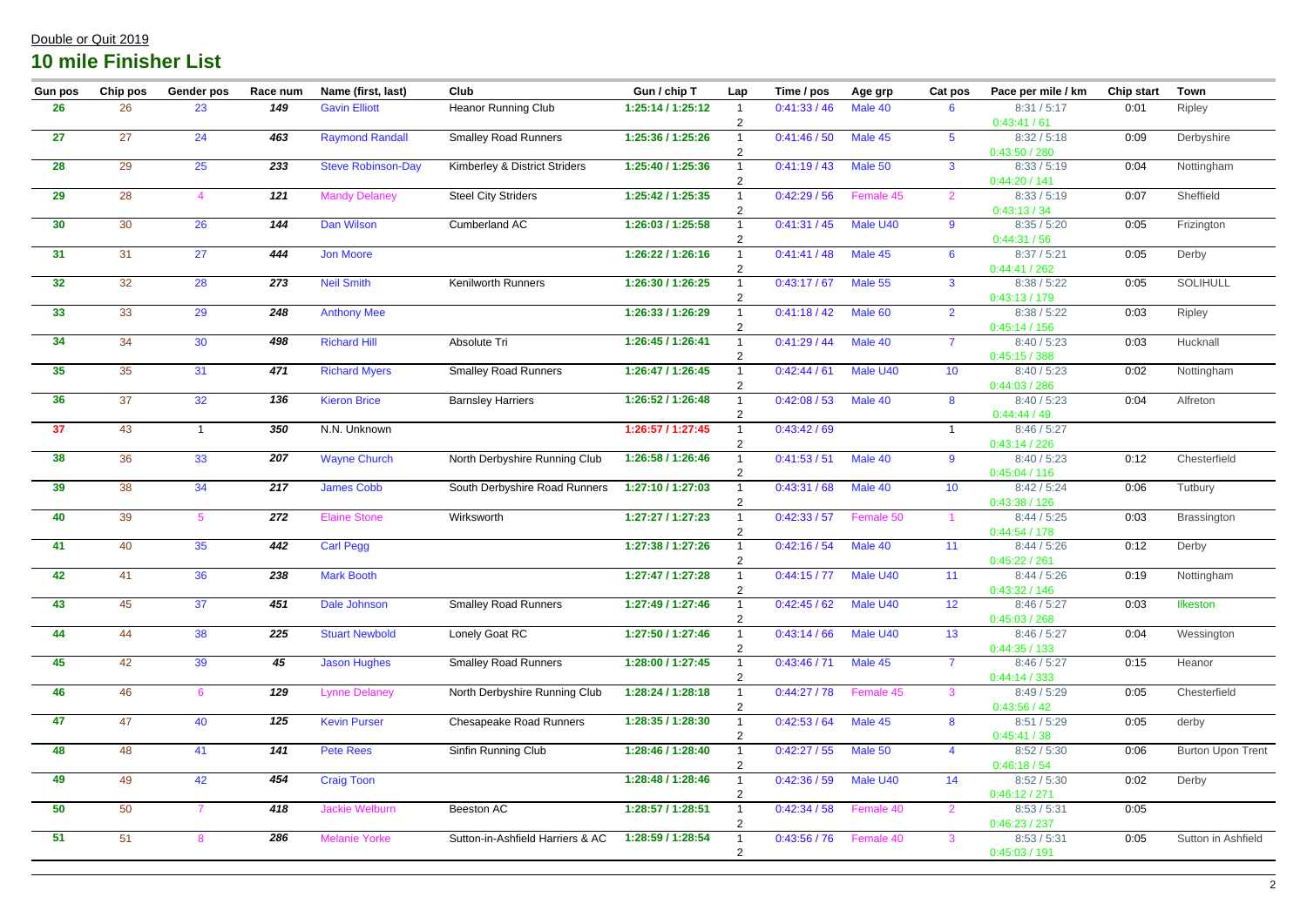| <b>Gun pos</b>  | Chip pos | <b>Gender pos</b> | Race num | Name (first, last)          | Club                             | Gun / chip T      | Lap | Time / pos                 | Age grp                     | Cat pos              | Pace per mile / km           | <b>Chip start</b> | <b>Town</b>        |
|-----------------|----------|-------------------|----------|-----------------------------|----------------------------------|-------------------|-----|----------------------------|-----------------------------|----------------------|------------------------------|-------------------|--------------------|
| 52              | 52       | 43                | 126      | <b>Christopher Halliday</b> | Mickleover running club          | 1:30:04 / 1:29:57 | 2   | 0:43:50/73                 | Male 45                     | 9                    | 8:59/5:35<br>0:46:13/39      | 0:06              | Derby              |
| 53              | 53       | 9                 | 47       | <b>Janet Lawn</b>           | <b>Smalley Road Runners</b>      | 1:31:11 / 1:30:58 |     | 0:45:13/84                 | Female 50                   | 2                    | 9:05 / 5:39<br>0:45:58/335   | 0:13              | Ripley             |
| 54              | 55       | 44                | 174      | <b>Peter Woods</b>          |                                  | 1:31:12 / 1:31:08 |     | 0:44:59/81                 | Male 50                     | $5^{\circ}$          | 9:06 / 5:39<br>0:46:12/85    | 0:03              | Nottingham         |
| 55              | 54       | 45                | 291      | <b>Brian Goodall</b>        | Erewash valley rc                | 1:31:18 / 1:31:07 |     | 0:45:07/83                 | Male 65+                    | $\blacktriangleleft$ | 9:06 / 5:39<br>0:46:10 / 196 | 0:10              | Nottingam          |
| 56              | 56       | 46                | 423      | <b>Neil Walker</b>          | Formula One Circuit Crew         | 1:31:35 / 1:31:23 |     | 0:43:44 / 70               | Male 50                     | $6^{\circ}$          | 9:08 / 5:40<br>0:47:50 / 242 | 0:12              | Nottingham         |
| 57              | 57       | 10 <sup>°</sup>   | 260      | <b>Sarah Halford</b>        | Erewash Valley RC                | 1:31:51 / 1:31:35 |     | 0:45:13/85                 | Female 45                   | $\overline{4}$       | 9:09 / 5:41<br>0:46:37/166   | 0:16              | <b>Ilkeston</b>    |
| 58              | 58       | 11                | 166      | Anna Hill                   |                                  | 1:32:23 / 1:32:16 |     | 0:43:05/65                 | Female 35                   |                      | 9:13/5:44<br>0:49:17/77      | 0:06              | Sheffield          |
| 59              | 59       | 47                | 476      | <b>Marc Kinch</b>           | Long Eaton Running Club          | 1:32:26 / 1:32:18 |     | 0:45:04/82                 | Male 45                     | 10 <sup>°</sup>      | 9:13/5:44<br>0:47:21/290     | 0:08              | <b>Bramshall</b>   |
| 60              | 60       | 48                | 107      | <b>Rob Pearce</b>           | Sutton-in-Ashfield Harriers & AC | 1:32:28 / 1:32:22 |     | 0:44:49/80                 | Male 45                     | 11                   | 9:14/5:44<br>0:47:39/23      | 0:06              | Sutton In Ashfield |
| 61              | 61       | 49                | 228      | <b>Chris Worth</b>          | Kimberley & District Striders    | 1:32:37 / 1:32:26 |     | 0:43:54/75                 | Male U40                    | 15                   | 9:14/5:44<br>0:48:43/136     | 0:11              | Nottingham         |
| 62              | 62       | 50                | 253      | <b>Daniel Barnett</b>       |                                  | 1:33:12 / 1:32:54 |     | 0:46:02 / 89               | Male 40                     | 12                   | 9:17/5:46<br>0:47:09/161     | 0:17              | Selston            |
| 63              | 63       | 12 <sub>2</sub>   | 488      | Liz Wilson                  |                                  | 1:33:20 / 1:33:11 | 2   | 0:50:56 / 122              | Female 35                   | 2                    | 9:19/5:47<br>0:42:24/380     | 0:08              | Ilkeston           |
| 64              | 64       | 13                | 448      | <b>Annette Jones</b>        |                                  | 1:33:45 / 1:33:33 | 2   | 0:46:05/90                 | Female 55                   |                      | 9:21 / 5:48<br>0:47:40/266   | 0:12              | Nottingham         |
| 65              | 65       | 51                | 462      | <b>Darren Knight</b>        | <b>Chesapeake Road Runners</b>   | 1:33:48 / 1:33:43 |     | 0:45:41/87                 | Male 45                     | 12                   | 9:22 / 5:49<br>0:48:07 / 279 | 0:05              | <b>DERBY</b>       |
| 66              | 66       | 52                | 80       | <b>Dean Smith</b>           | <b>Rolls Royce Harriers</b>      | 1:34:06 / 1:33:54 |     | 0:45:32 / 86               | Male 45                     | 13                   | 9:23 / 5:50<br>0:48:34 / 364 | 0:12              | Belper             |
| 67              | 68       | 53                | 312      | <b>Tim Siggs</b>            |                                  | 1:35:03 / 1:35:00 |     | 0:43:47/72                 | Male U40                    | 16                   | 9:30 / 5:54<br>0:51:15/217   | 0:03              | Nottingham         |
| 68              | 67       | 14                | 33       | Sue Wolfgang                |                                  | 1:35:08 / 1:34:55 |     | $0:44:43 / 79$ Female 40   |                             |                      | 9:29/5:53<br>0:50:25 / 321   | 0:13              | Nottingham         |
| 70              | 72       | 15                | 210      | <b>Laura Boultby</b>        | Notts AC                         | 1:35:30 / 1:35:26 |     | 0:46:35/93                 | Female 35                   | $\mathbf{3}$         | 9:32 / 5:55<br>0:48:54 / 119 | 0:04              | Nottingham         |
| 71              | 70       | 16                | 205      | Priya Agheda                | <b>Smalley Road Runners</b>      | 1:35:35 / 1:35:23 |     | 0:47:30 / 102    Female 35 |                             | $\overline{4}$       | 9:32 / 5:55<br>0:48:04 / 114 | 0:11              | Nottingham         |
| $\overline{72}$ | 71       | 17                | 297      | <b>Claire Sayers</b>        | Notts Women Runners              | 1:35:39 / 1:35:24 |     | 0:48:35 / 109    Female 40 |                             | $5^{\circ}$          | 9:32 / 5:55<br>0:47:04 / 202 | 0:14              | Nottingham         |
| 73              | 73       | 18                | 440      | Paige Wainwright            |                                  | 1:35:52 / 1:35:40 |     | 0:46:36 / 94               | Female U35                  | $\overline{2}$       | 9:34 / 5:56<br>0:49:16 / 259 | 0:12              | Kilburn            |
| 74              | 74       | 19                | 208      | <b>Jackie Yates</b>         | North Derbyshire Running Club    | 1:36:08 / 1:35:59 |     | 0:46:48/98                 | Female 40                   | 6                    | 9:35 / 5:57<br>0:49:20 / 117 | 0:08              | Chesterfield       |
| 75              | 75       | $\overline{2}$    | 467      | N.N. Unknown                |                                  | 1:36:46 / 1:36:31 | 2   | 0:46:10/91                 |                             | $\overline{2}$       | 9:39 / 5:59                  | 0:15              |                    |
| 76              | 76       | 20                | 281      | <b>Lisa Slinger</b>         |                                  | 1:36:53 / 1:36:42 |     |                            | 0:47:44 / 103    Female U35 | $\mathbf{3}$         | 0:50:36 / 282<br>9:40/6:00   | 0:10              | Nottingham         |
| 77              | 79       | 55                | 177      | <b>Peter Balint</b>         |                                  | 1:38:24 / 1:38:21 |     | 0:47:09/100                | Male 40                     | 13                   | 0:49:08/186<br>9:50 / 6:06   | 0:02              | <b>Ilkeston</b>    |
| 78              | 77       | 56                | 452      | <b>Dean Harding</b>         | <b>Steel City Striders</b>       | 1:38:28 / 1:38:16 |     | 0:49:15 / 113 Male U40     |                             | 18                   | 0:51:14/88<br>9:49/6:06      | 0:12              | Sheffield          |
|                 |          |                   |          |                             |                                  |                   |     |                            |                             |                      | 0:49:12/269                  |                   |                    |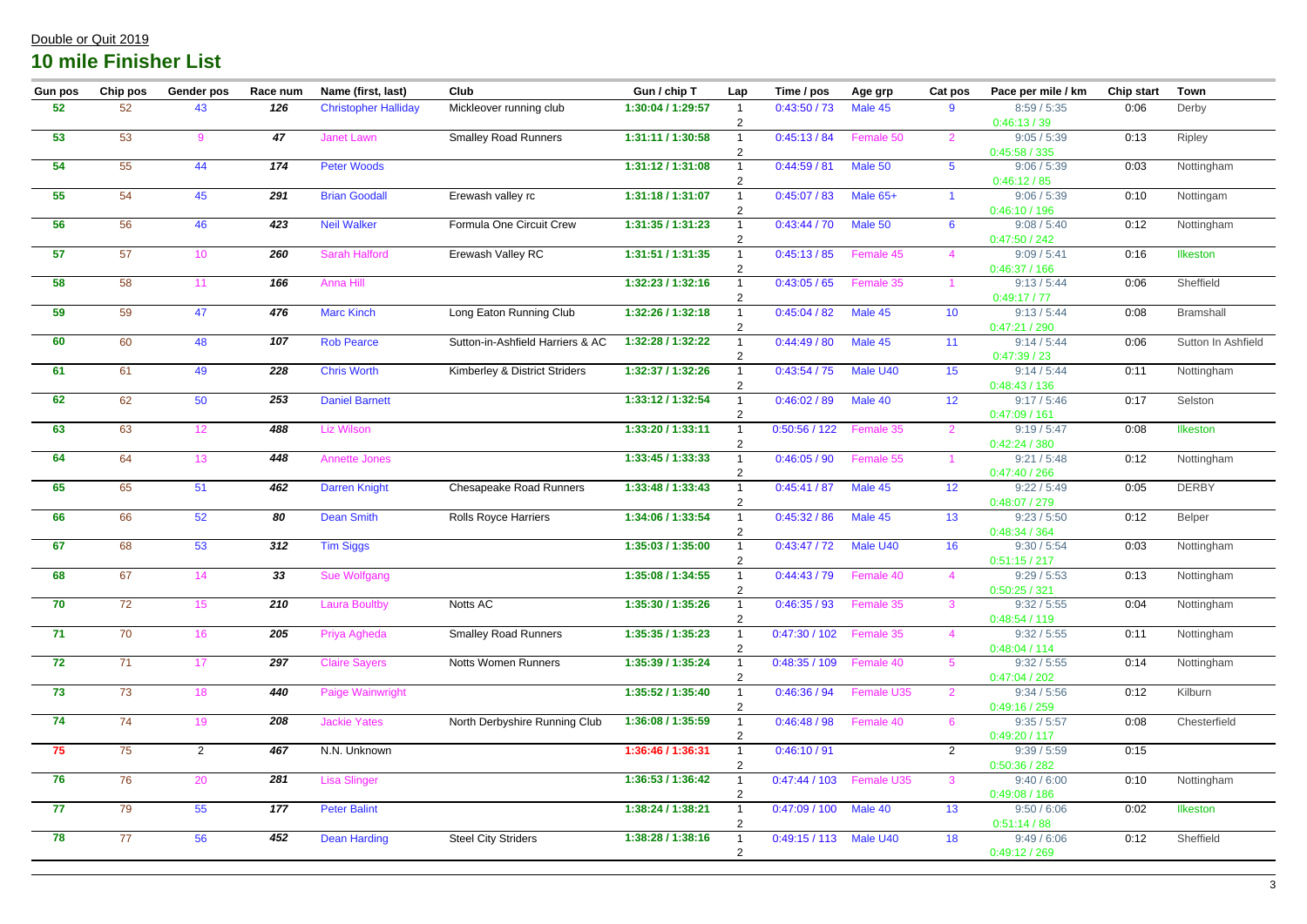| <b>Gun pos</b> | Chip pos | <b>Gender pos</b> | Race num | Name (first, last)         | Club                           | Gun / chip T      | Lap            | Time / pos                 | Age grp                     | Cat pos         | Pace per mile / km            | <b>Chip start</b> | <b>Town</b>     |
|----------------|----------|-------------------|----------|----------------------------|--------------------------------|-------------------|----------------|----------------------------|-----------------------------|-----------------|-------------------------------|-------------------|-----------------|
| 79             | 78       | 21                | 302      | <b>Adele Rice</b>          |                                | 1:38:34 / 1:38:17 |                | 0:47:47/104                | Female 35                   | $5^{\circ}$     | 9:49/6:06                     | 0:17              | Nottingham      |
|                |          |                   |          |                            |                                |                   |                |                            |                             |                 | 0:50:46 / 207                 |                   |                 |
| 80             | 80       | 57                | 117      | <b>Tim Reddish</b>         |                                | 1:38:45 / 1:38:38 | $\overline{2}$ | 0:46:36 / 95               | Male U40                    | 19              | 9:51 / 6:07<br>0:52:08 / 30   | 0:06              | Nottingham      |
| 81             | 81       | 58                | 313      | <b>Christian Broughton</b> | Holme Pierpoint RC             | 1:39:10 / 1:38:58 |                | 0:46:39/96                 | Male U40                    | 20              | 9:53/6:09                     | 0:11              | Nottingham      |
|                |          |                   |          |                            |                                |                   |                |                            |                             |                 | 0:52:30 / 218                 |                   |                 |
| 82             | 82       | 22                | 145      | <b>Vic Wilson</b>          | Cumberland AC                  | 1:39:17 / 1:39:12 |                | 0:46:43/97                 | Female 35                   | 6               | 9:55 / 6:09                   | 0:05              | Frizington      |
|                |          |                   |          |                            |                                |                   | -2             |                            |                             |                 | 0:52:33 / 57                  |                   |                 |
| 83             | 83       | 59                | 195      | <b>Raymond Evans</b>       | <b>Team Derby Runner</b>       | 1:39:22 / 1:39:18 |                | 0:46:24 / 92               | Male 55                     | $\overline{4}$  | 9:55 / 6:10                   | 0:04              | Derby           |
|                |          |                   |          |                            |                                |                   |                |                            |                             |                 | 0:52:57/104                   |                   |                 |
| 84             | 84       | 60                | 430      | <b>Chris Curtis</b>        |                                | 1:39:36 / 1:39:24 |                | 0:47:53/106                | Male 40                     | 14              | 9:56 / 6:10                   | 0:12              | Belper          |
|                |          |                   |          |                            |                                |                   | $\overline{2}$ |                            |                             |                 | 0:51:43 / 249                 |                   |                 |
| 85             | 85       | 23                | 209      | <b>Steph Hart</b>          | Long Eaton Running Club        | 1:39:49 / 1:39:35 |                | 0:48:50 / 110              | Female 40                   | $\overline{7}$  | 9:57 / 6:11                   | 0:13              | Long Eaton      |
| 86             |          |                   | 284      |                            |                                | 1:39:51 / 1:39:39 | $\overline{2}$ |                            |                             |                 | 0:50:58/118                   |                   |                 |
|                | 86       | 24                |          | <b>Emma Connor</b>         | Notts Women Runners            |                   |                | 0:50:42 / 121              | Female 35                   |                 | 9:57 / 6:11<br>0:49:09/189    | 0:12              | Nottingham      |
| 88             | 87       | 62                | 165      | <b>Peter Ramsey</b>        | Veteran Runner UK              | 1:40:01 / 1:39:47 |                | 0:47:51/105                | Male 60                     | $\mathbf{3}$    | 9:58 / 6:12                   | 0:14              | Whissendine     |
|                |          |                   |          |                            |                                |                   |                |                            |                             |                 | 0:52:09/76                    |                   |                 |
| 89             | 88       | 63                | 429      | <b>Gareth Wing</b>         | Lonely Goat RC                 | 1:40:03 / 1:39:52 |                | 0:48:13/108                | Male 40                     | 16              | 9:59/6:12                     | 0:11              | Chesterfield    |
|                |          |                   |          |                            |                                |                   |                |                            |                             |                 | 0:51:50 / 248                 |                   |                 |
| 90             | 89       | 25                | 428      | <b>Carrie Wing</b>         | Lonely Goat RC                 | 1:40:06 / 1:39:54 |                | 0:48:13/107                | Female 35                   | 8               | 9:59/6:12                     | 0:11              | Chesterfield    |
|                |          |                   |          |                            |                                |                   | $\overline{2}$ |                            |                             |                 | 0:51:52 / 228                 |                   |                 |
| 91             | 91       | 26                | 265      | <b>Susan Wheatcroft</b>    | Beeston AC                     | 1:40:11 / 1:40:04 |                | 0:47:03/99                 | Female 45                   | $5^{\circ}$     | 10:00 / 6:13                  | 0:06              | Nottingham      |
|                |          |                   |          |                            |                                |                   |                |                            |                             |                 | 0:53:07/171                   |                   |                 |
| 92             | 92       | 64                | 137      | <b>Shane Walker</b>        | <b>Chesapeake Road Runners</b> | 1:40:21 / 1:40:07 |                | 0:47:17/101                | Male 45                     | 14              | 10:00 / 6:13                  | 0:13              | Derby           |
|                |          |                   |          |                            |                                |                   |                |                            |                             |                 | 0:53:03 / 50                  |                   |                 |
| 93             | 93       | 27                | 290      | <b>Melissa Solomon</b>     |                                | 1:40:43 / 1:40:28 |                | 0:49:56 / 116              | Female 45                   | 6               | 10:02 / 6:14                  | 0:15              | <b>Notts</b>    |
|                |          |                   |          |                            |                                |                   |                |                            |                             |                 | 0:50:46 / 195                 |                   |                 |
| 94             | 94       | 65                | 249      | <b>Daniel Mee</b>          |                                | 1:41:38 / 1:41:35 |                | 0:50:06 / 118              | Male U40                    | 21              | 10:09 / 6:18                  | 0:02              | Ripley          |
| 95             | 95       | 28                | 44       | <b>Hannah Rushton</b>      | Vegan Runners UK               | 1:41:56 / 1:41:42 |                | 0:50:01 / 117              | Female 35                   | 9               | 0:51:31 / 157<br>10:10 / 6:19 | 0:14              | Langham         |
|                |          |                   |          |                            |                                |                   |                |                            |                             |                 | 0:51:55 / 332                 |                   |                 |
| 97             | 97       | 29                | 188      | Kelly Scott                |                                | 1:42:59 / 1:42:53 |                |                            | 0:50:35 / 120    Female U35 |                 | 10:17/6:23                    | 0:05              | Nottingham      |
|                |          |                   |          |                            |                                |                   |                |                            |                             |                 | 0:52:24 / 97                  |                   |                 |
| 98             | 98       | 30                | 82       | <b>Denise Hooley</b>       | Holme Pierrepont RC            | 1:43:49 / 1:43:37 |                | 0:49:45 / 115    Female 35 |                             | 10 <sup>°</sup> | 10:21 / 6:26                  | 0:11              | Nottingham      |
|                |          |                   |          |                            |                                |                   |                |                            |                             |                 | 0:54:03 / 366                 |                   |                 |
| 99             | 99       | 67                | 85       | <b>Stuart Baird</b>        |                                | 1:44:18 / 1:44:06 |                | 0:48:57 / 111 Male 50      |                             | $\overline{7}$  | 10:24 / 6:28                  | 0:12              | Beeston         |
|                |          |                   |          |                            |                                |                   |                |                            |                             |                 | 0:55:20/1                     |                   |                 |
| 100            | 100      | 68                | 439      | Damian Lightoller          | <b>Team Derby Runner</b>       | 1:44:40 / 1:44:35 |                | 0:49:10 / 112 Male U40     |                             | 23              | 10:27/6:29                    | 0:04              | Derby           |
|                |          |                   |          |                            |                                |                   |                |                            |                             |                 | 0:55:29/258                   |                   |                 |
| 101            | 101      | 31                | 288      | <b>Sarah Sinclair</b>      | <b>Mansfield Harriers</b>      | 1:45:26 / 1:45:11 |                | 0:51:18 / 123    Female 40 |                             | 8               | 10:31 / 6:32                  | 0:15              | Nottingham      |
|                |          |                   |          |                            |                                |                   |                |                            |                             |                 | 0:54:08 / 193                 |                   |                 |
| 102            | 102      | 32                | 491      | <b>Nicola Photiou</b>      | Erewash Valley RC              | 1:45:33/1:45:18   |                | 0:52:15 / 126    Female 40 |                             | 9               | 10:31 / 6:32                  | 0:14              | Nottingham      |
| 103            | 103      | 69                | 77       | <b>Steven Plumb</b>        |                                | 1:45:56 / 1:45:47 |                | 0:45:51/88                 | Male 50                     | 8               | 0:53:18/382<br>10:34 / 6:34   |                   |                 |
|                |          |                   |          |                            |                                |                   |                |                            |                             |                 | 1:00:05 / 361                 | 0:09              | Burton on Trent |
| $104$          | 104      | 33                | 11       | <b>Kelly Dunn</b>          | Notts Women Runners            | 1:46:24 / 1:46:07 |                | 0:52:44 / 136    Female 40 |                             | 10 <sup>°</sup> | 10:36 / 6:35                  | 0:16              | Nottingham      |
|                |          |                   |          |                            |                                |                   |                |                            |                             |                 | 0:53:39 / 300                 |                   |                 |
| $\boxed{105}$  | 105      | 34                | 115      | <b>Sheila Emery</b>        | <b>Notts Women Runners</b>     | 1:46:28 / 1:46:17 |                | 0:50:27 / 119    Female 55 |                             | $\overline{2}$  | 10:37 / 6:36                  | 0:10              | Bingham         |
|                |          |                   |          |                            |                                |                   |                |                            |                             |                 | 0:56:00 / 28                  |                   |                 |
| 106            | 106      | 70                | 417      | Leigh Burgin               |                                | 1:46:46 / 1:46:43 |                | 0:49:44 / 114 Male U40     |                             | 24              | 10:40 / 6:37                  | 0:03              |                 |
|                |          |                   |          |                            |                                |                   |                |                            |                             |                 | 0:57:02 / 236                 |                   |                 |
|                |          |                   |          |                            |                                |                   |                |                            |                             |                 |                               |                   |                 |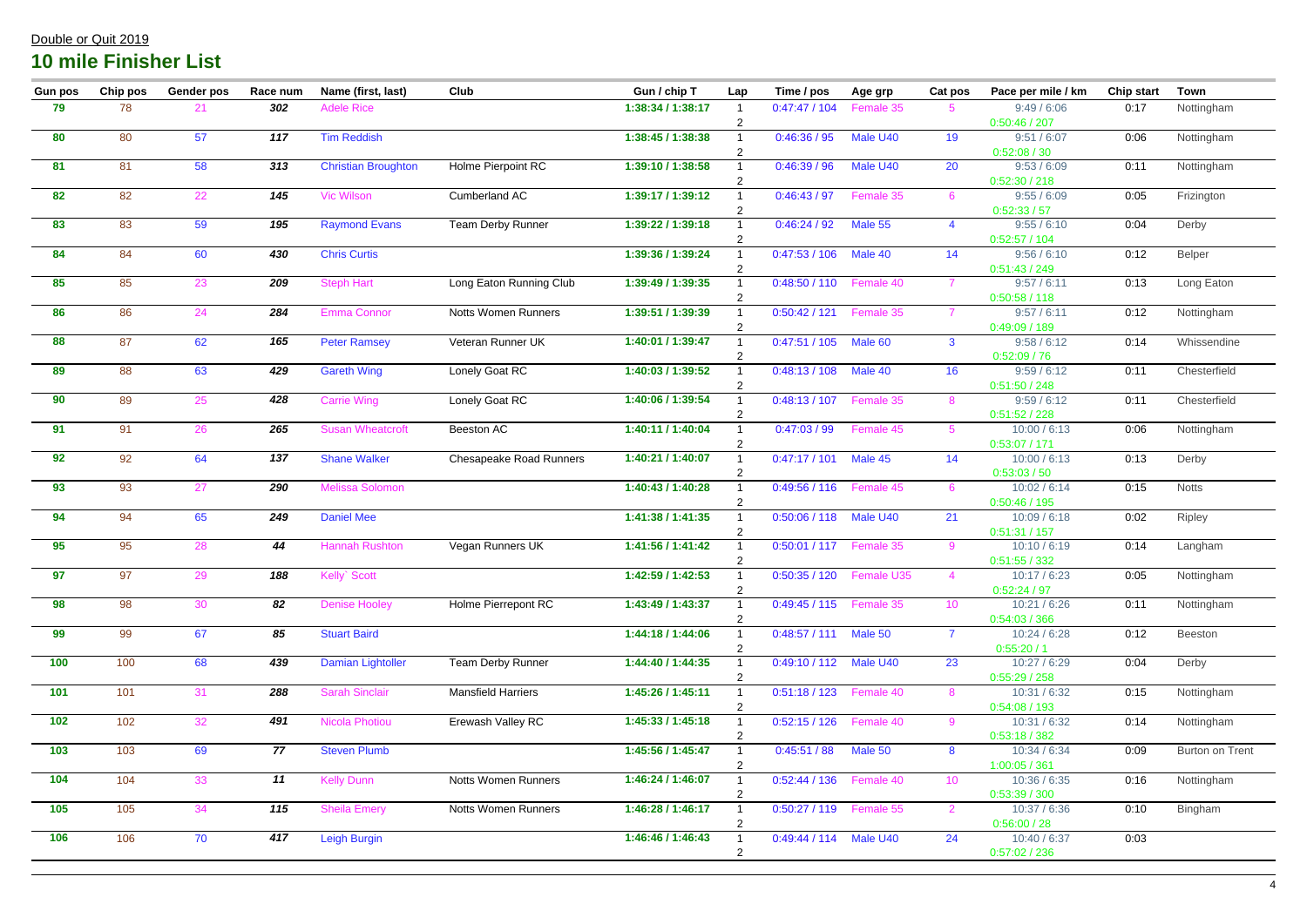| <b>Gun pos</b> | Chip pos | <b>Gender pos</b> | Race num     | Name (first, last)            | Club                          | Gun / chip T      | Lap | Time / pos                 | Age grp    | Cat pos         | Pace per mile / km            | <b>Chip start</b> | <b>Town</b>       |
|----------------|----------|-------------------|--------------|-------------------------------|-------------------------------|-------------------|-----|----------------------------|------------|-----------------|-------------------------------|-------------------|-------------------|
| 107            | 107      | 71                | 477          | <b>Adrian Pilbeam</b>         | Lonely Goat RC                | 1:47:14 / 1:47:08 |     | 0:43:51/74                 | Male U40   | 25              | 10:42 / 6:39<br>1:03:22 / 369 | 0:05              | Nottingham        |
| 109            | 111      | 35                | 239          | <b>Linda Ward</b>             | Kimberley & District Striders | 1:47:37 / 1:47:25 |     | 0:52:41/133                | Female 50  | $\mathbf{3}$    | 10:44 / 6:40<br>0:54:55/147   | 0:11              | Nottingham        |
| 110            | 112      | 36                | 23           | <b>Claire Croll</b>           | Kimberley & District Striders | 1:47:37 / 1:47:26 |     | 0:52:48/139                | Female 40  | 11              | 10:44 / 6:40<br>0:54:48/311   | 0:10              | Nottinghamshire   |
| 111            | 109      | 73                | 152          | <b>Andy Glover</b>            | <b>Smalley Road Runners</b>   | 1:47:39 / 1:47:20 | 2   | 0:53:54 / 142 Male 55      |            | $5^{\circ}$     | 10:44 / 6:40<br>0:53:45/64    | 0:19              | Kilburn           |
| 112            | 110      | 74                | 72           | <b>Paul Barlow</b>            | <b>Smalley Road Runners</b>   | 1:47:39 / 1:47:21 |     | 0:53:54/143                | Male 45    | 15              | 10:44/6:40<br>0:53:45/356     | 0:18              | heanor            |
| 113            | 113      | 37                | 237          | <b>Kirsty Armstrong-Booth</b> | <b>Notts Women Runners</b>    | 1:47:50 / 1:47:36 |     | 0:52:45/137                | Female 35  | 11              | 10:45/6:41<br>0:55:05/145     | 0:14              | Nottingham        |
| 114            | 114      | 75                | 475          | <b>Lee Maddock</b>            | Kimberley & District Striders | 1:48:11 / 1:47:54 |     | 0:52:15/127                | Male 45    | 16              | 10:47/6:42<br>0:55:55 / 289   | 0:17              | Nottingham        |
| 115            | 115      | 38                | 134          | Joanna Fort                   |                               | 1:48:12 / 1:47:55 |     | 0:52:15/128                | Female 45  |                 | 10:47/6:42<br>0:55:56/47      | 0:16              | Nottingham        |
| 116            | 117      | 39                | 480          | <b>Kirsty Randall</b>         | <b>Smalley Road Runners</b>   | 1:48:33/1:48:22   |     | 0:52:42/134                | Female 45  | 8               | 10:50 / 6:44<br>0:55:51/372   | 0:10              | Derbyshire        |
| 117            | 116      | 40                | 70           | <b>Maggie Whiteley</b>        |                               | 1:48:36 / 1:48:19 |     | 0:52:30 / 130              | Female 60+ |                 | 10:49/6:43<br>0:56:06 / 354   | 0:16              | <b>DERBY</b>      |
| 118            | 118      | 41                | 168          | <b>Carole Hopkinson</b>       | Solemates                     | 1:48:47 / 1:48:37 |     | 0:52:50/140                | Female 55  | $\mathbf{3}$    | 10:51 / 6:44<br>0:55:57/79    | 0:10              | Ashover           |
| 119            | 120      | 76                | 455          | <b>Jeff Rainbow</b>           | Formula One CC                | 1:48:47 / 1:48:40 |     | 0:51:52 / 125              | Male $65+$ | $\overline{2}$  | 10:52 / 6:45<br>0:56:54 / 272 | 0:06              | Nottingham        |
| 120            | 119      | 42                | 26           | <b>Annah Beardsley</b>        |                               | 1:48:51 / 1:48:38 |     | 0:53:17/141                | Female U35 | -5              | 10:51 / 6:45<br>0:55:33 / 314 | 0:13              | Derbyshire        |
| 121            | 121      | 43                | 301          | <b>Anne Wilson</b>            | <b>Notts Women Runners</b>    | 1:49:02 / 1:48:51 |     | 0:52:43/135                | Female 50  | $\overline{4}$  | 10:53 / 6:45<br>0:56:18/206   | 0:10              | Nottingham        |
| 122            | 122      | $\mathbf{3}$      | 483          | N.N. 483                      |                               | 1:49:18 / 1:49:14 |     | 0:52:36/132                |            | $\mathbf{3}$    | 10:55 / 6:47<br>0:56:42 / 375 | 0:04              |                   |
| $123$          | 124      | 44                | $\mathbf{5}$ | <b>Janene Penny</b>           | <b>Team Derby Runner</b>      | 1:50:01 / 1:49:53 |     | 0:52:45/138                | Female 45  | 9               | 10:59 / 6:49<br>0:57:15/294   | 0:07              | Belper            |
| $124$          | 123      | 45                | 46           | <b>Clair Hughes</b>           | <b>Smalley Road Runners</b>   | 1:50:06 / 1:49:49 |     | 0:56:35 / 153    Female 45 |            | 10              | 10:58 / 6:49<br>0:53:30 / 334 | 0:16              | Heanor            |
| $125$          | 125      | 77                | 416          | <b>Michael Dolan</b>          | <b>Smalley Road Runners</b>   | 1:50:15 / 1:50:07 |     | 0:58:05/163                | Male 50    | $9^{\circ}$     | 11:00 / 6:50<br>0:52:09 / 235 | 0:07              |                   |
| <b>126</b>     | 126      | 46                | 218          | <b>Natalie Brown</b>          | <b>Notts Women Runners</b>    | 1:50:55 / 1:50:46 |     | 0:52:17 / 129    Female 45 |            | 11              | 11:04 / 6:53<br>0:58:37/127   | 0:08              | Nottingham        |
| 127            | 127      | 47                | 53           | Sonja Bredgaard               | Vegan Runners UK              | 1:51:47 / 1:51:30 |     | 0:54:39 / 147    Female 45 |            | 12 <sup>2</sup> | 11:09/6:55<br>0:57:08 / 341   | 0:17              | Ilkeston          |
| <b>128</b>     | 128      | 78                | 493          | <b>Colin Foster</b>           | Smalley rr                    | 1:52:24 / 1:52:12 |     | 0:52:35/131                | Male U40   | 27              | 11:13/6:58<br>0:59:49/383     | 0:12              | Nottingham        |
| 129            | 130      | 48                | 300          | <b>Rebecca Willshaw</b>       | <b>Notts Women Runners</b>    | 1:52:39 / 1:52:29 |     | 0:54:06 / 145    Female 40 |            | 12 <sup>°</sup> | 11:14/6:59<br>0:58:32 / 205   | 0:10              | Nottingham        |
| $\boxed{130}$  | 131      | 49                | 247          | <b>Kelly Chapman</b>          | <b>Notts Women Runners</b>    | 1:52:42 / 1:52:31 |     | 0:54:03/144                | Female 55  | $\overline{4}$  | 11:15/6:59<br>0:58:38 / 155   | 0:10              | <b>NOTTINGHAM</b> |
| $131$          | 129      | 50                | 124          | <b>Victoria Hemsell</b>       |                               | 1:52:43 / 1:52:25 |     | 0:57:33 / 155    Female 45 |            | 13 <sup>°</sup> | 11:14/6:59<br>0:55:10/37      | 0:17              | Belper            |
| $132$          | 132      | 51                | 431          | Vanessa Wragg                 | <b>Smalley Road Runners</b>   | 1:52:49 / 1:52:35 |     | 0:57:33 / 156              | Female 45  | 14              | 11:15/6:59<br>0:55:15/250     | 0:13              | Belper            |
| $\boxed{133}$  | 133      | 52                | 216          | <b>Heledd Heywood</b>         |                               | 1:52:58 / 1:52:48 |     | 0:55:46 / 151   Female 35  |            | 12              | 11:16 / 7:00                  | 0:10              | Nottingham        |
|                |          |                   |              |                               |                               |                   |     |                            |            |                 | 0:57:11/125                   |                   |                   |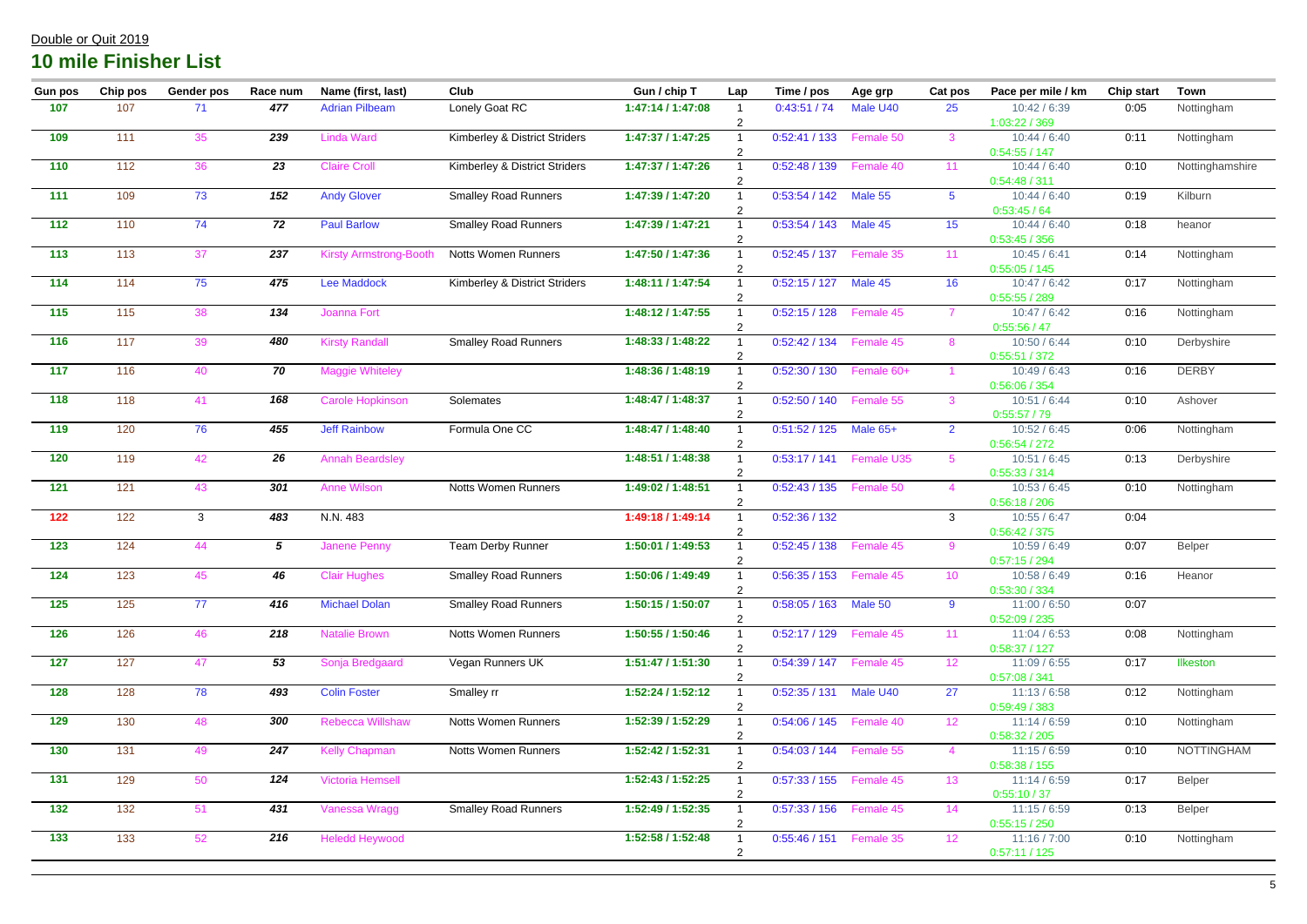| <b>Gun pos</b>            | Chip pos | <b>Gender pos</b> | Race num     | Name (first, last)        | <b>Club</b>                   | Gun / chip T      | Lap            | Time / pos                 | Age grp                     | Cat pos         | Pace per mile / km            | <b>Chip start</b> | <b>Town</b>       |
|---------------------------|----------|-------------------|--------------|---------------------------|-------------------------------|-------------------|----------------|----------------------------|-----------------------------|-----------------|-------------------------------|-------------------|-------------------|
| 136                       | 136      | 53                | 456          | Jennifer Creighton        | Run Things Run Club           | 1:53:53 / 1:53:41 |                | 0:54:31/146                | Female U35                  | 6               | 11:22 / 7:03                  | 0:12              | New Ollerton      |
|                           |          |                   |              |                           |                               |                   | $\overline{2}$ |                            |                             |                 | 0:59:22 / 273                 |                   |                   |
| 137                       | 137      | 81                | 227          | <b>Alistair Bagnall</b>   |                               | 1:54:12 / 1:54:04 |                | 0:54:51/148                | Male U40                    | 28              | 11:24 / 7:05<br>0:59:20 / 135 | 0:07              | South Normanton   |
| 139                       | 139      | 54                | 220          | <b>Laura Shaw</b>         |                               | 1:54:31 / 1:54:23 |                | 0:56:02 / 152              | Female 35                   | 13              | 11:26 / 7:06<br>0:58:29/128   | 0:07              | Nottingham        |
| 141                       | 141      | 55                | 94           | Zoe Blackwell             | <b>Smalley Road Runners</b>   | 1:54:56 / 1:54:47 |                |                            | 0:54:53 / 149    Female U35 | $\overline{7}$  | 11:28 / 7:07                  | 0:09              | Ripley            |
|                           |          |                   |              |                           |                               |                   |                |                            |                             |                 | 1:00:03/10                    |                   |                   |
| 142                       | 142      | 56                | 31           | <b>Stephanie Parker</b>   | <b>Smalley Road Runners</b>   | 1:55:14 / 1:54:55 | 2              | 0:56:36 / 154    Female 45 |                             | 15              | 11:29 / 7:08<br>0:58:38 / 319 | 0:19              | heanor            |
| 143                       | 143      | 57                | 106          | <b>Melanie Boulter</b>    |                               | 1:55:27 / 1:55:09 | 2              | 0:51:32 / 124    Female 35 |                             | 14              | 11:30 / 7:09<br>1:03:55 / 22  | 0:18              | Chilwell          |
| 144                       | 144      | 58                | 123          | Ali Robertson             |                               | 1:56:38 / 1:56:27 |                | 0:55:45 / 150    Female 35 |                             | 15              | 11:38 / 7:14                  | 0:11              | Ilkeston          |
|                           |          |                   |              |                           |                               |                   |                |                            |                             |                 | 1:00:53 / 36                  |                   |                   |
| 145                       | 145      | 59                | 259          | <b>Heather Marriott</b>   |                               | 1:57:16 / 1:56:56 |                | 0:58:50 / 168    Female 35 |                             | 16              | 11:41 / 7:16<br>0:58:25/165   | 0:19              | Nottingham        |
| $\overline{\mathbf{146}}$ | 146      | 60                | 258          | <b>Lou Mellor</b>         | <b>Notts Women Runners</b>    | 1:57:16 / 1:56:57 |                | 0:58:52 / 170    Female 45 |                             | 16              | 11:41 / 7:16                  | 0:18              | Nottingham        |
|                           |          |                   |              |                           |                               |                   |                |                            |                             |                 | 0:58:24 / 164                 |                   |                   |
| 147                       | 147      | 61                | 138          | <b>Kathryn Wills</b>      | Chesapeake Road Runners       | 1:57:32 / 1:57:17 |                | 0:57:35/158                | Female 45                   | 17              | 11:43 / 7:17                  | 0:15              | Derby             |
|                           |          |                   |              |                           |                               |                   |                |                            |                             |                 | 0:59:56 / 51                  |                   |                   |
| 148                       | 148      | 62                | 156          | <b>Tracey Birtles</b>     |                               | 1:57:52 / 1:57:31 |                | 0:58:00 / 162              | Female 45                   | 18              | 11:45 / 7:18                  | 0:21              | <b>ILKESTON</b>   |
| $\boxed{150}$             | 150      | 63                | 147          |                           |                               | 1:58:43 / 1:58:29 |                | 0:58:41/165                | Female 35                   |                 | 0:59:52 / 68<br>11:50 / 7:21  |                   |                   |
|                           |          |                   |              | <b>Gemma Cotter</b>       |                               |                   |                |                            |                             | 17              | 1:00:01 / 59                  | 0:13              | Derby             |
| 151                       | 151      | 85                | 99           | <b>Viktor Babic</b>       |                               | 1:59:38 / 1:59:24 |                | 0:57:52 / 160              | Male 50                     | 11              | 11:56 / 7:25                  | 0:14              | Nottingham        |
|                           |          |                   |              |                           |                               |                   | 2              |                            |                             |                 | 1:01:46/15                    |                   |                   |
| $\overline{152}$          | 152      | 64                | 100          | Alena Babicova            |                               | 1:59:42 / 1:59:27 |                | 0:57:52 / 159              | Female 55                   | $5^{\circ}$     | 11:56 / 7:25                  | 0:14              | Nottingham        |
|                           |          |                   |              |                           |                               |                   |                |                            |                             |                 | 1:01:49/16                    |                   |                   |
| 153                       | 153      | 65                | 445          | <b>Laura Morle</b>        |                               | 1:59:49 / 1:59:27 |                | 0:58:50 / 169              | Female U35                  | 8               | 11:56 / 7:25                  | 0:22              | Nottingham        |
|                           |          |                   |              |                           |                               | 1:59:58 / 1:59:48 |                |                            |                             |                 | 1:00:59/263<br>11:58 / 7:26   |                   |                   |
| 154                       | 154      | 66                | 494          | Pip O'Neill               |                               |                   |                | 0:59:37 / 173    Female 50 |                             | $5^{\circ}$     | 1:00:20 / 384                 | 0:09              | Derbyshire        |
| $\overline{\mathbf{155}}$ | 155      | 86                | 159          | <b>James Foster</b>       |                               | 2:00:12 / 1:59:55 |                | 0:59:28 / 172 Male 45      |                             | 18              | 11:59 / 7:27                  | 0:16              | Ketton            |
|                           |          |                   |              |                           |                               |                   |                |                            |                             |                 | 1:00:43 / 71                  |                   |                   |
| $\overline{\mathbf{157}}$ | 157      | 67                | 118          | <b>Denise Lannon</b>      | <b>Notts Women Runners</b>    | 2:00:52 / 2:00:32 |                | 0:58:49/167                | Female 35                   | 18              | 12:03 / 7:29                  | 0:19              | Selston           |
|                           |          |                   |              |                           |                               |                   |                |                            |                             |                 | 1:02:02 / 31                  |                   |                   |
| 158                       | 158      | 68                | 103          | <b>Sharon Granger</b>     | Kimberley & District Striders | 2:01:05 / 2:00:46 |                | 0:58:52 / 171    Female 45 |                             | 19              | 12:04 / 7:30                  | 0:18              | Nottingham        |
|                           |          |                   |              |                           |                               |                   |                |                            |                             |                 | 1:02:13/19                    |                   |                   |
| 159                       | 159      | 69                | 61           | <b>Clare Hollingworth</b> |                               | 2:01:17 / 2:00:59 |                | 0:58:26 / 164    Female 35 |                             | 19              | 12:05 / 7:31                  | 0:18              | <b>NOTTINGHAM</b> |
|                           |          |                   |              |                           |                               |                   |                |                            |                             |                 | 1:02:50 / 348                 |                   |                   |
| $162$                     | 162      | 70                | 161          | Magdalena Lakomska        |                               | 2:02:01 / 2:01:44 |                | 1:04:47 / 188              | Female 45                   | 20              | 12:10 / 7:33                  | 0:16              | Derby             |
| 163                       | 164      |                   | 148          | <b>Nick Herd</b>          |                               | 2:02:03 / 2:01:47 |                | 0:58:47 / 166 Male 45      |                             |                 | 0:57:14/73<br>12:10 / 7:34    |                   |                   |
|                           |          | 90                |              |                           | Lonely Goat RC                |                   |                |                            |                             | 21              | 1:03:16/60                    | 0:16              | Oakham            |
| 164                       | 163      | 91                | 229          | <b>Conrad Maddison</b>    | <b>Smalley Road Runners</b>   | 2:02:09 / 2:01:45 |                | 1:01:59 / 180 Male 55      |                             | $\overline{7}$  | 12:10 / 7:33                  | 0:24              | <b>NOTTINGHAM</b> |
|                           |          |                   |              |                           |                               |                   |                |                            |                             |                 | 1:00:10/137                   |                   |                   |
| 165                       | 165      | 71                | $\mathbf{3}$ | <b>Louise Buxton</b>      | <b>Belper 10:20</b>           | 2:02:09 / 2:01:53 |                | 1:01:59 / 179    Female 45 |                             | 21              | 12:11 / 7:34                  | 0:16              | <b>BELPER</b>     |
|                           |          |                   |              |                           |                               |                   |                |                            |                             |                 | 1:00:10 / 293                 |                   |                   |
| <b>166</b>                | 166      | 72                | 8            | <b>Lottie Naylor</b>      | <b>Notts Women Runners</b>    | 2:02:26 / 2:02:10 |                | 1:02:20 / 182              | Female 40                   | 13 <sup>°</sup> | 12:13 / 7:35                  | 0:16              | Derbyshire        |
|                           |          |                   |              |                           |                               |                   |                |                            |                             |                 | 1:00:06 / 297                 |                   |                   |
| 167                       | 167      | 73                | 263          | <b>Sophie Nicholls</b>    | <b>Notts Women Runners</b>    | 2:02:36 / 2:02:23 |                | 0:57:34 / 157    Female 35 |                             | 20              | 12:14 / 7:36                  | 0:12              | Nottingham        |
|                           |          |                   |              |                           |                               |                   |                |                            |                             |                 | 1:05:02 / 169                 |                   |                   |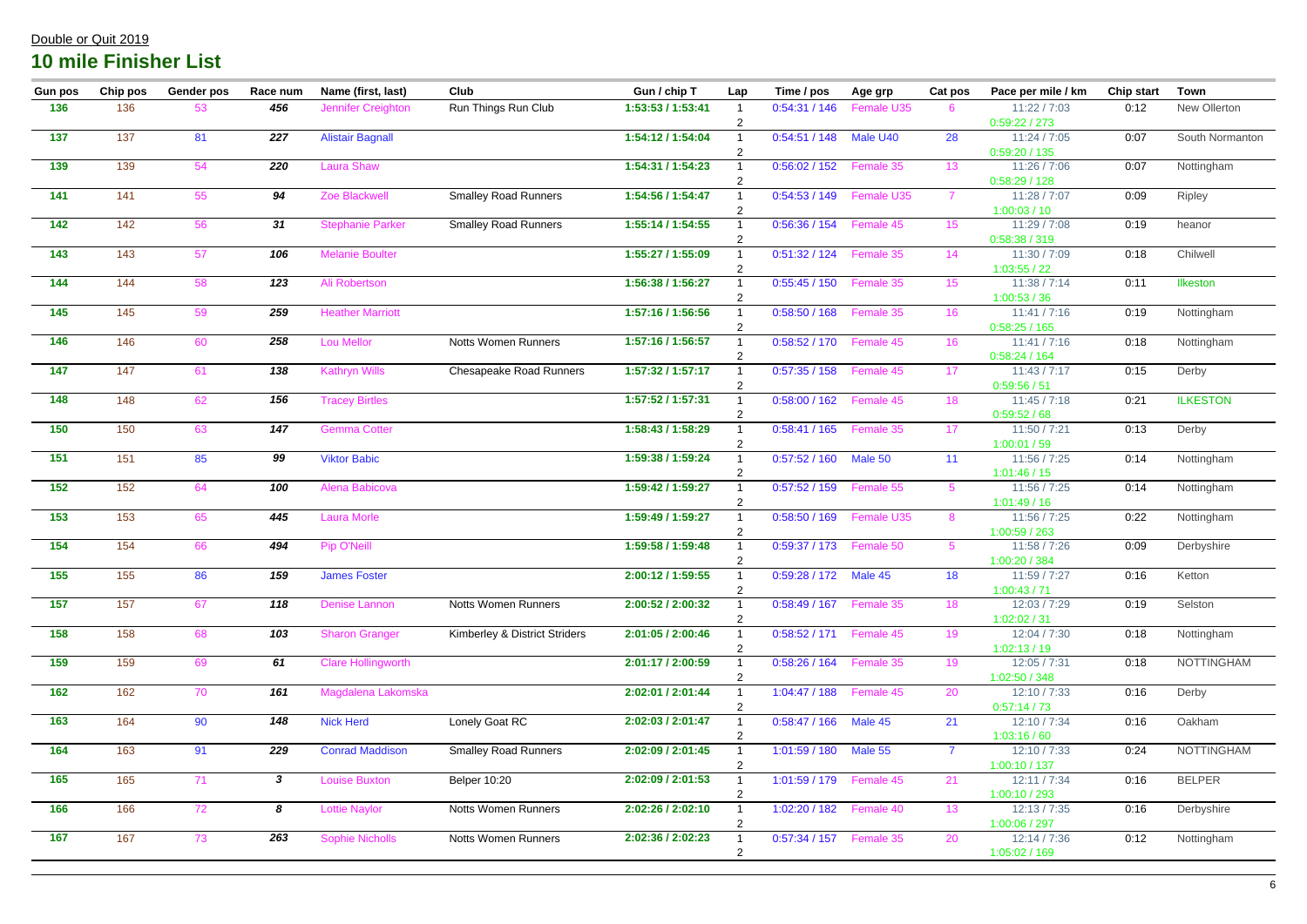| <b>Gun pos</b>            | <b>Chip pos</b> | <b>Gender pos</b> | Race num       | Name (first, last)       | <b>Club</b>                   | Gun / chip T      | Lap                     | Time / pos    | Age grp    | Cat pos         | Pace per mile / km | <b>Chip start</b> | <b>Town</b>                |
|---------------------------|-----------------|-------------------|----------------|--------------------------|-------------------------------|-------------------|-------------------------|---------------|------------|-----------------|--------------------|-------------------|----------------------------|
| 170                       | 170             | 94                | 434            | <b>Gareth Stoddart</b>   | <b>Derwent Runners</b>        | 2:05:14 / 2:04:58 | $\overline{\mathbf{1}}$ | 0:57:59/161   | Male 50    | 12 <sup>2</sup> | 12:29 / 7:45       | 0:16              | Belper                     |
|                           |                 |                   |                |                          |                               |                   | $\overline{2}$          |               |            |                 | 1:07:15/253        |                   |                            |
| 171                       | 171             | 95                | 15             | <b>Aaron Pears</b>       | <b>Smalley Road Runners</b>   | 2:05:45 / 2:05:27 |                         | 1:00:53 / 176 | Male 45    | 22              | 12:32 / 7:47       | 0:17              | Heanor                     |
|                           |                 |                   |                |                          |                               |                   | $\overline{2}$          |               |            |                 | 1:04:52 / 303      |                   |                            |
| 172                       | 173             | 74                | 140            | <b>Irene Pacey</b>       |                               | 2:05:47 / 2:05:41 | $\overline{1}$          | 1:00:01 / 174 | Female 55  | 6               | 12:34 / 7:48       | 0:05              | Heanor                     |
|                           |                 |                   |                |                          |                               |                   | $\overline{2}$          |               |            |                 | 1:05:46/53         |                   |                            |
| 173                       | 172             | 75                | 51             | <b>Helen Salisbury</b>   | <b>Notts Women Runners</b>    | 2:06:01 / 2:05:39 |                         | 1:02:13/181   | Female 40  | 14              | 12:33 / 7:48       | 0:21              | Nottingham                 |
|                           |                 |                   |                |                          |                               |                   | $\overline{2}$          |               |            |                 | 1:03:48 / 339      |                   |                            |
| 176                       | 175             | 77                | 43             | <b>Caroline Cade</b>     | <b>Notts Women Runners</b>    | 2:08:20 / 2:08:02 |                         | 1:02:21/183   | Female 40  | 16              | 12:48 / 7:57       | 0:18              | <b>NOTTINGHAM</b>          |
|                           |                 |                   |                |                          |                               |                   | $\overline{2}$          |               |            |                 | 1:05:59 / 331      |                   |                            |
| 177                       | 177             | 78                | 36             | <b>Cathy Carroll</b>     | <b>Notts Women Runners</b>    | 2:08:35 / 2:08:16 |                         | 1:01:40 / 178 | Female 40  | 17              | 12:49 / 7:58       | 0:18              | Eastwood                   |
|                           |                 |                   |                |                          |                               |                   | $\overline{2}$          |               |            |                 | 1:06:55 / 324      |                   |                            |
| 179                       | 179             | 98                | 251            | <b>Derek Brailsford</b>  | crawley saints and sinners    | 2:09:54 / 2:09:35 |                         | 1:00:36 / 175 | Male 65+   | $\mathbf{3}$    | 12:57 / 8:03       | 0:19              | Nottingham                 |
|                           |                 |                   |                |                          |                               |                   | $\overline{2}$          |               |            |                 | 1:09:17/159        |                   |                            |
| $\overline{182}$          | 182             | 81                | 459            | <b>Suzanne Low</b>       | Washlands women runners       | 2:11:54 / 2:11:31 |                         | 1:04:39/186   | Female 55  | $\overline{7}$  | 13:09 / 8:10       | 0:22              | Derbyshire                 |
|                           |                 |                   |                |                          |                               |                   | $\overline{2}$          |               |            |                 | 1:07:14/276        |                   |                            |
| $\overline{\mathbf{183}}$ | 183             | 82                | 460            | <b>Lorraine Stevens</b>  | Washlands women runners       | 2:12:07 / 2:11:44 |                         | 1:04:40/187   | Female 50  | 6               | 13:10 / 8:11       | 0:22              | Derbyshire                 |
|                           |                 |                   |                |                          |                               |                   | $\overline{2}$          |               |            |                 | 1:07:26 / 277      |                   |                            |
| $\overline{185}$          | 185             | 83                | 132            | <b>Debbie Watkins</b>    | Team Derby runner             | 2:13:41 / 2:13:17 |                         | 1:08:36 / 194 | Female 50  | $\overline{7}$  | 13:19/8:16         | 0:24              | Derby                      |
|                           |                 |                   |                |                          |                               |                   | $\overline{2}$          |               |            |                 | 1:05:05/45         |                   |                            |
| $\overline{187}$          | 189             | 101               | $\overline{7}$ | <b>Malcolm Ray</b>       | Beeston AC                    | 2:14:04 / 2:13:54 |                         | 1:01:38/177   | Male 65+   | $\overline{4}$  | 13:23 / 8:19       | 0:10              | Nottingham                 |
|                           |                 |                   |                |                          |                               |                   | $\overline{2}$          |               |            |                 | 1:12:26 / 296      |                   |                            |
| $\overline{\mathbf{188}}$ | 187             | 84                | 101            | <b>Daisy Overton</b>     | Vegan Runners UK              | 2:14:06 / 2:13:50 |                         | 1:04:38 / 184 | Female U35 | 9               | 13:23 / 8:18       | 0:16              | Ketton                     |
|                           |                 |                   |                |                          |                               |                   | $\overline{2}$          |               |            |                 | 1:09:28/17         |                   |                            |
| 189                       | 188             | 85                | 20             | Emma Herd                | Vegan Runners UK              | 2:14:07 / 2:13:51 |                         | 1:04:38 / 185 | Female 35  | 23              | 13:23 / 8:19       | 0:16              | Oakham                     |
|                           |                 |                   |                |                          |                               |                   | $\overline{2}$          |               |            |                 | 1:09:28 / 308      |                   |                            |
| 190                       | 190             | 86                | 102            | Ivana Babicova           |                               | 2:14:19 / 2:14:04 |                         | 1:05:28/189   | Female U35 | 10 <sup>°</sup> | 13:24 / 8:19       | 0:14              | Nottingham                 |
|                           |                 |                   |                |                          |                               |                   | $\overline{2}$          |               |            |                 | 1:08:51 / 18       |                   |                            |
| 191                       | 191             | 87                | 257            | <b>Helen Whitham</b>     | Kimberley & District Striders | 2:17:48 / 2:17:38 |                         | 1:06:00 / 190 | Female 45  | 22              | 13:45/8:33         | 0:10              | Nuthall                    |
|                           |                 |                   |                |                          |                               |                   | $\overline{2}$          |               |            |                 | 1:11:48/163        |                   |                            |
| $\overline{192}$          | 192             | 88                | 201            | <b>Jo Rhodes</b>         | <b>Smalley Road Runners</b>   | 2:20:06 / 2:19:55 |                         | 1:07:03/192   | Female 40  | 18              | 13:59 / 8:41       | 0:11              | Derby Derby                |
|                           |                 |                   |                |                          |                               |                   | $\overline{2}$          |               |            |                 | 1:13:03/110        |                   |                            |
| 193                       | 193             | 89                | 91             | <b>Rebecca Dickinson</b> | <b>Smalley Road Runners</b>   | 2:20:06 / 2:19:55 |                         | 1:07:06 / 193 | Female 35  | 24              | 13:59 / 8:41       | 0:11              | Nottingham                 |
| 194                       |                 |                   | 154            |                          |                               |                   | $\overline{2}$          |               |            |                 | 1:13:00/7          |                   |                            |
|                           | 194             | 90                |                | <b>Lisa Kirkley</b>      | <b>Smalley Road Runners</b>   | 2:20:07 / 2:19:56 |                         | 1:07:00 / 191 | Female 50  | 8               | 13:59 / 8:41       | 0:10              | <b>Ilkeston Derbyshire</b> |
|                           |                 |                   |                |                          |                               |                   | $\overline{2}$          |               |            |                 | 1:13:07/66         |                   |                            |

Number of records: 173

### Double or Quit 2019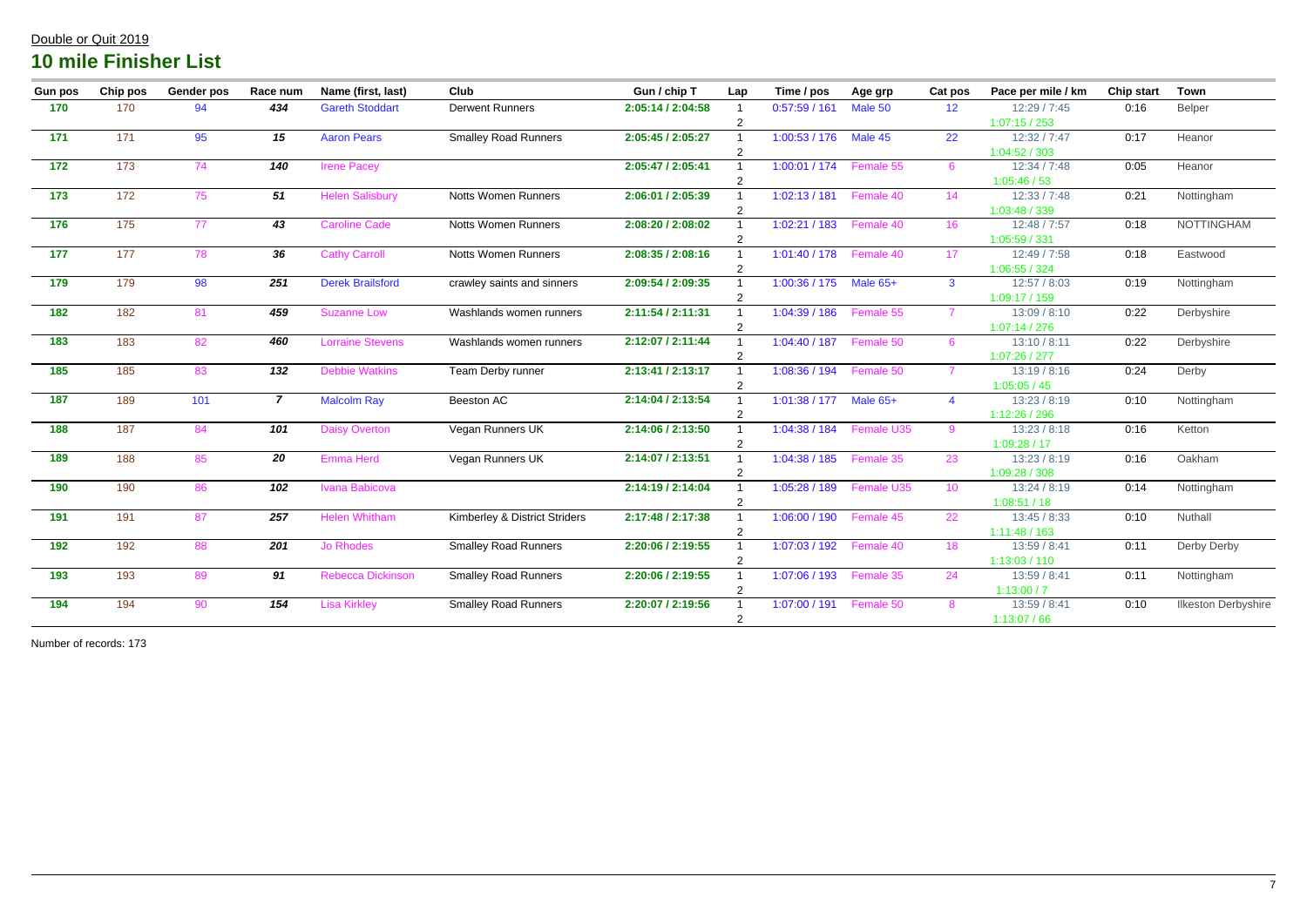| 15 mile Finishers: 21<br><b>James Caldon</b><br>Male U40<br>6:20/3:56<br>254<br>Benfleet running club<br>1:35:12 / 1:35:11<br>0:30:10/1<br>0:01<br>essex<br>0:31:19/1<br>0:33:42/1<br>112<br>1:40:01 / 1:39:59<br>0:31:57/3<br>Male 40<br>$\mathbf{2}$<br>2 <sup>1</sup><br>Dan Mckeown<br>6:39/4:08<br>0:01<br>$\overline{2}$<br><b>Ilkley Harriers</b><br>Coventry<br>0:32:52/2<br>0:35:11/2<br>Male U40<br>110<br><b>Kenny Malton</b><br><b>Shelton Striders</b><br>1:42:25 / 1:42:23<br>0:32:50/4<br>6:49/4:14<br>0:01<br>3 <sup>1</sup><br>$\mathbf{3}$<br>Derby<br>$\mathbf{3}$<br>$\overline{2}$<br>0:34:43/3<br>0:34:51/3<br>1:47:15 / 1:47:14<br>472<br><b>Dan Cation</b><br>0:34:47/6<br>Male U40<br>Nottingham<br>7:08 / 4:26<br>0:01<br>$\mathbf{3}$<br>$\overline{4}$<br>4<br>0:34:29/4<br>0:37:59/4<br>0:37:11/12<br>Male 45<br>Team Derby Runner<br>1:53:03 / 1:52:59<br>$5\phantom{.0}$<br>5 <sup>5</sup><br>$5\phantom{.0}$<br><b>Alistair Haywood</b><br>7:31/4:40<br>0:03<br>Belper<br>$\overline{\mathbf{4}}$<br>0:37:11/5<br>0:38:39/5<br>1:53:18 / 1:53:16<br>411<br><b>Dave Evans</b><br>Beeston AC<br>0:37:51 / 20<br>Male 50<br>0:02<br>$6\phantom{1}$<br>7:33 / 4:41<br>6 <sup>1</sup><br>$6\phantom{1}6$<br>0:37:49/7<br>0:37:37/6<br><b>Daniel Ashcroft</b><br>Matlock AC<br>1:54:18 / 1:54:15<br>0:37:34 / 18<br>Male 40<br>7:37/4:44<br>0:02<br>$\overline{7}$<br>$\overline{7}$<br>$\overline{7}$<br>489<br>Matlock<br>$\overline{2}$<br>0:39:11/9<br>0:37:32/7<br>163<br>1:54:40 / 1:54:37<br>Matlock AC<br>0:37:12/14<br>Male 60<br>8<br><b>James Thorneycroft</b><br>7:38 / 4:45<br>0:03<br>Matlock<br>8<br>8<br>0:38:04/6<br>0:39:23/8<br>1:58:07 / 1:57:55<br>187<br>0:37:22/15<br>Male U40<br>9<br><b>Martyn Lowe</b><br>7:51/4:53<br>Nottingham<br>9<br>9<br>0:11<br>$\overline{4}$<br>0:39:00/8<br>0:41:44/9<br>0:38:00 / 23<br>10<br>179<br><b>Paul Thomas</b><br>Male 45<br>10<br>10 <sup>°</sup><br>2:00:16 / 2:00:12<br>8:00 / 4:58<br>0:04<br>Nottingham<br>$\overline{2}$<br>0:40:12 / 10<br>0:42:04/10<br>60<br><b>Mike Brown</b><br>2:01:30 / 2:01:27<br>0:40:19 / 34 Male 45<br>0:02<br>11<br><b>Clowne Road Runners</b><br>8:05 / 5:02<br>11<br>11<br>3 <sup>7</sup><br>0:40:59/13<br>0:40:10 / 11<br>12<br>12<br><b>Martin Calland</b><br><b>Smalley Road Runners</b><br>2:01:33 / 2:01:30<br>0:39:48 / 27<br>Male 55<br>0:03<br>12 <sup>°</sup><br>466<br>8:06 / 5:02<br>Heage<br>0:40:30 / 12<br>0:41:14/12<br>13<br>2:04:36 / 2:04:30<br>13<br><b>Stilton Striders</b><br>0:37:28/16<br>Male U40<br><b>Melton Mowbray</b><br>13<br>68<br><b>Anthony Ison</b><br>8:18 / 5:09<br>0:05<br>$5^{\circ}$<br>0:41:24/11<br>0:45:43/13<br>2:04:51 / 2:04:46<br>0:39:49 / 28<br>Male U40<br>14<br>274<br><b>Adam Davies</b><br>Nottingham<br>14<br>14<br>8:19/5:10<br>0:05<br>6<br>0:41:47/14<br>0:43:14/14<br>15<br>2:06:29 / 2:06:20<br>15<br>12<br><b>Darren Dodsley</b><br>0:40:20 / 35<br>Male 40<br>0:08<br>15<br>3 <sup>1</sup><br>8:25/5:14<br>0:41:48/15<br>0:44:20/15<br>0:42:03/52<br>16<br><b>Lisa Wright</b><br>South Derbyshire Road Runners<br>2:08:12 / 2:08:05<br>Swadlincote<br>16<br>256<br>Female 40<br>0:07<br>8:32 / 5:18<br>0:42:23/17<br>0:43:45/16<br>2:09:08 / 2:09:01<br>17<br>0:42:49/63<br>Male 40<br>17<br>16<br>492<br><b>Ian Odonnell</b><br>Massey Ferguson RC<br>8:36 / 5:20<br>0:06<br>Coventry<br>$\overline{4}$<br>0:42:43/20 | <b>Gun pos</b> | Chip pos | Gender pos | Race num | Name (first, last) | <b>Club</b> | Gun / chip T | Lap | Time / pos | Age grp | <b>Cat pos</b> | Pace per mile / km | <b>Chip start</b> | <b>Town</b> |
|----------------------------------------------------------------------------------------------------------------------------------------------------------------------------------------------------------------------------------------------------------------------------------------------------------------------------------------------------------------------------------------------------------------------------------------------------------------------------------------------------------------------------------------------------------------------------------------------------------------------------------------------------------------------------------------------------------------------------------------------------------------------------------------------------------------------------------------------------------------------------------------------------------------------------------------------------------------------------------------------------------------------------------------------------------------------------------------------------------------------------------------------------------------------------------------------------------------------------------------------------------------------------------------------------------------------------------------------------------------------------------------------------------------------------------------------------------------------------------------------------------------------------------------------------------------------------------------------------------------------------------------------------------------------------------------------------------------------------------------------------------------------------------------------------------------------------------------------------------------------------------------------------------------------------------------------------------------------------------------------------------------------------------------------------------------------------------------------------------------------------------------------------------------------------------------------------------------------------------------------------------------------------------------------------------------------------------------------------------------------------------------------------------------------------------------------------------------------------------------------------------------------------------------------------------------------------------------------------------------------------------------------------------------------------------------------------------------------------------------------------------------------------------------------------------------------------------------------------------------------------------------------------------------------------------------------------------------------------------------------------------------------------------------------------------------------------------------------------------------------------------------------------------------------------------------------------------------------------------------------------------------------------------------------------------------------------------------------------------------------------------------------------------------|----------------|----------|------------|----------|--------------------|-------------|--------------|-----|------------|---------|----------------|--------------------|-------------------|-------------|
|                                                                                                                                                                                                                                                                                                                                                                                                                                                                                                                                                                                                                                                                                                                                                                                                                                                                                                                                                                                                                                                                                                                                                                                                                                                                                                                                                                                                                                                                                                                                                                                                                                                                                                                                                                                                                                                                                                                                                                                                                                                                                                                                                                                                                                                                                                                                                                                                                                                                                                                                                                                                                                                                                                                                                                                                                                                                                                                                                                                                                                                                                                                                                                                                                                                                                                                                                                                                                |                |          |            |          |                    |             |              |     |            |         |                |                    |                   |             |
|                                                                                                                                                                                                                                                                                                                                                                                                                                                                                                                                                                                                                                                                                                                                                                                                                                                                                                                                                                                                                                                                                                                                                                                                                                                                                                                                                                                                                                                                                                                                                                                                                                                                                                                                                                                                                                                                                                                                                                                                                                                                                                                                                                                                                                                                                                                                                                                                                                                                                                                                                                                                                                                                                                                                                                                                                                                                                                                                                                                                                                                                                                                                                                                                                                                                                                                                                                                                                |                |          |            |          |                    |             |              |     |            |         |                |                    |                   |             |
|                                                                                                                                                                                                                                                                                                                                                                                                                                                                                                                                                                                                                                                                                                                                                                                                                                                                                                                                                                                                                                                                                                                                                                                                                                                                                                                                                                                                                                                                                                                                                                                                                                                                                                                                                                                                                                                                                                                                                                                                                                                                                                                                                                                                                                                                                                                                                                                                                                                                                                                                                                                                                                                                                                                                                                                                                                                                                                                                                                                                                                                                                                                                                                                                                                                                                                                                                                                                                |                |          |            |          |                    |             |              |     |            |         |                |                    |                   |             |
|                                                                                                                                                                                                                                                                                                                                                                                                                                                                                                                                                                                                                                                                                                                                                                                                                                                                                                                                                                                                                                                                                                                                                                                                                                                                                                                                                                                                                                                                                                                                                                                                                                                                                                                                                                                                                                                                                                                                                                                                                                                                                                                                                                                                                                                                                                                                                                                                                                                                                                                                                                                                                                                                                                                                                                                                                                                                                                                                                                                                                                                                                                                                                                                                                                                                                                                                                                                                                |                |          |            |          |                    |             |              |     |            |         |                |                    |                   |             |
|                                                                                                                                                                                                                                                                                                                                                                                                                                                                                                                                                                                                                                                                                                                                                                                                                                                                                                                                                                                                                                                                                                                                                                                                                                                                                                                                                                                                                                                                                                                                                                                                                                                                                                                                                                                                                                                                                                                                                                                                                                                                                                                                                                                                                                                                                                                                                                                                                                                                                                                                                                                                                                                                                                                                                                                                                                                                                                                                                                                                                                                                                                                                                                                                                                                                                                                                                                                                                |                |          |            |          |                    |             |              |     |            |         |                |                    |                   |             |
|                                                                                                                                                                                                                                                                                                                                                                                                                                                                                                                                                                                                                                                                                                                                                                                                                                                                                                                                                                                                                                                                                                                                                                                                                                                                                                                                                                                                                                                                                                                                                                                                                                                                                                                                                                                                                                                                                                                                                                                                                                                                                                                                                                                                                                                                                                                                                                                                                                                                                                                                                                                                                                                                                                                                                                                                                                                                                                                                                                                                                                                                                                                                                                                                                                                                                                                                                                                                                |                |          |            |          |                    |             |              |     |            |         |                |                    |                   |             |
|                                                                                                                                                                                                                                                                                                                                                                                                                                                                                                                                                                                                                                                                                                                                                                                                                                                                                                                                                                                                                                                                                                                                                                                                                                                                                                                                                                                                                                                                                                                                                                                                                                                                                                                                                                                                                                                                                                                                                                                                                                                                                                                                                                                                                                                                                                                                                                                                                                                                                                                                                                                                                                                                                                                                                                                                                                                                                                                                                                                                                                                                                                                                                                                                                                                                                                                                                                                                                |                |          |            |          |                    |             |              |     |            |         |                |                    |                   |             |
|                                                                                                                                                                                                                                                                                                                                                                                                                                                                                                                                                                                                                                                                                                                                                                                                                                                                                                                                                                                                                                                                                                                                                                                                                                                                                                                                                                                                                                                                                                                                                                                                                                                                                                                                                                                                                                                                                                                                                                                                                                                                                                                                                                                                                                                                                                                                                                                                                                                                                                                                                                                                                                                                                                                                                                                                                                                                                                                                                                                                                                                                                                                                                                                                                                                                                                                                                                                                                |                |          |            |          |                    |             |              |     |            |         |                |                    |                   |             |
|                                                                                                                                                                                                                                                                                                                                                                                                                                                                                                                                                                                                                                                                                                                                                                                                                                                                                                                                                                                                                                                                                                                                                                                                                                                                                                                                                                                                                                                                                                                                                                                                                                                                                                                                                                                                                                                                                                                                                                                                                                                                                                                                                                                                                                                                                                                                                                                                                                                                                                                                                                                                                                                                                                                                                                                                                                                                                                                                                                                                                                                                                                                                                                                                                                                                                                                                                                                                                |                |          |            |          |                    |             |              |     |            |         |                |                    |                   |             |
|                                                                                                                                                                                                                                                                                                                                                                                                                                                                                                                                                                                                                                                                                                                                                                                                                                                                                                                                                                                                                                                                                                                                                                                                                                                                                                                                                                                                                                                                                                                                                                                                                                                                                                                                                                                                                                                                                                                                                                                                                                                                                                                                                                                                                                                                                                                                                                                                                                                                                                                                                                                                                                                                                                                                                                                                                                                                                                                                                                                                                                                                                                                                                                                                                                                                                                                                                                                                                |                |          |            |          |                    |             |              |     |            |         |                |                    |                   |             |
|                                                                                                                                                                                                                                                                                                                                                                                                                                                                                                                                                                                                                                                                                                                                                                                                                                                                                                                                                                                                                                                                                                                                                                                                                                                                                                                                                                                                                                                                                                                                                                                                                                                                                                                                                                                                                                                                                                                                                                                                                                                                                                                                                                                                                                                                                                                                                                                                                                                                                                                                                                                                                                                                                                                                                                                                                                                                                                                                                                                                                                                                                                                                                                                                                                                                                                                                                                                                                |                |          |            |          |                    |             |              |     |            |         |                |                    |                   |             |
|                                                                                                                                                                                                                                                                                                                                                                                                                                                                                                                                                                                                                                                                                                                                                                                                                                                                                                                                                                                                                                                                                                                                                                                                                                                                                                                                                                                                                                                                                                                                                                                                                                                                                                                                                                                                                                                                                                                                                                                                                                                                                                                                                                                                                                                                                                                                                                                                                                                                                                                                                                                                                                                                                                                                                                                                                                                                                                                                                                                                                                                                                                                                                                                                                                                                                                                                                                                                                |                |          |            |          |                    |             |              |     |            |         |                |                    |                   |             |
|                                                                                                                                                                                                                                                                                                                                                                                                                                                                                                                                                                                                                                                                                                                                                                                                                                                                                                                                                                                                                                                                                                                                                                                                                                                                                                                                                                                                                                                                                                                                                                                                                                                                                                                                                                                                                                                                                                                                                                                                                                                                                                                                                                                                                                                                                                                                                                                                                                                                                                                                                                                                                                                                                                                                                                                                                                                                                                                                                                                                                                                                                                                                                                                                                                                                                                                                                                                                                |                |          |            |          |                    |             |              |     |            |         |                |                    |                   |             |
|                                                                                                                                                                                                                                                                                                                                                                                                                                                                                                                                                                                                                                                                                                                                                                                                                                                                                                                                                                                                                                                                                                                                                                                                                                                                                                                                                                                                                                                                                                                                                                                                                                                                                                                                                                                                                                                                                                                                                                                                                                                                                                                                                                                                                                                                                                                                                                                                                                                                                                                                                                                                                                                                                                                                                                                                                                                                                                                                                                                                                                                                                                                                                                                                                                                                                                                                                                                                                |                |          |            |          |                    |             |              |     |            |         |                |                    |                   |             |
|                                                                                                                                                                                                                                                                                                                                                                                                                                                                                                                                                                                                                                                                                                                                                                                                                                                                                                                                                                                                                                                                                                                                                                                                                                                                                                                                                                                                                                                                                                                                                                                                                                                                                                                                                                                                                                                                                                                                                                                                                                                                                                                                                                                                                                                                                                                                                                                                                                                                                                                                                                                                                                                                                                                                                                                                                                                                                                                                                                                                                                                                                                                                                                                                                                                                                                                                                                                                                |                |          |            |          |                    |             |              |     |            |         |                |                    |                   |             |
|                                                                                                                                                                                                                                                                                                                                                                                                                                                                                                                                                                                                                                                                                                                                                                                                                                                                                                                                                                                                                                                                                                                                                                                                                                                                                                                                                                                                                                                                                                                                                                                                                                                                                                                                                                                                                                                                                                                                                                                                                                                                                                                                                                                                                                                                                                                                                                                                                                                                                                                                                                                                                                                                                                                                                                                                                                                                                                                                                                                                                                                                                                                                                                                                                                                                                                                                                                                                                |                |          |            |          |                    |             |              |     |            |         |                |                    |                   |             |
|                                                                                                                                                                                                                                                                                                                                                                                                                                                                                                                                                                                                                                                                                                                                                                                                                                                                                                                                                                                                                                                                                                                                                                                                                                                                                                                                                                                                                                                                                                                                                                                                                                                                                                                                                                                                                                                                                                                                                                                                                                                                                                                                                                                                                                                                                                                                                                                                                                                                                                                                                                                                                                                                                                                                                                                                                                                                                                                                                                                                                                                                                                                                                                                                                                                                                                                                                                                                                |                |          |            |          |                    |             |              |     |            |         |                |                    |                   |             |
|                                                                                                                                                                                                                                                                                                                                                                                                                                                                                                                                                                                                                                                                                                                                                                                                                                                                                                                                                                                                                                                                                                                                                                                                                                                                                                                                                                                                                                                                                                                                                                                                                                                                                                                                                                                                                                                                                                                                                                                                                                                                                                                                                                                                                                                                                                                                                                                                                                                                                                                                                                                                                                                                                                                                                                                                                                                                                                                                                                                                                                                                                                                                                                                                                                                                                                                                                                                                                |                |          |            |          |                    |             |              |     |            |         |                |                    |                   |             |
|                                                                                                                                                                                                                                                                                                                                                                                                                                                                                                                                                                                                                                                                                                                                                                                                                                                                                                                                                                                                                                                                                                                                                                                                                                                                                                                                                                                                                                                                                                                                                                                                                                                                                                                                                                                                                                                                                                                                                                                                                                                                                                                                                                                                                                                                                                                                                                                                                                                                                                                                                                                                                                                                                                                                                                                                                                                                                                                                                                                                                                                                                                                                                                                                                                                                                                                                                                                                                |                |          |            |          |                    |             |              |     |            |         |                |                    |                   |             |
|                                                                                                                                                                                                                                                                                                                                                                                                                                                                                                                                                                                                                                                                                                                                                                                                                                                                                                                                                                                                                                                                                                                                                                                                                                                                                                                                                                                                                                                                                                                                                                                                                                                                                                                                                                                                                                                                                                                                                                                                                                                                                                                                                                                                                                                                                                                                                                                                                                                                                                                                                                                                                                                                                                                                                                                                                                                                                                                                                                                                                                                                                                                                                                                                                                                                                                                                                                                                                |                |          |            |          |                    |             |              |     |            |         |                |                    |                   |             |
|                                                                                                                                                                                                                                                                                                                                                                                                                                                                                                                                                                                                                                                                                                                                                                                                                                                                                                                                                                                                                                                                                                                                                                                                                                                                                                                                                                                                                                                                                                                                                                                                                                                                                                                                                                                                                                                                                                                                                                                                                                                                                                                                                                                                                                                                                                                                                                                                                                                                                                                                                                                                                                                                                                                                                                                                                                                                                                                                                                                                                                                                                                                                                                                                                                                                                                                                                                                                                |                |          |            |          |                    |             |              |     |            |         |                |                    |                   |             |
|                                                                                                                                                                                                                                                                                                                                                                                                                                                                                                                                                                                                                                                                                                                                                                                                                                                                                                                                                                                                                                                                                                                                                                                                                                                                                                                                                                                                                                                                                                                                                                                                                                                                                                                                                                                                                                                                                                                                                                                                                                                                                                                                                                                                                                                                                                                                                                                                                                                                                                                                                                                                                                                                                                                                                                                                                                                                                                                                                                                                                                                                                                                                                                                                                                                                                                                                                                                                                |                |          |            |          |                    |             |              |     |            |         |                |                    |                   |             |
|                                                                                                                                                                                                                                                                                                                                                                                                                                                                                                                                                                                                                                                                                                                                                                                                                                                                                                                                                                                                                                                                                                                                                                                                                                                                                                                                                                                                                                                                                                                                                                                                                                                                                                                                                                                                                                                                                                                                                                                                                                                                                                                                                                                                                                                                                                                                                                                                                                                                                                                                                                                                                                                                                                                                                                                                                                                                                                                                                                                                                                                                                                                                                                                                                                                                                                                                                                                                                |                |          |            |          |                    |             |              |     |            |         |                |                    |                   |             |
|                                                                                                                                                                                                                                                                                                                                                                                                                                                                                                                                                                                                                                                                                                                                                                                                                                                                                                                                                                                                                                                                                                                                                                                                                                                                                                                                                                                                                                                                                                                                                                                                                                                                                                                                                                                                                                                                                                                                                                                                                                                                                                                                                                                                                                                                                                                                                                                                                                                                                                                                                                                                                                                                                                                                                                                                                                                                                                                                                                                                                                                                                                                                                                                                                                                                                                                                                                                                                |                |          |            |          |                    |             |              |     |            |         |                |                    |                   |             |
|                                                                                                                                                                                                                                                                                                                                                                                                                                                                                                                                                                                                                                                                                                                                                                                                                                                                                                                                                                                                                                                                                                                                                                                                                                                                                                                                                                                                                                                                                                                                                                                                                                                                                                                                                                                                                                                                                                                                                                                                                                                                                                                                                                                                                                                                                                                                                                                                                                                                                                                                                                                                                                                                                                                                                                                                                                                                                                                                                                                                                                                                                                                                                                                                                                                                                                                                                                                                                |                |          |            |          |                    |             |              |     |            |         |                |                    |                   |             |
|                                                                                                                                                                                                                                                                                                                                                                                                                                                                                                                                                                                                                                                                                                                                                                                                                                                                                                                                                                                                                                                                                                                                                                                                                                                                                                                                                                                                                                                                                                                                                                                                                                                                                                                                                                                                                                                                                                                                                                                                                                                                                                                                                                                                                                                                                                                                                                                                                                                                                                                                                                                                                                                                                                                                                                                                                                                                                                                                                                                                                                                                                                                                                                                                                                                                                                                                                                                                                |                |          |            |          |                    |             |              |     |            |         |                |                    |                   |             |
|                                                                                                                                                                                                                                                                                                                                                                                                                                                                                                                                                                                                                                                                                                                                                                                                                                                                                                                                                                                                                                                                                                                                                                                                                                                                                                                                                                                                                                                                                                                                                                                                                                                                                                                                                                                                                                                                                                                                                                                                                                                                                                                                                                                                                                                                                                                                                                                                                                                                                                                                                                                                                                                                                                                                                                                                                                                                                                                                                                                                                                                                                                                                                                                                                                                                                                                                                                                                                |                |          |            |          |                    |             |              |     |            |         |                |                    |                   |             |
|                                                                                                                                                                                                                                                                                                                                                                                                                                                                                                                                                                                                                                                                                                                                                                                                                                                                                                                                                                                                                                                                                                                                                                                                                                                                                                                                                                                                                                                                                                                                                                                                                                                                                                                                                                                                                                                                                                                                                                                                                                                                                                                                                                                                                                                                                                                                                                                                                                                                                                                                                                                                                                                                                                                                                                                                                                                                                                                                                                                                                                                                                                                                                                                                                                                                                                                                                                                                                |                |          |            |          |                    |             |              |     |            |         |                |                    |                   |             |
|                                                                                                                                                                                                                                                                                                                                                                                                                                                                                                                                                                                                                                                                                                                                                                                                                                                                                                                                                                                                                                                                                                                                                                                                                                                                                                                                                                                                                                                                                                                                                                                                                                                                                                                                                                                                                                                                                                                                                                                                                                                                                                                                                                                                                                                                                                                                                                                                                                                                                                                                                                                                                                                                                                                                                                                                                                                                                                                                                                                                                                                                                                                                                                                                                                                                                                                                                                                                                |                |          |            |          |                    |             |              |     |            |         |                |                    |                   |             |
|                                                                                                                                                                                                                                                                                                                                                                                                                                                                                                                                                                                                                                                                                                                                                                                                                                                                                                                                                                                                                                                                                                                                                                                                                                                                                                                                                                                                                                                                                                                                                                                                                                                                                                                                                                                                                                                                                                                                                                                                                                                                                                                                                                                                                                                                                                                                                                                                                                                                                                                                                                                                                                                                                                                                                                                                                                                                                                                                                                                                                                                                                                                                                                                                                                                                                                                                                                                                                |                |          |            |          |                    |             |              |     |            |         |                |                    |                   |             |
|                                                                                                                                                                                                                                                                                                                                                                                                                                                                                                                                                                                                                                                                                                                                                                                                                                                                                                                                                                                                                                                                                                                                                                                                                                                                                                                                                                                                                                                                                                                                                                                                                                                                                                                                                                                                                                                                                                                                                                                                                                                                                                                                                                                                                                                                                                                                                                                                                                                                                                                                                                                                                                                                                                                                                                                                                                                                                                                                                                                                                                                                                                                                                                                                                                                                                                                                                                                                                |                |          |            |          |                    |             |              |     |            |         |                |                    |                   |             |
|                                                                                                                                                                                                                                                                                                                                                                                                                                                                                                                                                                                                                                                                                                                                                                                                                                                                                                                                                                                                                                                                                                                                                                                                                                                                                                                                                                                                                                                                                                                                                                                                                                                                                                                                                                                                                                                                                                                                                                                                                                                                                                                                                                                                                                                                                                                                                                                                                                                                                                                                                                                                                                                                                                                                                                                                                                                                                                                                                                                                                                                                                                                                                                                                                                                                                                                                                                                                                |                |          |            |          |                    |             |              |     |            |         |                |                    |                   |             |
|                                                                                                                                                                                                                                                                                                                                                                                                                                                                                                                                                                                                                                                                                                                                                                                                                                                                                                                                                                                                                                                                                                                                                                                                                                                                                                                                                                                                                                                                                                                                                                                                                                                                                                                                                                                                                                                                                                                                                                                                                                                                                                                                                                                                                                                                                                                                                                                                                                                                                                                                                                                                                                                                                                                                                                                                                                                                                                                                                                                                                                                                                                                                                                                                                                                                                                                                                                                                                |                |          |            |          |                    |             |              |     |            |         |                |                    |                   |             |
|                                                                                                                                                                                                                                                                                                                                                                                                                                                                                                                                                                                                                                                                                                                                                                                                                                                                                                                                                                                                                                                                                                                                                                                                                                                                                                                                                                                                                                                                                                                                                                                                                                                                                                                                                                                                                                                                                                                                                                                                                                                                                                                                                                                                                                                                                                                                                                                                                                                                                                                                                                                                                                                                                                                                                                                                                                                                                                                                                                                                                                                                                                                                                                                                                                                                                                                                                                                                                |                |          |            |          |                    |             |              |     |            |         |                |                    |                   |             |
|                                                                                                                                                                                                                                                                                                                                                                                                                                                                                                                                                                                                                                                                                                                                                                                                                                                                                                                                                                                                                                                                                                                                                                                                                                                                                                                                                                                                                                                                                                                                                                                                                                                                                                                                                                                                                                                                                                                                                                                                                                                                                                                                                                                                                                                                                                                                                                                                                                                                                                                                                                                                                                                                                                                                                                                                                                                                                                                                                                                                                                                                                                                                                                                                                                                                                                                                                                                                                |                |          |            |          |                    |             |              |     |            |         |                |                    |                   |             |
|                                                                                                                                                                                                                                                                                                                                                                                                                                                                                                                                                                                                                                                                                                                                                                                                                                                                                                                                                                                                                                                                                                                                                                                                                                                                                                                                                                                                                                                                                                                                                                                                                                                                                                                                                                                                                                                                                                                                                                                                                                                                                                                                                                                                                                                                                                                                                                                                                                                                                                                                                                                                                                                                                                                                                                                                                                                                                                                                                                                                                                                                                                                                                                                                                                                                                                                                                                                                                |                |          |            |          |                    |             |              |     |            |         |                |                    |                   |             |
|                                                                                                                                                                                                                                                                                                                                                                                                                                                                                                                                                                                                                                                                                                                                                                                                                                                                                                                                                                                                                                                                                                                                                                                                                                                                                                                                                                                                                                                                                                                                                                                                                                                                                                                                                                                                                                                                                                                                                                                                                                                                                                                                                                                                                                                                                                                                                                                                                                                                                                                                                                                                                                                                                                                                                                                                                                                                                                                                                                                                                                                                                                                                                                                                                                                                                                                                                                                                                |                |          |            |          |                    |             |              |     |            |         |                |                    |                   |             |
|                                                                                                                                                                                                                                                                                                                                                                                                                                                                                                                                                                                                                                                                                                                                                                                                                                                                                                                                                                                                                                                                                                                                                                                                                                                                                                                                                                                                                                                                                                                                                                                                                                                                                                                                                                                                                                                                                                                                                                                                                                                                                                                                                                                                                                                                                                                                                                                                                                                                                                                                                                                                                                                                                                                                                                                                                                                                                                                                                                                                                                                                                                                                                                                                                                                                                                                                                                                                                |                |          |            |          |                    |             |              |     |            |         |                |                    |                   |             |
|                                                                                                                                                                                                                                                                                                                                                                                                                                                                                                                                                                                                                                                                                                                                                                                                                                                                                                                                                                                                                                                                                                                                                                                                                                                                                                                                                                                                                                                                                                                                                                                                                                                                                                                                                                                                                                                                                                                                                                                                                                                                                                                                                                                                                                                                                                                                                                                                                                                                                                                                                                                                                                                                                                                                                                                                                                                                                                                                                                                                                                                                                                                                                                                                                                                                                                                                                                                                                |                |          |            |          |                    |             |              |     |            |         |                |                    |                   |             |
|                                                                                                                                                                                                                                                                                                                                                                                                                                                                                                                                                                                                                                                                                                                                                                                                                                                                                                                                                                                                                                                                                                                                                                                                                                                                                                                                                                                                                                                                                                                                                                                                                                                                                                                                                                                                                                                                                                                                                                                                                                                                                                                                                                                                                                                                                                                                                                                                                                                                                                                                                                                                                                                                                                                                                                                                                                                                                                                                                                                                                                                                                                                                                                                                                                                                                                                                                                                                                |                |          |            |          |                    |             |              |     |            |         |                |                    |                   |             |
|                                                                                                                                                                                                                                                                                                                                                                                                                                                                                                                                                                                                                                                                                                                                                                                                                                                                                                                                                                                                                                                                                                                                                                                                                                                                                                                                                                                                                                                                                                                                                                                                                                                                                                                                                                                                                                                                                                                                                                                                                                                                                                                                                                                                                                                                                                                                                                                                                                                                                                                                                                                                                                                                                                                                                                                                                                                                                                                                                                                                                                                                                                                                                                                                                                                                                                                                                                                                                |                |          |            |          |                    |             |              |     |            |         |                |                    |                   |             |
|                                                                                                                                                                                                                                                                                                                                                                                                                                                                                                                                                                                                                                                                                                                                                                                                                                                                                                                                                                                                                                                                                                                                                                                                                                                                                                                                                                                                                                                                                                                                                                                                                                                                                                                                                                                                                                                                                                                                                                                                                                                                                                                                                                                                                                                                                                                                                                                                                                                                                                                                                                                                                                                                                                                                                                                                                                                                                                                                                                                                                                                                                                                                                                                                                                                                                                                                                                                                                |                |          |            |          |                    |             |              |     |            |         |                |                    |                   |             |
|                                                                                                                                                                                                                                                                                                                                                                                                                                                                                                                                                                                                                                                                                                                                                                                                                                                                                                                                                                                                                                                                                                                                                                                                                                                                                                                                                                                                                                                                                                                                                                                                                                                                                                                                                                                                                                                                                                                                                                                                                                                                                                                                                                                                                                                                                                                                                                                                                                                                                                                                                                                                                                                                                                                                                                                                                                                                                                                                                                                                                                                                                                                                                                                                                                                                                                                                                                                                                |                |          |            |          |                    |             |              |     |            |         |                |                    |                   |             |
|                                                                                                                                                                                                                                                                                                                                                                                                                                                                                                                                                                                                                                                                                                                                                                                                                                                                                                                                                                                                                                                                                                                                                                                                                                                                                                                                                                                                                                                                                                                                                                                                                                                                                                                                                                                                                                                                                                                                                                                                                                                                                                                                                                                                                                                                                                                                                                                                                                                                                                                                                                                                                                                                                                                                                                                                                                                                                                                                                                                                                                                                                                                                                                                                                                                                                                                                                                                                                |                |          |            |          |                    |             |              |     |            |         |                |                    |                   |             |
|                                                                                                                                                                                                                                                                                                                                                                                                                                                                                                                                                                                                                                                                                                                                                                                                                                                                                                                                                                                                                                                                                                                                                                                                                                                                                                                                                                                                                                                                                                                                                                                                                                                                                                                                                                                                                                                                                                                                                                                                                                                                                                                                                                                                                                                                                                                                                                                                                                                                                                                                                                                                                                                                                                                                                                                                                                                                                                                                                                                                                                                                                                                                                                                                                                                                                                                                                                                                                |                |          |            |          |                    |             |              |     |            |         |                |                    |                   |             |
|                                                                                                                                                                                                                                                                                                                                                                                                                                                                                                                                                                                                                                                                                                                                                                                                                                                                                                                                                                                                                                                                                                                                                                                                                                                                                                                                                                                                                                                                                                                                                                                                                                                                                                                                                                                                                                                                                                                                                                                                                                                                                                                                                                                                                                                                                                                                                                                                                                                                                                                                                                                                                                                                                                                                                                                                                                                                                                                                                                                                                                                                                                                                                                                                                                                                                                                                                                                                                |                |          |            |          |                    |             |              |     |            |         |                |                    |                   |             |
|                                                                                                                                                                                                                                                                                                                                                                                                                                                                                                                                                                                                                                                                                                                                                                                                                                                                                                                                                                                                                                                                                                                                                                                                                                                                                                                                                                                                                                                                                                                                                                                                                                                                                                                                                                                                                                                                                                                                                                                                                                                                                                                                                                                                                                                                                                                                                                                                                                                                                                                                                                                                                                                                                                                                                                                                                                                                                                                                                                                                                                                                                                                                                                                                                                                                                                                                                                                                                |                |          |            |          |                    |             |              |     |            |         |                |                    |                   |             |
|                                                                                                                                                                                                                                                                                                                                                                                                                                                                                                                                                                                                                                                                                                                                                                                                                                                                                                                                                                                                                                                                                                                                                                                                                                                                                                                                                                                                                                                                                                                                                                                                                                                                                                                                                                                                                                                                                                                                                                                                                                                                                                                                                                                                                                                                                                                                                                                                                                                                                                                                                                                                                                                                                                                                                                                                                                                                                                                                                                                                                                                                                                                                                                                                                                                                                                                                                                                                                |                |          |            |          |                    |             |              |     |            |         |                |                    |                   |             |
|                                                                                                                                                                                                                                                                                                                                                                                                                                                                                                                                                                                                                                                                                                                                                                                                                                                                                                                                                                                                                                                                                                                                                                                                                                                                                                                                                                                                                                                                                                                                                                                                                                                                                                                                                                                                                                                                                                                                                                                                                                                                                                                                                                                                                                                                                                                                                                                                                                                                                                                                                                                                                                                                                                                                                                                                                                                                                                                                                                                                                                                                                                                                                                                                                                                                                                                                                                                                                |                |          |            |          |                    |             |              |     |            |         |                | 0:43:34/17         |                   |             |